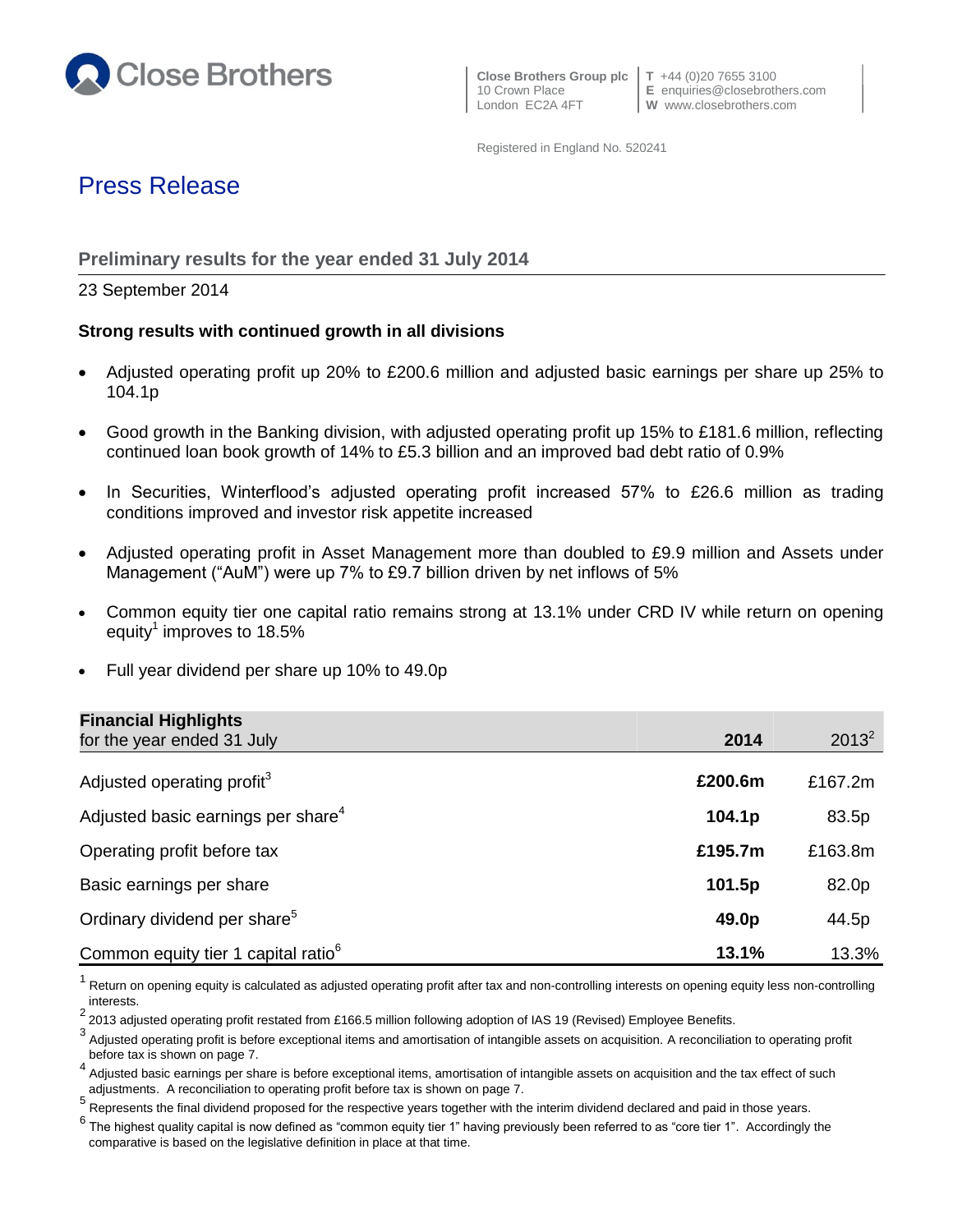### **Preben Prebensen, Chief Executive, commenting on the results said:**

"Close Brothers has continued to execute its strategy, strengthening its market leading specialist propositions, and has delivered a strong result with growth in all of our divisions. We are well positioned to benefit from the growth opportunities we see in each of our businesses and have the resources available to pursue them. We enter the 2015 financial year with confidence."

### **Enquiries to:**

Jon Nash – Investor Relations Close Brothers Group plc 020 7655 3844 Clara Melia – Investor Relations Close Brothers Group plc 020 7655 3350 Helen Price – Investor Relations Close Brothers Group plc 020 7655 3292 Peter Ogden – Media Relations Matthews Maitland 020 7379 5151

A presentation to analysts and investors will be held today at 9.30 am BST at our offices at 10 Crown Place, London EC2A 4FT. A listen-only dial-in facility will be available by dialling +44 20 3059 8125. A recording of this call will be available for replay for two weeks by dialling +44 121 260 4861, access code 8573084#.

#### **About Close Brothers:**

Close Brothers is a leading UK merchant banking group providing lending, deposit taking, wealth management services, and securities trading.

Our Banking division provides lending to small businesses and individuals, with an emphasis on specialist finance. We also offer deposit taking services to UK businesses and individuals.

In Securities, we provide trading services in the UK through Winterflood, a leading market-maker.

Close Brothers Asset Management provides a range of financial advice, investment management and online investing services, helping clients to secure their financial future.

Established in 1878, we believe our traditional merchant banking values, based on service and integrity, continue to be relevant today. We define our approach to business as 'Modern Merchant Banking' values that are embedded in our culture and that underpin everything we do.

Today, Close Brothers Group plc employs 2,800 people, principally in the UK. We are listed on the London Stock Exchange and are a member of the FTSE 250.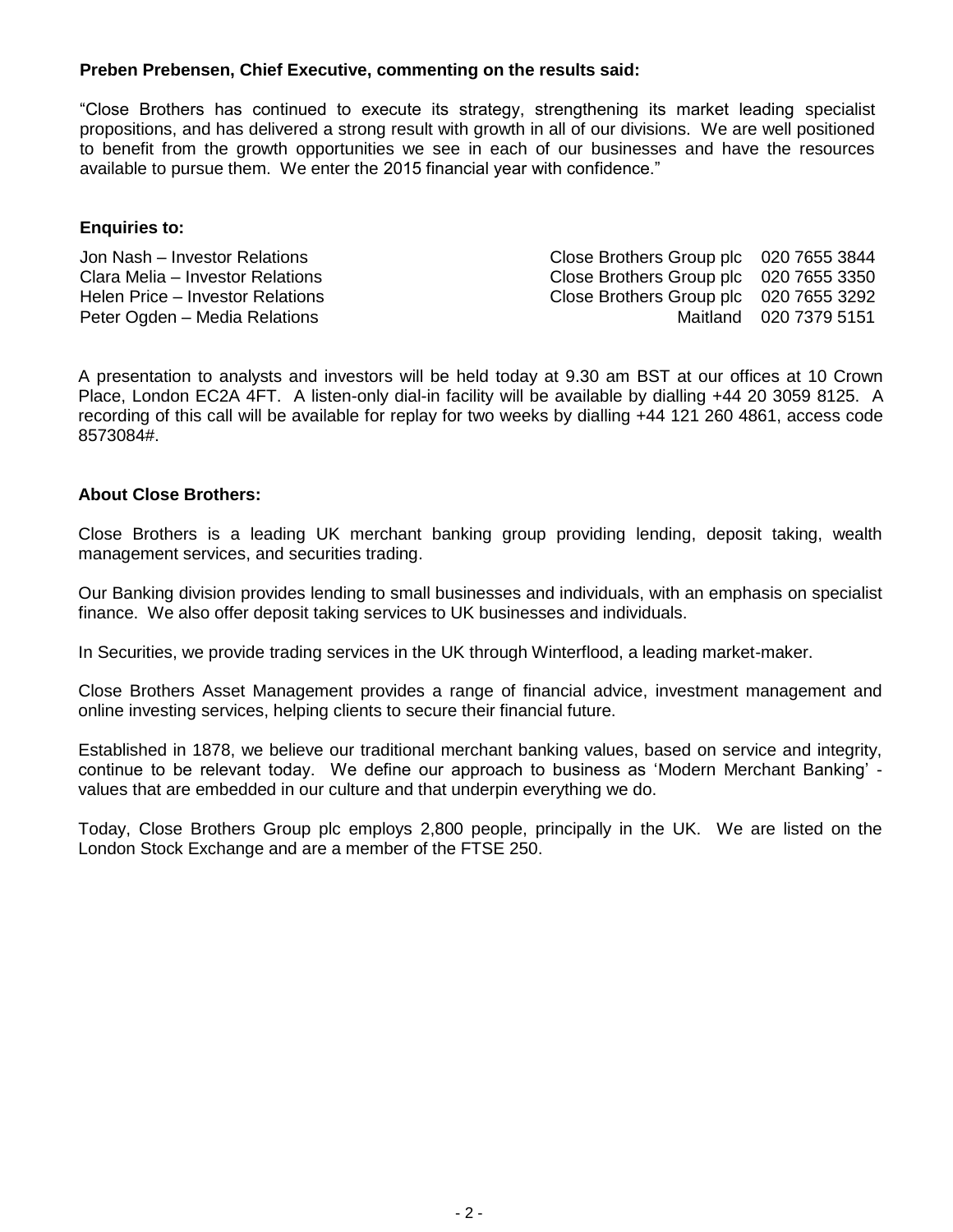## **Chairman's and Chief Executive's Statement**

In 2014 we have continued to execute our well established strategy, strengthening our market leading specialist propositions, and are delighted to be able to report a 20% increase in adjusted operating profit to £200.6 million (2013: £167.2 million) with growth across all of our three divisions. As the UK economic recovery continues, we remain well placed to continue to provide our clients with the highest levels of service while delivering strong returns for shareholders.

#### **Overview of financial performance**

This year's results build on the momentum established in 2013. In Banking, adjusted operating profit rose by 15% to £181.6 million (2013: £158.4 million) and the loan book increased by 14% to £5.3 billion (2013: £4.6 billion) with good demand in Property and motor finance more than offsetting additional competition in some of our markets. Adjusted operating profit in Securities increased by 30% to £33.5 million (2013: £25.7 million) as Winterflood benefited from more favourable trading conditions and improved retail investor risk appetite. Asset Management more than doubled its adjusted operating profit to £9.9 million (2013: £4.0 million) reflecting good inflows into our integrated management and advice proposition.

Adjusted basic earnings per share increased 25% to 104.1p (2013: 83.5p). Overall the group's return on opening equity improved to 18.5% (2013: 15.8%) and we have maintained our strong funding and capital positions.

In recognition of this year's excellent financial performance and the continued confidence in the group's longer-term prospects, the board is recommending a 10% increase to our final dividend to 32.5p per share (2013: 29.5p).

#### **Differentiated businesses built for the long term**

In the midst of the global financial crisis, we outlined a strategy to position Close Brothers as a group leveraging its specialist knowledge and relationships to generate sustainable returns through the economic cycle. We focused on our traditional values of service and integrity, underpinned by our conservative and prudent approach to capital and funding, to ensure that we could be there for our clients in all economic conditions. Five years on, Close Brothers is a Modern Merchant Banking group of three core divisions, specialised in their niche markets, united by our traditional values and delivering our services in a modern way.

In Banking, we are committed to our core proposition of building lasting customer relationships while delivering strong returns. This is achieved by maintaining a local presence in all our markets, recognising that every customer has particular needs, with specialist teams who are able to devise flexible solutions and make fast decisions. Our proposition is supported by a consistent approach to lending through the cycle; we write predominantly secured, short-term and small ticket loans to SMEs and individuals. These differentiated lending attributes have allowed us to price and manage risk appropriately, and together with our conservative approach to funding and liquidity, have enabled our consistent and profitable loan book growth over the last 30 years.

In Securities, Winterflood is a market-maker, committed to providing continuous liquidity while maintaining its trading capacity and market leading position. Winterflood tailors its offering to its clients' specific requirements, by combining the expertise of its staff with the technological advantages of its proprietary IT systems, to assist them in meeting their best execution requirements. By focusing principally on marketmaking, Winterflood has been able to trade continuously and profitably in all market conditions.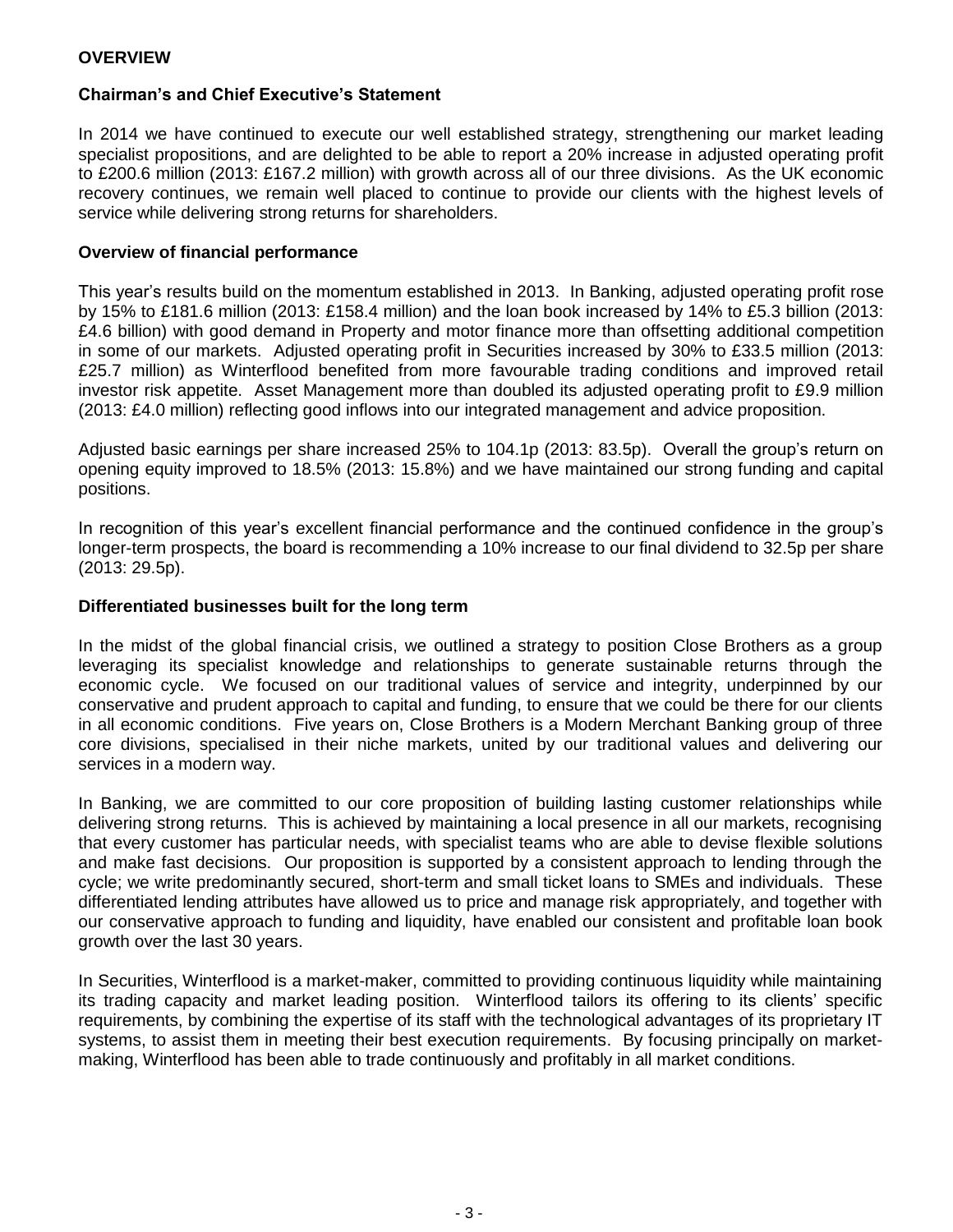## **OVERVIEW**

## **Chairman's and Chief Executive's Statement** continued

In Asset Management, we have shaped and positioned the division to benefit from regulatory, market and demographic changes. We remain focused on meeting the needs of our clients through our high quality, integrated proposition which offers financial advice, investment management and an online investment portal. This proposition provides our clients with the flexibility they need to create and implement a lifetime financial plan according to their personal circumstances. In a highly competitive but fragmented marketplace, our multi-channel distribution and diverse sources of revenue are compelling differentiators and, as a result, the division is well positioned for future growth.

Successfully executing this group strategy during an unprecedented period of volatility and market dislocation has demonstrated our ability to navigate challenging periods while generating strong growth and excellent net returns as well as mitigating downside risk. As the economy recovers and competition returns, it is this emphasis on service and integrity which will allow us to strengthen our competitive positioning and continue to grow.

#### **Investing in building our competitive advantage**

Our traditional principles of service, expertise and building long-term relationships underpin our financial performance and market leading specialist propositions. Evolving consumer behaviour, regulatory reform and technological advances are all impacting what constitutes excellent service. The group is committing resources to ensure that our products and services meet client needs and increasing regulatory focus. This investment is significant but appropriate to ensure we have the capacity to support our high touch model, manage risks and deliver long-term growth for shareholders. We have the resources to support large scale investment programmes while being small enough to implement them effectively and, by investing as we grow, can maintain and build our competitive advantage.

#### **Importance of our people**

Across the group, our people are characterised by their focus on serving our clients and communities with dedication. The way we do business resonates with our client base and our trusted, reliable service is rewarded by long-term relationships. In order to ensure we can continue to provide our clients with the service they have come to expect, we are committed to enabling our people to perform at the highest level.

The group has made good progress in a number of areas this year. As each of our divisions operate in niche markets, we need to identify and train tomorrow's revenue generators internally. For example, we are developing the concept of the financial planner as a true professional who provides the highest quality financial advice to their clients. Aspire, a two year programme for school leavers, provides participants with an apprenticeship in a number of front office roles.

Additionally, to engage with and develop our next set of leaders, we have created an Emerging Leaders Programme that enables us to improve our succession pipeline into senior roles and build a culture of career development across the group.

#### **Keeping pace with regulatory reform**

Our three divisions share the same commitment to provide straightforward and transparent products tailored to their clients' needs. This ethos, alongside our simple corporate structure, means that we are well placed to respond to regulatory reform.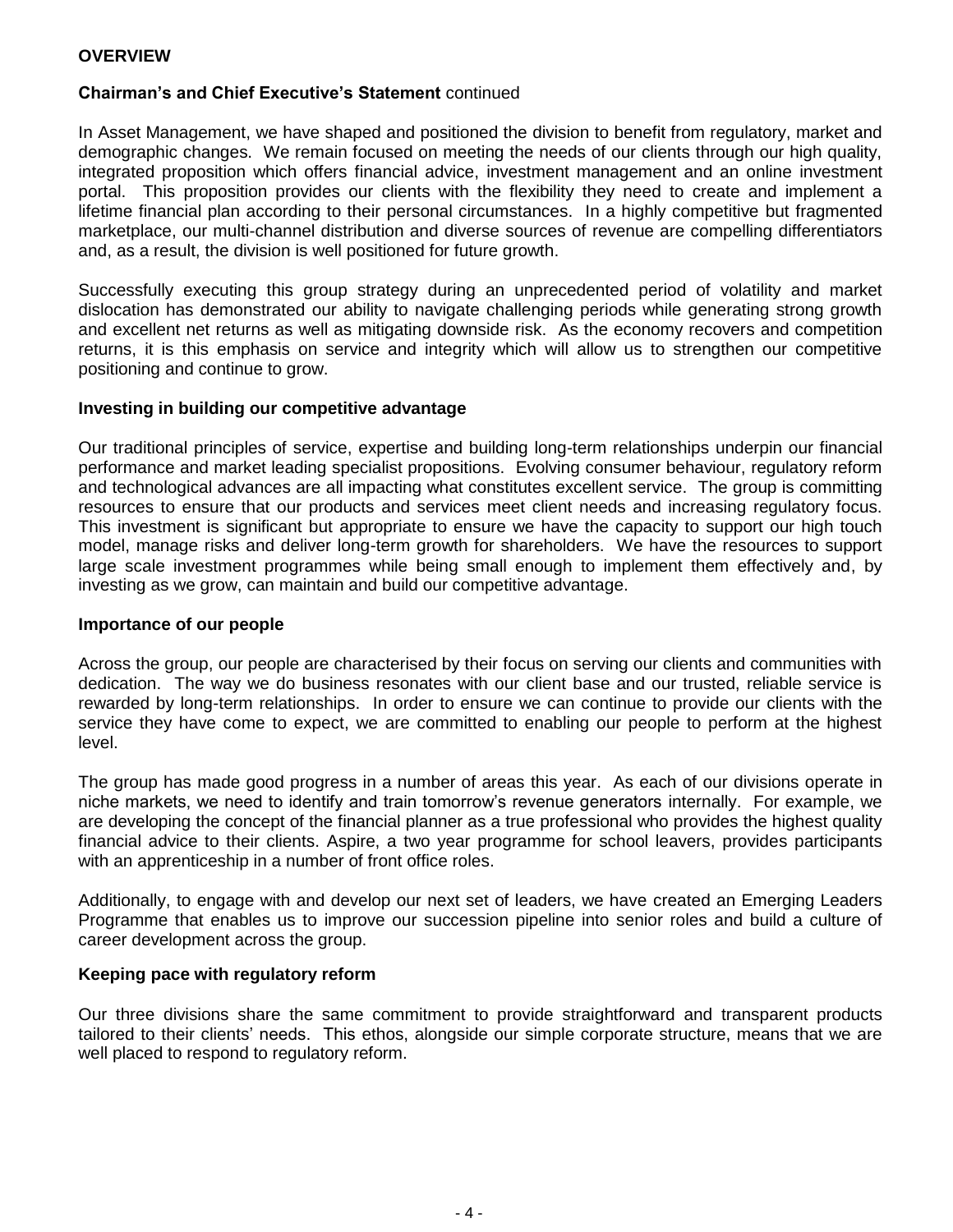## **Chairman's and Chief Executive's Statement** continued

However the evolution of regulatory policy is an increasing burden. Identifying, reviewing and implementing regulatory policy changes is resource intensive and requires investment in both our people and our operations. We have expanded our risk and compliance functions as well as enhancing our systems and processes to ensure we continue to operate in the best interests of our clients.

### **Technology investment to compliment our service proposition**

Technology both supports the effectiveness of our people and enables us to adapt to changes in client behaviour and the wider market environment. We have invested significant resources in strengthening our IT infrastructure and enhancing our front-end technology. We are focused on protecting our systems, clients and assets from cyber threats and data loss as well as ongoing programmes to replace legacy systems and develop technologies to enhance our front-end proposition.

### **Making the most of our opportunities**

Pursuing existing opportunities in our three divisions will underpin the future success of the group. Our focus on traditional merchant banking values delivered in a modern way has created a proposition that is well regarded by clients. When applied to specialist niches, we can develop leading market positions with high levels of sustainable profitability. However, as markets and behaviours continually evolve, we always look to expand into complementary sectors or geographical segments to maintain our competitive positioning.

In Banking, we are confident that attractive opportunities are available within our core risk/return boundaries. Competition remains fragmented, albeit increasing, and our long-term loan book performance demonstrates our ability to grow in all market conditions. However, we are not complacent and always look for opportunities to expand into adjacent niche sectors or geographies while maintaining our strict underwriting discipline. As an example, in 2014 we successfully recruited a renewable energy team within our asset finance business to fund a range of technologies including land based wind, hydro and solar renewables.

Diversified income streams in our Securities division provide us with income protection through volatile market conditions. Winterflood has demonstrated the flexibility to adapt its products based on client requirements by offering a wider range of equities to its clients. Winterflood's specialism in providing liquidity in all market conditions and client led solutions to retail, institutional and international investors will allow it to adapt as client needs evolve.

In Asset Management, we have built a flexible and diverse proposition that provides clients with the services and tools to meet their investment objectives. The division is well positioned to build further scale through organic growth, infill acquisitions and selective portfolio manager and adviser hires. In 2014 we recruited a number of portfolio managers in our high net worth business and will seek to recruit selectively over the next few years to enhance our proposition and benefit from the structural market opportunities created by the Retail Distribution Review.

## **Board changes**

There has been considerable change in the non-executive composition of the board following the Interim Results in March 2014. Ray Greenshields resigned from the board at the end of March 2014 following his decision to retire and return to Australia. Shonaid Jemmett-Page resigned from the board in July 2014 due to the requirements of the Capital Requirements Directive and Regulation (collectively known as CRD IV) that restrict the number of non-executive directorships which may be held by a director of some regulated entities.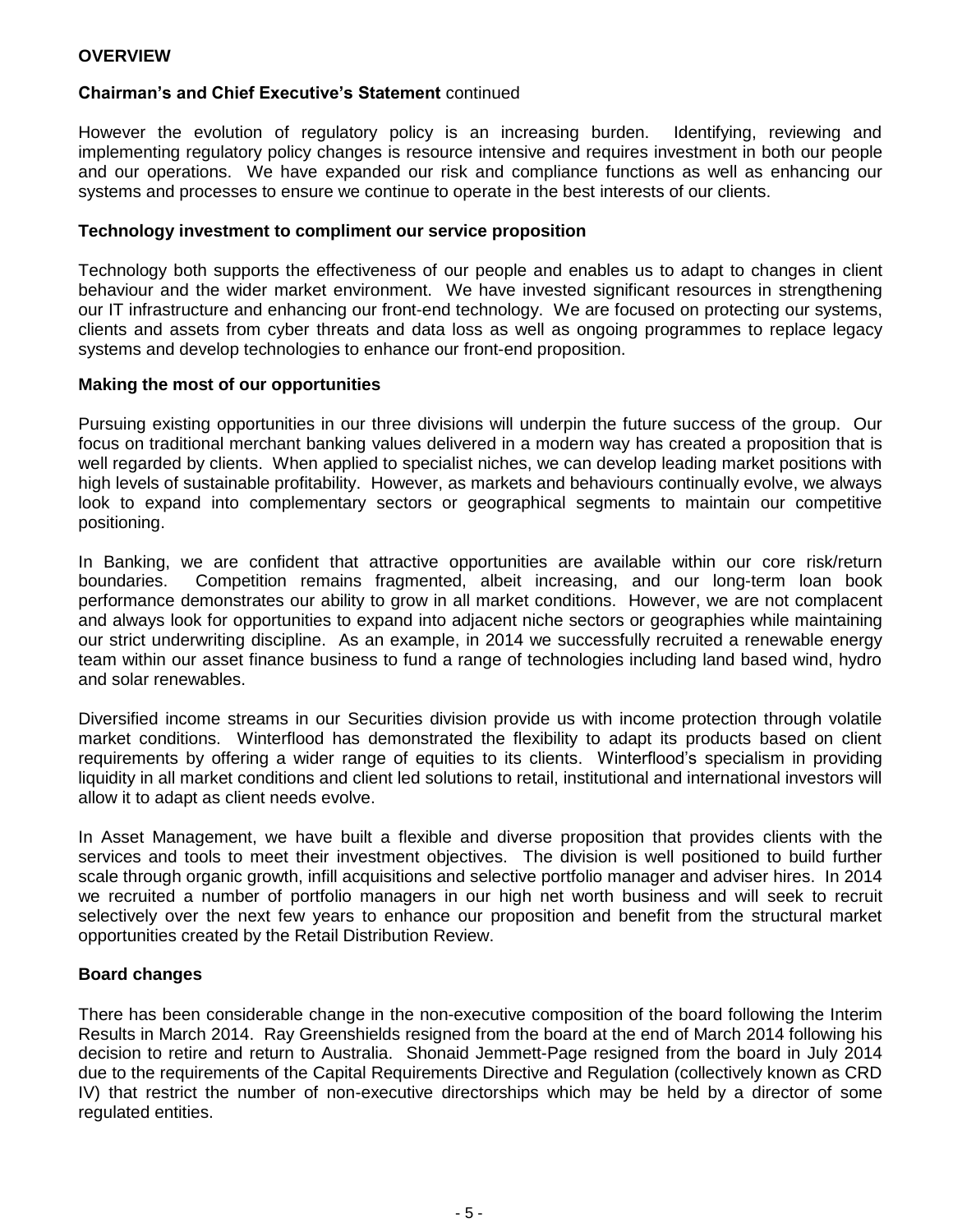## **OVERVIEW**

## **Chairman's and Chief Executive's Statement** continued

Bruce Carnegie-Brown has decided to stand down as a director of the company and consequently will not seek re-election at the Annual General Meeting on 20 November 2014. He was appointed to the board in June 2006 and has served as chairman of the Remuneration Committee and as senior independent director. We thank Ray, Shonaid and Bruce for their valued contributions to the group.

The board appointed Oliver Corbett as a non-executive director in June 2014 and chairman of the Audit Committee with effect from July 2014. Bridget Macaskill has been appointed to succeed Bruce Carnegie-Brown as chairman of the Remuneration Committee and Geoffrey Howe to succeed him as senior independent director with effect from 20 November 2014, following the conclusion of the Annual General Meeting.

### **Outlook**

We are confident that our strategy, combined with our Modern Merchant Banking values of service and integrity, will continue to deliver the right propositions for our clients and provide ongoing returns and longterm value for our shareholders.

In Banking, we continue to see ongoing growth opportunities in our core markets. Winterflood remains well placed to benefit from a sustained cyclical recovery but remains susceptible to market conditions. As it continues to build scale, we expect Asset Management to continue to deliver growth at attractive margins.

We are well positioned to benefit from the growth opportunities we see in all of our core divisions and have the resources available to pursue them. We enter the 2015 financial year with confidence.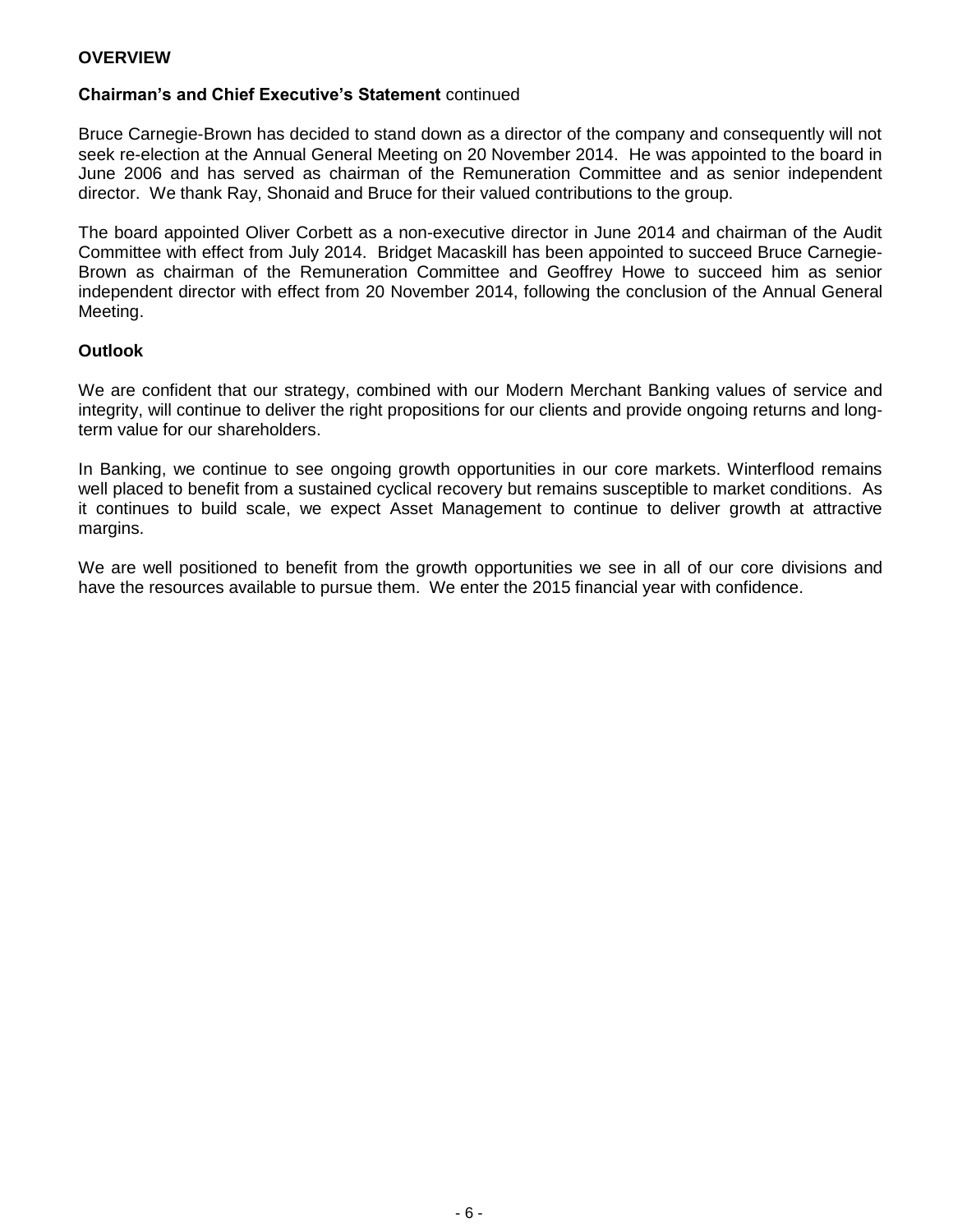#### **Overview**

Close Brothers has delivered another strong performance in 2014, reporting our fifth consecutive year of adjusted operating profit growth. The Banking division continued to be the main driver of group performance, benefiting from improved loan book growth of 14% (2013: 13%) and a favourable credit environment. Overall, adjusted operating profit increased 20% to £200.6 million (2013: £167.2 million), reflecting the strong performance in Banking, but also supported by better trading conditions for Securities and improved net flows and operating leverage in Asset Management.

#### **Group Income Statement**

|                                                  | 2014      | 2013      | Change |
|--------------------------------------------------|-----------|-----------|--------|
|                                                  | £ million | £ million | %      |
| Adjusted operating income                        | 659.2     | 582.9     | 13     |
| Adjusted operating expenses                      | (414.5)   | (365.1)   | 14     |
| Impairment losses on loans and advances          | (44.1)    | (50.6)    | (13)   |
| Adjusted operating profit                        | 200.6     | 167.2     | 20     |
| <b>Exceptional income</b>                        |           | 1.6       |        |
| Amortisation of intangible assets on acquisition | (4.9)     | (5.0)     | (2)    |
| Operating profit before tax                      | 195.7     | 163.8     | 19     |
| Tax                                              | (45.5)    | (42.7)    | 7      |
| Non-controlling interests                        | (0.4)     | (1.1)     | (64)   |
| Profit attributable to shareholders              | 149.8     | 120.0     | 25     |
| Adjusted basic earnings per share                | 104.1p    | 83.5p     | 25     |
| Basic earnings per share                         | 101.5p    | 82.0p     | 24     |
| Ordinary dividend per share                      | 49.0p     | 44.5p     | 10     |

Note: Adjusted operating income, expenses, profit and earnings per share exclude the effect of exceptional items and amortisation of intangible assets on acquisition, and in the case of earnings per share, the tax effect of such adjustments.

#### **Delivering long-term sustainable growth**

Revenue growth of 13% in the year was driven by the Banking division and improved trading conditions for Winterflood. In total, adjusted operating income increased by £76.3 million to £659.2 million (2013: £582.9 million).

Adjusted operating expenses increased by 14% to £414.5 million (2013: £365.1 million), predominantly reflecting an uplift in staff costs as the group grows. Banking costs increased principally due to continued investment and higher staff costs to support the loan book growth, while variable costs in Securities increased as trading performance improved. The Asset Management cost base has remained broadly stable since 2012 notwithstanding good growth in assets and revenues. Overall, the group's compensation ratio (total staff costs on adjusted operating income excluding associate income) and expense/income ratio have both remained stable at 37% (2013: 37%) and 63% (2013: 63%) respectively.

As a result of the ongoing favourable credit environment and our continued strong underwriting discipline, impairment losses on loans and advances ("bad debts") reduced further to £44.1 million (2013: £50.6 million) in the year despite the growth in the loan book. Reflecting this, the bad debt ratio improved to 0.9% (2013: 1.2%).

In total, adjusted operating profit for the group increased by £33.4 million, or 20%, to £200.6 million (2013: £167.2 million). This includes the net of group income and expenses which increased to a loss of £24.4 million (2013: loss of £20.9 million) with the prior year benefiting from one-off income of £1.7 million. The underlying increase in group costs is 8% to £25.1 million (2013: £23.2 million) due to higher performance related compensation. Overall, the group's operating margin improved to 30% (2013: 29%).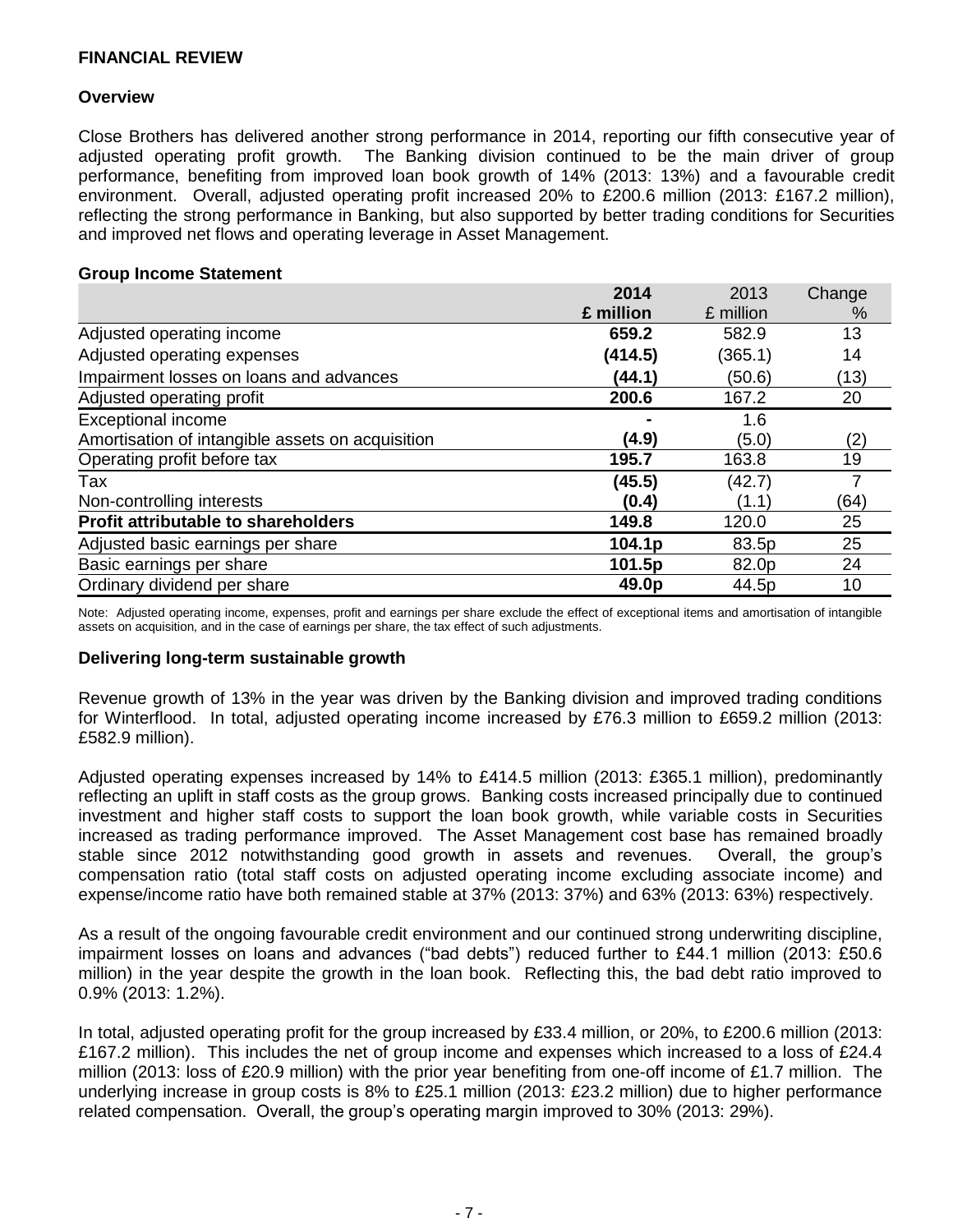#### **Overview** continued

#### **Divisional Adjusted Operating Profit/(Loss)**

|                                  |           | 2014 |           |               | Change |
|----------------------------------|-----------|------|-----------|---------------|--------|
|                                  | £ million | %    | £ million | $\frac{0}{0}$ | %      |
| Banking                          | 181.6     | 81   | 158.4     | 84            | 15     |
| <b>Securities</b>                | 33.5      | 15   | 25.7      | 14            | 30     |
| Asset Management                 | 9.9       | 4    | 4.0       | 2             | 148    |
| <b>Total divisions</b>           | 225.0     | 100  | 188.1     | 100           | 20     |
| Group                            | (24.4)    |      | (20.9)    |               | 17     |
| <b>Adjusted operating profit</b> | 200.6     |      | 167.2     |               | 20     |

There were no exceptional items in the period. In the prior year we recorded exceptional income of £1.6 million relating to a partial sale of our holding in Mako from 27.3% to 21.3%. In 2014 we have further reduced our investment holding in Mako to 8.5%. Amortisation of intangible assets, principally relating to acquisitions in Asset Management, is consistent at £4.9 million (2013: £5.0 million). After exceptional income and amortisation of intangible assets on acquisition, operating profit before tax is up 19% to £195.7 million (2013: £163.8 million).

The group has recorded a tax charge for the 2014 financial year of £45.5 million (2013: £42.7 million), up 7% due to the increase in operating profit in the year. This corresponds to an effective tax rate of 23% (2013: 26%), slightly ahead of the UK corporate tax rate of 22% (2013: 24%) reflecting normal non-tax deductible items.

#### **Generating strong shareholder returns**

In total, the group delivered profit attributable to shareholders of £149.8 million (2013: £120.0 million), up 25% in the year. Basic earnings per share increased 24% to 101.5p (2013: 82.0p), and adjusted basic earnings per share, excluding exceptional income and amortisation of intangible assets on acquisition, increased 25% to 104.1p (2013: 83.5p). Overall, the group's return on opening equity improved to 18.5% (2013: 15.8%).

Reflecting the strong profit growth in the period, the board is recommending a 3.0p increase in the final dividend to 32.5p (2013: 29.5p) per share. This increase maintains our progressive dividend policy and strengthens our dividend cover. In total, this corresponds to a 10% increase in the overall dividend to 49.0p (2013: 44.5p) per share. The final dividend will be paid on 25 November 2014 to shareholders on the register at 17 October 2014.

#### **Maintaining a strong balance sheet**

The group maintained its high quality and transparent balance sheet in the year through its ongoing focus on holding a strong funding position and a prudent, but efficient, level of liquidity. In 2014, total assets increased 13% to £7,700.4 million (2013: £6,831.1 million), principally reflecting the 14% growth in the loan book during the year.

#### **Growing a high quality loan book**

In the year, total loans and advances to customers increased 14% to £5,289.7 million (31 July 2013: £4,645.6 million), and now accounts for 69% (31 July 2013: 68%) of the group's total assets.

We have maintained our strict underwriting criteria during the year, reflected in the low impairment charge, and the majority of our lending continues to be on a secured basis with low average loan sizes, and over a short-term duration. At 31 July 2014, over half of the loan book had a residual contractual maturity of less than one year, while the average maturity of the total loan book was 14 months (31 July 2013: 13 months).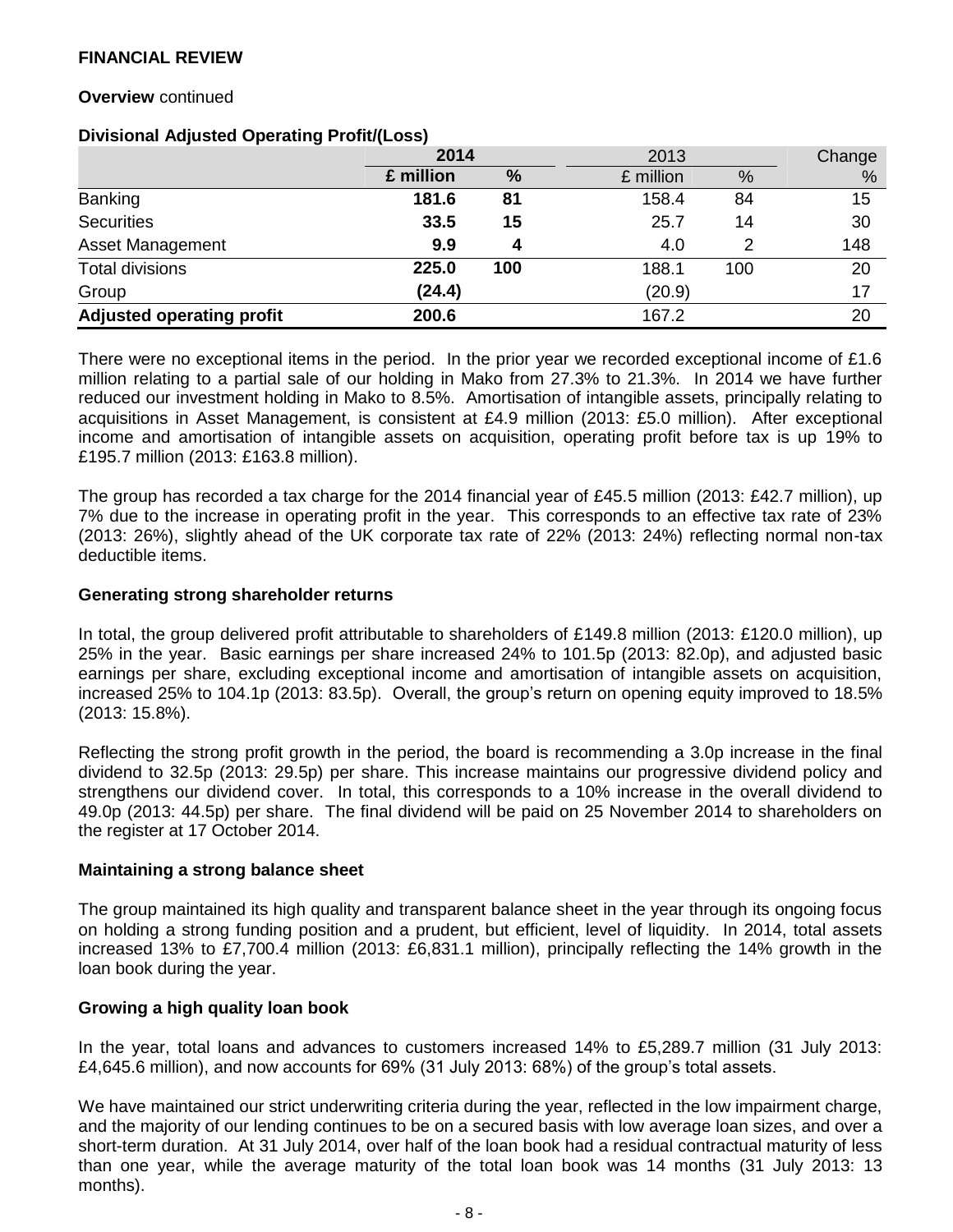#### **Overview** continued

#### **Group Balance Sheet**

|                                                                           | 31 July   | 31 July   |
|---------------------------------------------------------------------------|-----------|-----------|
|                                                                           | 2014      | 2013      |
|                                                                           | £ million | £ million |
| <b>Assets</b>                                                             |           |           |
| Cash and loans and advances to banks                                      | 1,259.2   | 1,025.2   |
| Settlement balances, long trading positions and loans to money brokers    | 634.8     | 595.5     |
| Loans and advances to customers                                           | 5,289.7   | 4,645.6   |
| Non-trading debt securities                                               | 45.6      | 96.2      |
| Intangible assets                                                         | 146.3     | 141.6     |
| Other assets                                                              | 324.8     | 327.0     |
| <b>Total assets</b>                                                       | 7,700.4   | 6,831.1   |
| <b>Liabilities</b>                                                        |           |           |
| Settlement balances, short trading positions and loans from money brokers | 522.4     | 491.7     |
| Deposits by banks                                                         | 49.6      | 66.6      |
| Deposits by customers                                                     | 4,513.7   | 4,015.4   |
| <b>Borrowings</b>                                                         | 1,441.0   | 1,170.2   |
| <b>Other liabilities</b>                                                  | 256.1     | 250.7     |
| <b>Total liabilities</b>                                                  | 6,782.8   | 5,994.6   |
| <b>Equity</b>                                                             | 917.6     | 836.5     |
| <b>Total liabilities and equity</b>                                       | 7,700.4   | 6,831.1   |

### **Managing other assets and liabilities efficiently**

The group remains focused on optimising the efficiency of our balance sheet management, while holding an appropriate level of high quality liquid assets to support its Banking operations. At 31 July 2014, we held £1,259.2 million (31 July 2013: £1,025.2 million) cash and loans and advances to banks, up £234.0 million in the year, reflecting funding raised in the second half to support loan book growth. The combined value of our customer loan book and high quality liquid assets now accounts for 85% of the group's total assets.

The remainder of the group's balance sheet assets remained broadly stable in the year. Non-trading debt securities reduced to £45.6 million (31 July 2013: £96.2 million) as the last of the group's less liquid floating rate notes ("FRNs") were sold (31 July 2013: £39.4 million), and the existing certificates of deposit ("CDs") portfolio matured (31 July 2013: £10.1 million). The remainder of the balance at 31 July 2014 relates to the group's holding of gilts, unchanged on 31 July 2013.

Settlement balances, long and short trading positions and loans to and from money brokers were higher at the balance sheet date, reflecting increased market-making activity in Securities. At 31 July 2014, the asset and liability balances were £634.8 million (31 July 2013: £595.5 million) and £522.4 million (31 July 2013: £491.7 million) respectively, slightly higher relative to the prior year. However overall, the net position of £112.4 million (31 July 2013: £103.8 million) was largely unchanged.

The majority of the group's liabilities relate to deposit and wholesale funding for the loan book. Total available funding at 31 July 2014 increased by 14% to £7,127.9 million (31 July 2013: £6,267.9 million), broadly in line with the growth in the loan book.

Overall, the group's equity increased by £81.1 million to £917.6 million (31 July 2013: £836.5 million) reflecting profit for the period of £149.8 million, offset by dividend payments of £67.1 million. This corresponds to an improved return on the group's assets of 1.9% in 2014, up from 1.8% in 2013.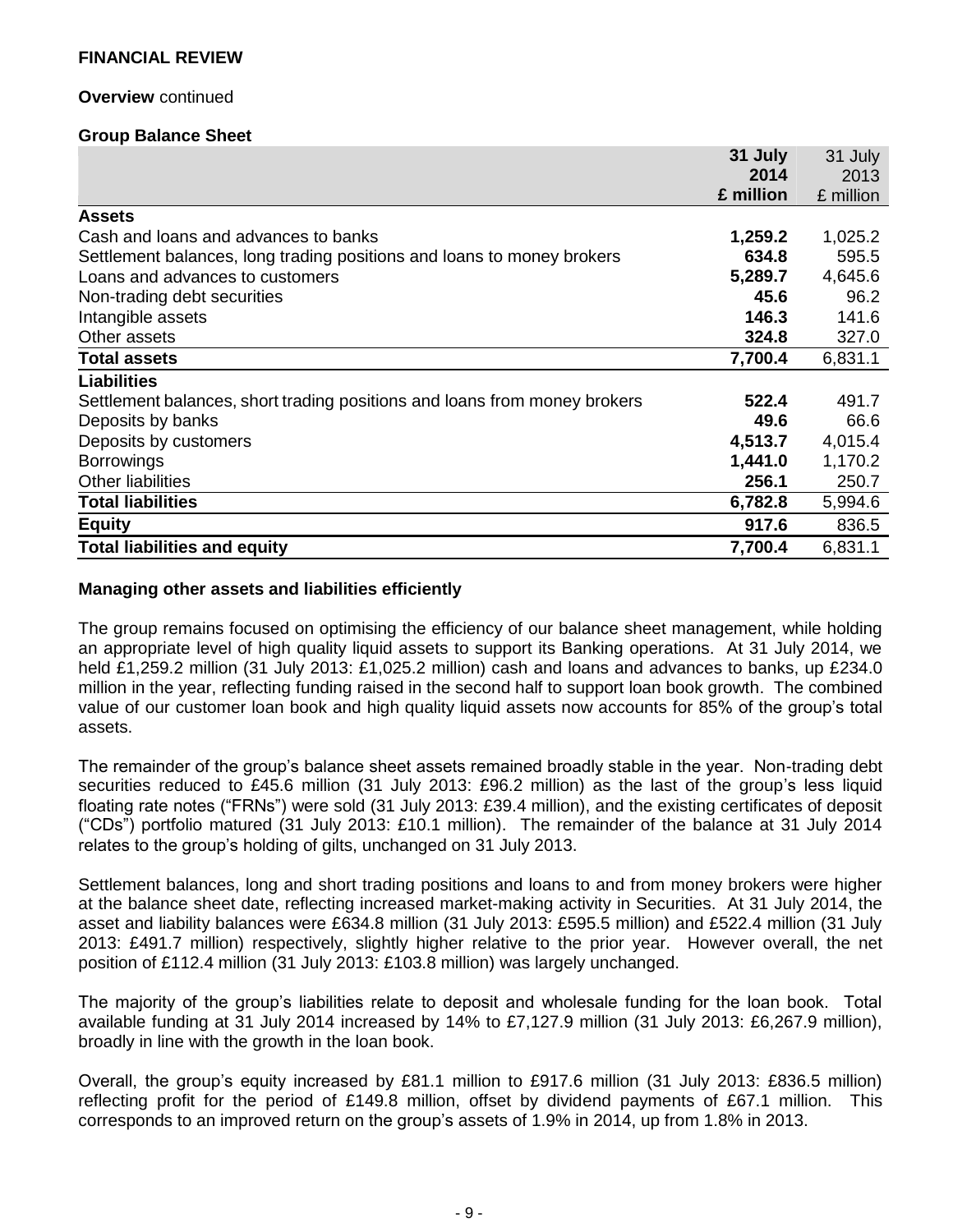#### **Overview** continued

#### **Focusing on funding diversity and maturity**

The objective of our Treasury function is to provide funding for the Banking division's lending. We minimise interest rate risk by matching fixed and floating rate assets to liabilities where appropriate, and swapping our long-term interest rate exposure to short-term. In 2014 we have continued to benefit from favourable funding markets and low interest rates, and the group's strong financial position helped us to access deposit and wholesale markets, as well as debt capital markets, in the year.

At 31 July 2014, the group had £7,127.9 million (31 July 2013: £6,267.9 million) total available funding from a diverse range of funding sources with a prudent maturity profile. We manage the group's funding relative to the loan book, to ensure that the group always maintains an appropriate level of available funding to support continued growth. At year end this position remained strong at 135% (31 July 2013: 135%) of the loan book.

#### **Group Funding**

|                                           | 31 July   | 31 July   |           |
|-------------------------------------------|-----------|-----------|-----------|
|                                           | 2014      | 2013      | Change    |
|                                           | £ million | £ million | £ million |
| Customer deposits                         | 4,513.7   | 4,015.4   | 498.3     |
| Drawn and undrawn facilities <sup>1</sup> | 1,191.2   | 1,211.1   | (19.9)    |
| Senior unsecured bonds                    | 505.4     | 204.9     | 300.5     |
| Equity                                    | 917.6     | 836.5     | 81.1      |
| <b>Total available funding</b>            | 7,127.9   | 6,267.9   | 860.0     |

<sup>1</sup> Includes £265.0 million (31 July 2013: £265.0 million) of undrawn facilities and excludes £4.4 million (31 July 2013: £19.3 million) of non-facility overdrafts included in borrowings.

Customer deposits comprise corporate deposits, representing around two thirds of the balance, and retail deposits, which are longer term in duration. In the year the balance increased by £498.3 million to £4,513.7 million (31 July 2013: £4,015.4 million) as the group grew its more competitively priced corporate deposit base. Overall the level of retail deposits remained stable, although two new term deposit offerings in the year replaced more expensive retail deposits as they matured.

None of the group's existing wholesale facilities matured in the year and, as a result, drawn and undrawn facilities remained stable at £1,191.2 million (31 July 2013: £1,211.1 million). 52% (31 July 2013: 53%) of the group's funding has a maturity profile greater than one year.

Taking advantage of favourable funding markets in 2014, the Banking division also issued a £300 million, 3.875%, seven year senior unsecured bond, which further enhanced the diversity and maturity profile of the group's funding position.

#### **Group Funding Maturity Profile**

|                                         | Less than | One to two | Greater than |           |
|-----------------------------------------|-----------|------------|--------------|-----------|
|                                         | one year  | vears      | two years    | Total     |
|                                         | £ million | £ million  | £ million    | £ million |
| Deposits by customers                   | 2,954.0   | 1,399.3    | 160.4        | 4,513.7   |
| Drawn and undrawn facilities            | 467.0     | 377.8      | 346.4        | 1,191.2   |
| Senior unsecured bonds                  | 7.4       | ۰          | 498.0        | 505.4     |
| Equity                                  |           |            | 917.6        | 917.6     |
| Total available funding at 31 July 2014 | 3,428.4   | 1,777.1    | 1,922.4      | 7,127.9   |
| Total available funding at 31 July 2013 | 2,953.1   | 1,324.0    | 1,990.8      | 6,267.9   |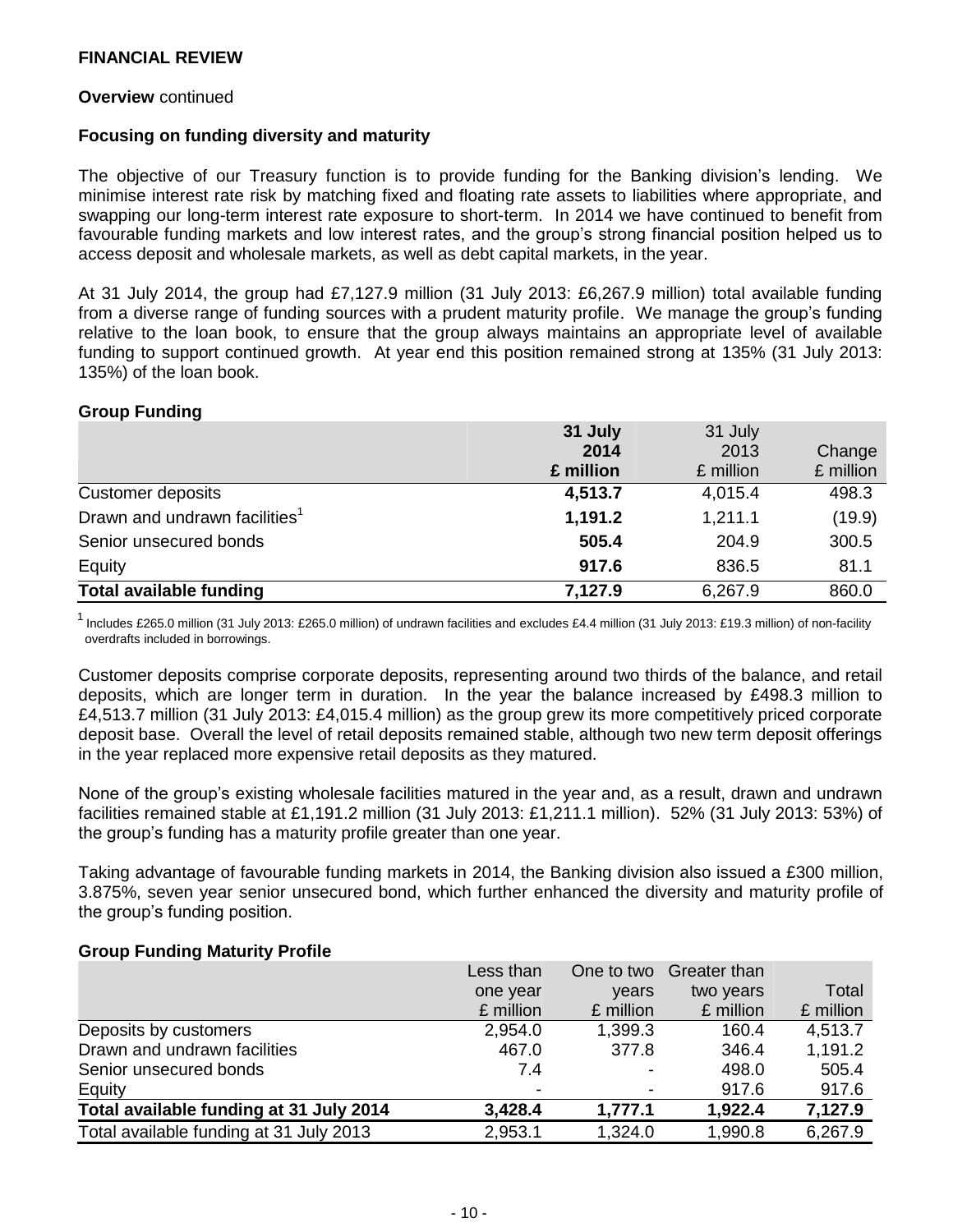#### **Overview** continued

The group's funding maturity profile has improved and, at 31 July 2014, term funding with a residual maturity of greater than one year increased to £3,699.5 million (31 July 2013: £3,314.8 million). The weighted average maturity of this term funding, excluding equity, improved to 30 months (31 July 2013: 26 months) and remains significantly ahead of our weighted average total loan book maturity of 14 months (31 July 2013: 13 months). The group is committed to maintaining a prudent duration of funding relative to the loan book and, at the balance sheet date, the loan book was 70% (31 July 2013: 71%) covered by term funding. Given its prudent approach to funding and liquidity, the group also expects to meet the requirements for the new funding and liquidity ratios proposed under CRD IV when they come into force.

#### **Holding an appropriate level of high quality liquid assets**

The group's liquidity position is carefully managed by its Treasury function to ensure we hold sufficient liquid assets to support our Banking operations and remain comfortably ahead of the minimum regulatory requirements. As a core part of our liquidity risk management, we regularly carry out stress testing using various stress scenarios and are confident we hold sufficient liquidity to cover net cash outflows under stressed conditions.

#### **Treasury Assets**

|                                   | 31 July        | 31 July   |           |
|-----------------------------------|----------------|-----------|-----------|
|                                   | 2014           | 2013      | Change    |
|                                   | £ million      | £ million | £ million |
| Gilts                             | 45.6           | 46.7      | (1.1)     |
| Bank of England deposits          | 1,171.7        | 935.3     | 236.4     |
| <b>High quality liquid assets</b> | 1,217.3        | 982.0     | 235.3     |
| Certificates of deposit           | $\blacksquare$ | 10.1      | (10.1)    |
| Floating rate notes               | $\blacksquare$ | 39.4      | (39.4)    |
| <b>Total treasury assets</b>      | 1,217.3        | 1,031.5   | 185.8     |

In the year, total treasury assets increased to £1,217.3 million (31 July 2013: £1,031.5 million) due to an increase in deposits at the Bank of England to £1,171.7 million (31 July 2013: £935.3 million) reflecting funding not yet deployed in the loan book. The group's gilt portfolio remained stable at £45.6 million (31 July 2013: £46.7 million).

High quality liquid assets now account for all of the group's treasury assets, up from 95% at 31 July 2013, after we sold the last of our less liquid FRNs in the year. The group currently has no holding of CDs (31 July 2013: £10.1 million) as those that have matured were not replaced in the low yield environment.

#### **Credit ratings**

The credit ratings for Close Brothers Group plc and Close Brothers Limited ("CBL"), the group's regulated banking subsidiary, from Fitch Ratings ("Fitch") and Moody's Investors Services ("Moody's") were reviewed in the year. In November 2013 Fitch reaffirmed its ratings for Close Brothers Group plc and CBL at A/F1, both with stable outlooks. Moody's ratings for Close Brothers Group plc and CBL were reaffirmed in June 2014 at Baa1/P2 and A3/P2 respectively, both with stable outlooks.

#### **Strong capital position maintained**

Under CRD IV, the group's capital remains strong and comfortably in excess of minimum capital ratios on both a transitional and fully loaded basis, including the new Capital Conservation Buffer which is due to be applied from 2016.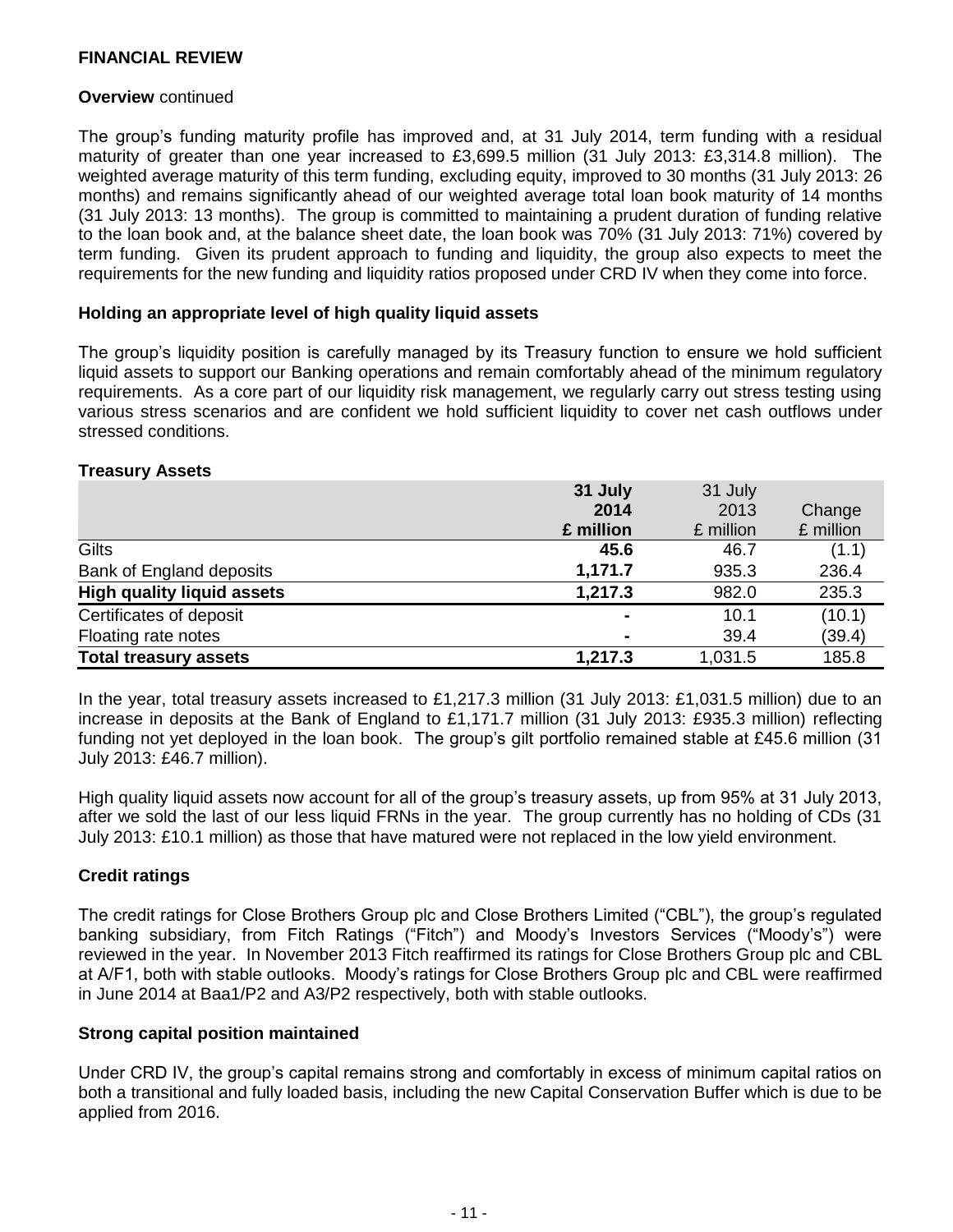#### **Overview** continued

At 31 July 2014, the common equity tier 1 capital ratio remained stable at 13.1% (31 July 2013: core tier 1 ratio 13.3%) and the impact of CRD IV was broadly neutral. A beneficial discount to the risk weighting for lending to SMEs, which applies to a significant proportion of the group's risk weighted assets, was largely offset by a deduction for foreseeable dividends. The foreseeable dividend deduction at 31 July 2014 amounts to the proposed final dividend of £47.7 million which is subject to approval at the Annual General Meeting in November 2014. A reconciliation setting out the impact of CRD IV at 31 July 2014 is shown in note 15 of this announcement.

#### **Group Capital Position**

|                                                 | 31 July   | 31 July   |  |
|-------------------------------------------------|-----------|-----------|--|
|                                                 | 2014      | 2013      |  |
|                                                 | £ million | £ million |  |
| Common equity tier 1 capital ratio <sup>1</sup> | 13.1%     | 13.3%     |  |
| Total capital ratio <sup>1</sup>                | 14.3%     | 14.6%     |  |
| Leverage ratio $2$                              | 9.2%      | 9.8%      |  |
| Common equity tier 1 capital <sup>1</sup>       | 710.8     | 687.5     |  |
| Total regulatory capital                        | 780.4     | 758.9     |  |
| Risk weighted assets                            | 5,445.8   | 5,184.5   |  |

 $1$  The highest quality capital is now defined as "common equity tier 1" having previously been referred to as "core tier 1". Accordingly the comparative is based on the legislative definition of core tier 1 capital at that time.

2 The leverage ratio is calculated under the Basel Committee methodology applicable at that time; the 2014 ratio is based on the January 2014 version as required by the Prudential Regulation Authority ("PRA"). It is calculated as Tier 1 capital as a percentage of total balance sheet assets, adjusting for certain capital deductions, including intangible assets, and off balance sheet exposures.

During the year, the common equity tier 1 capital increased to £710.8 million (31 July 2013: core tier 1 capital £687.5 million). Risk weighted assets increased to £5,445.8 million (31 July 2013: £5,184.5 million) due to the growth in credit and counterparty risk associated with the loan book net of the benefit of the SME discount. Notional risk weighted assets for market risk also increased by £46.9 million reflecting increased trading positions in Securities.

The PRA has accelerated the majority of the transitional arrangements set out in CRD IV meaning that, in the UK, CRD IV is now substantially in force. We therefore do not currently expect any material impact on our common equity tier 1 capital ratio from the full implementation of CRD IV and our pro forma, fully loaded common equity tier 1 capital ratio at 31 July 2014 is 13.1%. However, as the European Banking Authority is still developing and refining its technical standards, further impact from CRD IV may yet emerge.

The strength of the group's capital position is further supported by the strong leverage ratio, which is a transparent, comparable measure not affected by risk weightings. At 31 July 2014, the leverage ratio was 9.2% (31 July 2013: 9.8%) with the reduction largely reflecting the inclusion of the foreseeable dividend.

Over the last few years, our strong capital position has enabled us to continue to grow during a period of economic uncertainty and regulatory change. We remain focused on holding an appropriate level of capital and continue to monitor and manage capital resources carefully.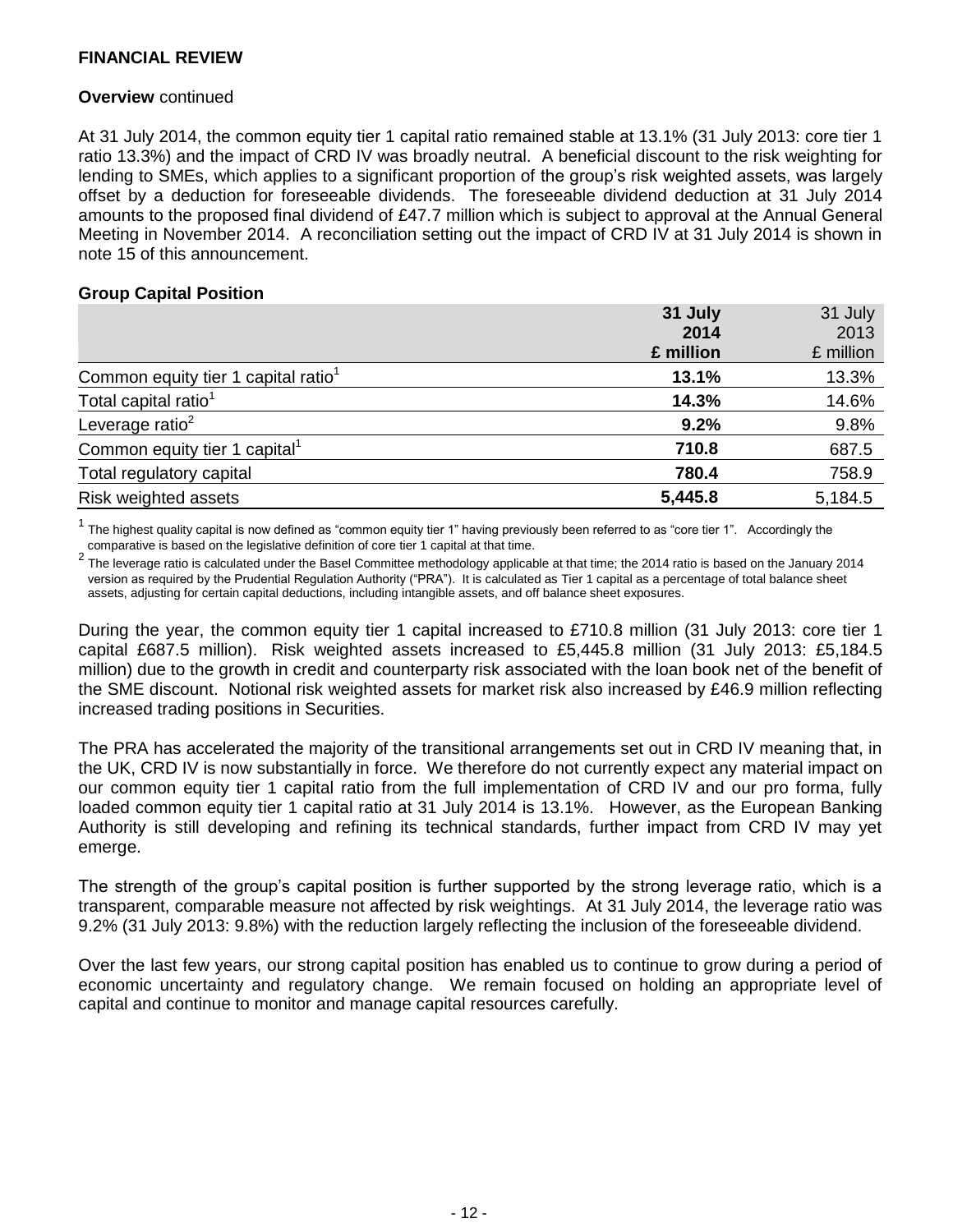## **Banking**

The Banking division's strategy is focused on delivering sustainable growth throughout the economic cycle. As our loan book has grown, we have maintained its high quality through disciplined underwriting, consistent lending parameters and strong risk management. This has enabled us to deliver strong returns through the cycle, which have been supported by our differentiated approach to banking. Our lenders are experts in their areas of specialism and remain focused on building long-term relationships and providing a high quality level of service to our customers and intermediaries. Overall, the strategic priorities of the Banking division are unchanged, having enabled us to deliver consistently strong profitability in all economic conditions:

- Optimising opportunities for sustainable growth
- Maintaining our strong returns
- Continuing investment to support the model, manage risks and deliver long-term growth

### **Overview of financial performance**

#### **Key Financials**

|                                                 | 2014      | 2013      | Change |
|-------------------------------------------------|-----------|-----------|--------|
|                                                 | £ million | £ million | $\%$   |
| Adjusted operating income                       | 446.7     | 396.2     | 13     |
| Net interest and fees on loan book <sup>1</sup> | 427.3     | 386.6     | 11     |
| Retail                                          | 164.6     | 152.6     | 8      |
| Commercial                                      | 187.3     | 173.4     | 8      |
| Property                                        | 75.4      | 60.6      | 24     |
| Treasury and other non-lending income           | 19.4      | 9.6       | 102    |
| Adjusted operating expenses                     | (221.0)   | (187.2)   | 18     |
| Impairment losses on loans and advances         | (44.1)    | (50.6)    | (13)   |
| <b>Adjusted operating profit</b>                | 181.6     | 158.4     | 15     |
| <b>Key Performance Indicators</b>               |           |           |        |
| Net interest margin <sup>2</sup>                | 8.6%      | 8.8%      |        |
| Bad debt ratio <sup>3</sup>                     | 0.9%      | 1.2%      |        |
| Return on net loan book <sup>4</sup>            | 3.7%      | 3.6%      |        |
| Return on opening equity <sup>5</sup>           | 25%       | 24%       |        |

<sup>1</sup>Includes £332.2 million (2013: £294.0 million) net interest income and £95.1 million (2013: £92.6 million) other income. Other income includes net fees and commissions, operating lease income, and other miscellaneous income. For further information on our operating leases, please refer to note 11.

2Net interest and fees on average net loans and advances to customers.

 $^3$  Impairment losses on average net loans and advances to customers.

4 Adjusted operating profit before tax on average net loans and advances to customers.

5 Adjusted operating profit after tax and non-controlling interests on opening equity less non-controlling interests.

The division delivered another strong result in 2014, with continued profit growth and a 14% increase in the loan book to £5.3 billion (31 July 2013: £4.6 billion). Overall we improved our returns in the year, with the return on net loan book increasing to 3.7% (2013: 3.6%) and the return on opening equity improving to 25% (2013: 24%).

Adjusted operating income increased 13% to £446.7 million (2013: £396.2 million), principally reflecting 11% growth in net interest and fees on the loan book to £427.3 million (2013: £386.6 million) across the Retail, Commercial and Property portfolios. Treasury and other non-lending income increased to £19.4 million (2013: £9.6 million) reflecting a reduction in the division's cost of funding as we grew our more competitively priced corporate deposit base, replacing retail deposits as they matured.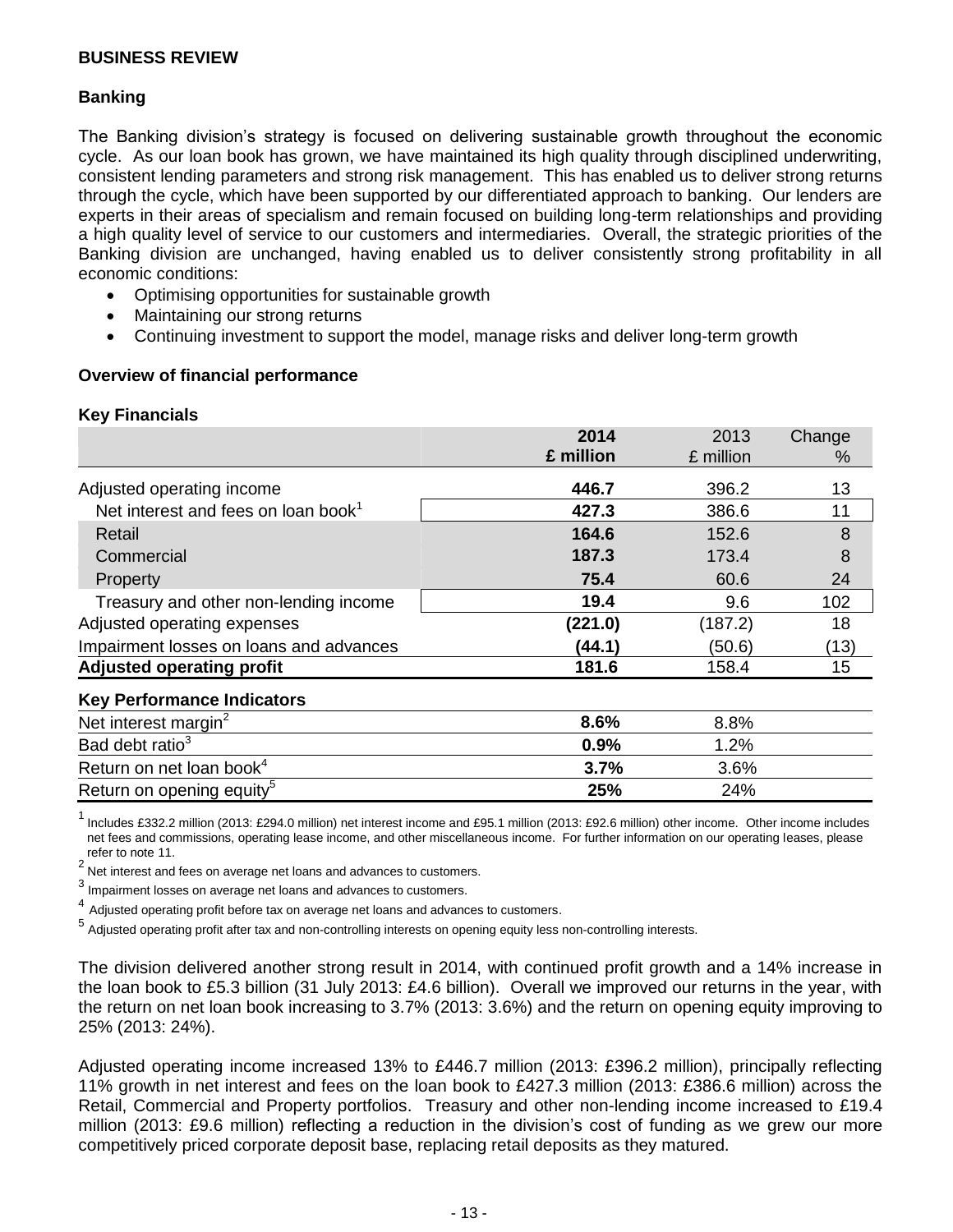#### **Banking** continued

Adjusted operating expenses increased by 18% to £221.0 million (2013: £187.2 million). The uplift is principally volume driven, reflecting a higher headcount and loan book, but we have also continued to invest in strengthening our IT infrastructure and enhancing our front end technology. As a result of the favourable credit environment and our strict underwriting criteria, impairment losses on loans and advances continued to reduce in the year, down 13% to £44.1 million (2013: £50.6 million). Overall, adjusted operating profit for the division increased 15% to £181.6 million (2013: £158.4 million), corresponding to an improved operating margin of 41% (2013: 40%).

#### **Optimising opportunities for sustainable growth**

We have been able to grow organically across our core lending businesses through the cycle by providing a differentiated, local service to retain and attract new customers. We also aim to generate new business through marketing initiatives, intended to raise Close Brothers' profile and awareness of our lending capabilities as well as highlight the quality of the service we provide.

In the year the loan book grew 14% to £5.3 billion (31 July 2013: £4.6 billion). This was primarily driven by improving demand in our existing markets but we are also benefiting from new lending initiatives and an increased sales headcount. The portfolio composition remains largely unchanged year-on-year reflecting strong new business generated across the loan book.

While we are seeing a cyclical return in competition, overall credit supply in our markets still remains below pre-crisis levels and has been balanced by an improvement in demand in some of our niche markets. For example, our motor finance business has been most impacted by a return of competition and new entrants competing aggressively on price. However, demand is at a 10 year high and we have been able to deliver a good growth rate in the year while maintaining our strong returns.

Overall we continue to see good demand for our specialist and tailored finance solutions and we continue to generate strong levels of new and repeat business.

|                          | 31 July   | 31 July   |        |
|--------------------------|-----------|-----------|--------|
|                          | 2014      | 2013      | Change |
|                          | £ million | £ million | %      |
| Retail                   | 2,092.8   | 1,906.0   | 10     |
| Motor finance            | 1,458.9   | 1,278.3   | 14     |
| Premium finance          | 633.9     | 627.7     |        |
| <b>Commercial</b>        | 2,047.2   | 1,845.7   | 11     |
| Asset finance            | 1,656.0   | 1,482.3   | 12     |
| Invoice finance          | 391.2     | 363.4     | 8      |
| <b>Property</b>          | 1,149.7   | 893.9     | 29     |
| <b>Closing loan book</b> | 5,289.7   | 4,645.6   | 14     |

#### **Loan Book Analysis**

Our Retail loan book, providing intermediated lending through motor dealers and insurance brokers, increased 10% to £2,092.8 million (31 July 2013: £1,906.0 million) driven by good growth in motor finance. The motor loan book increased 14% to £1,458.9 million (31 July 2013: £1,278.3 million) reflecting increased volumes from existing dealers as a result of the strong market growth. Premium finance is a relatively mature market but with strong repeat business levels, the loan book remained broadly flat in the year, up 1% at £633.9 million (31 July 2013: £627.7 million).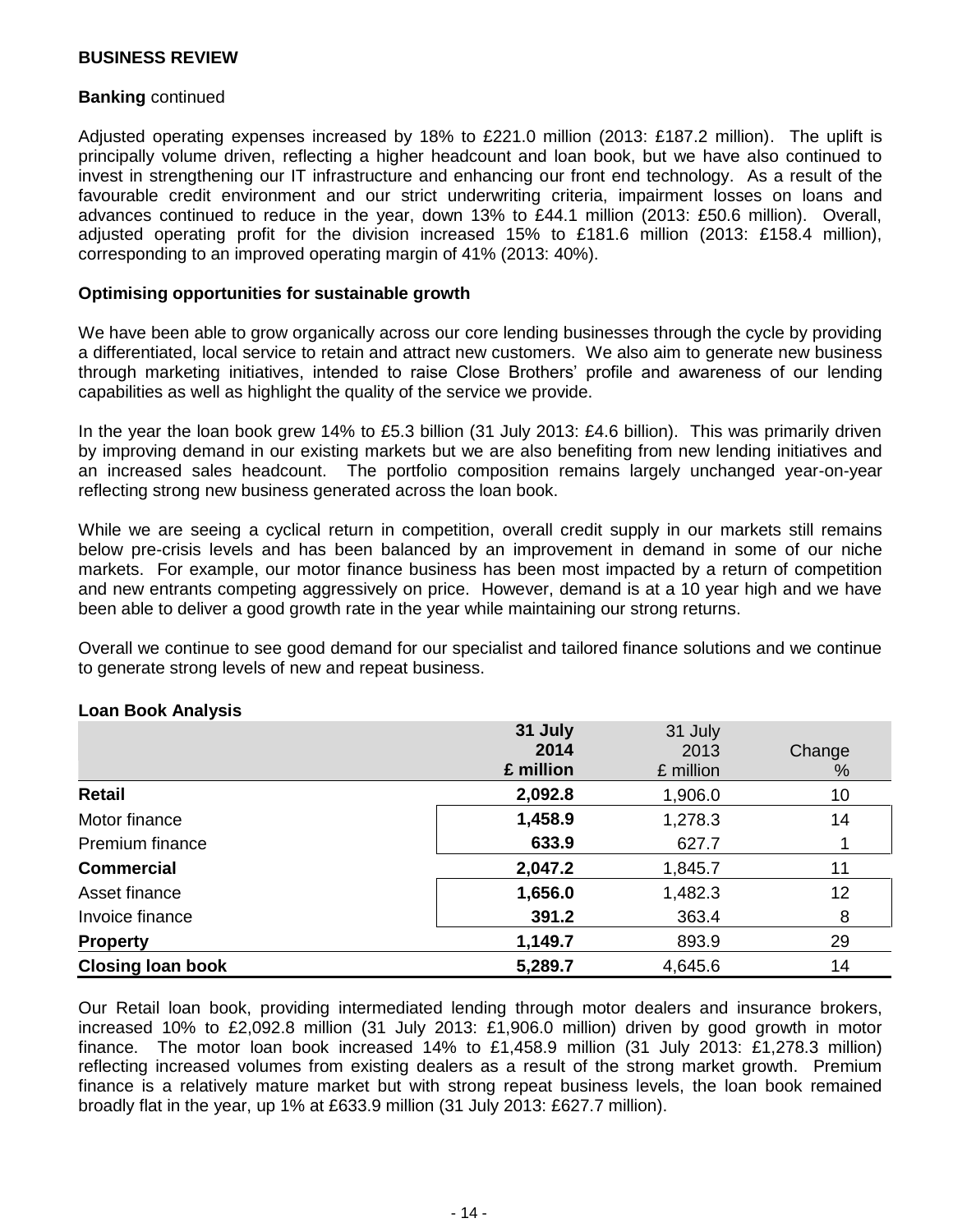#### **Banking** continued

The Commercial loan book, which is focused on providing alternative lending for the SME market, grew 11% in the year to £2,047.2 million (31 July 2013: £1,845.7 million). Although we have yet to see a broad based increase in SME demand, we are benefiting from our expansion into new areas of lending.

Asset finance, the largest part of the loan book, was up 12% to £1,656.0 million (31 July 2013: £1,482.3 million), with growth across all asset classes. In particular, the intermediated broker sector saw good new business volumes while both the Irish and leasing businesses benefited from new hires. Invoice finance had good growth from new clients in the year, and increased its loan book by 8% to £391.2 million (31 July 2013: £363.4 million).

In Property we have seen strong growth in both residential development loans and bridging finance, largely from existing customer relationships as the developers we work with have benefited from the improvement in the property market in the year. Reflecting this, the loan book increased by 29% to £1,149.7 million (31 July 2013: £893.9 million). We continue to uphold our strict lending criteria which have sustained our low impairment levels in recent years, and we have maintained consistent average loan sizes and loan-to-value ratios, only lending where planning permission has already been granted.

#### **Maintaining our strong returns**

While the division has seen good growth in the year, we remain very focused on the quality of our lending and have maintained our lending model and strict underwriting criteria which support our strong returns. We also benefit from our continued focus on delivering a high quality and differentiated customer proposition. Our local distribution network of over 500 sales representatives is hard to replicate and we are continually growing and developing this network. For example, we have increased our presence in Ireland in the year and now have a loan book of £252.6 million (31 July 2013: £176.4 million) in this market, generating the same high quality returns as our UK book.

In 2014, the net interest margin, which includes net interest income and other lending related income, reduced slightly to 8.6% (2013: 8.8%). We have benefited from a lower cost of funding in the year but this has been offset by a reduction in default fees as the quality of our lending improves, as well as changes in the mix of the loan book. Other income, which includes net fees and commissions as well as operating lease income, accounted for around 22% (2013: 24%) of total net interest and fee income.

We continuously focus on maintaining the credit quality of the loan book as it grows, which has continued to benefit our level of impairments in the year. The bad debt ratio is now at 0.9% (2013: 1.2%) reflecting the favourable lending market in 2014 and our strong credit controls. In the year the reduction was mainly driven by an improvement in Property and asset finance.

Overall, the reduction in bad debts has more than offset the fall in the net interest margin, with the result that the division's returns have continued to improve. We have consistently maintained strong returns through the cycle, and our return on net loan book is now 3.7% (2013: 3.6%).

#### **Continued investment to support the model, manage risks and deliver growth**

To ensure the division is able to sustain its high levels of customer service, while protecting the business against risks and regulatory change, we continue to invest. While we operate a relatively high cost model, we believe our spend is necessary to support our lending, manage risks and deliver sustainable growth.

In 2014, adjusted operating expenses were 18% higher at £221.0 million (2013: £187.2 million). A large proportion of the increase was volume driven reflecting the loan book growth in the year. In particular, fixed staff costs have increased as we have expanded our front line sales team as well as our back-office risk, compliance and technology functions. Variable staff costs were also higher reflecting the division's strong performance, but overall the compensation ratio has remained stable at 27% (2013: 27%).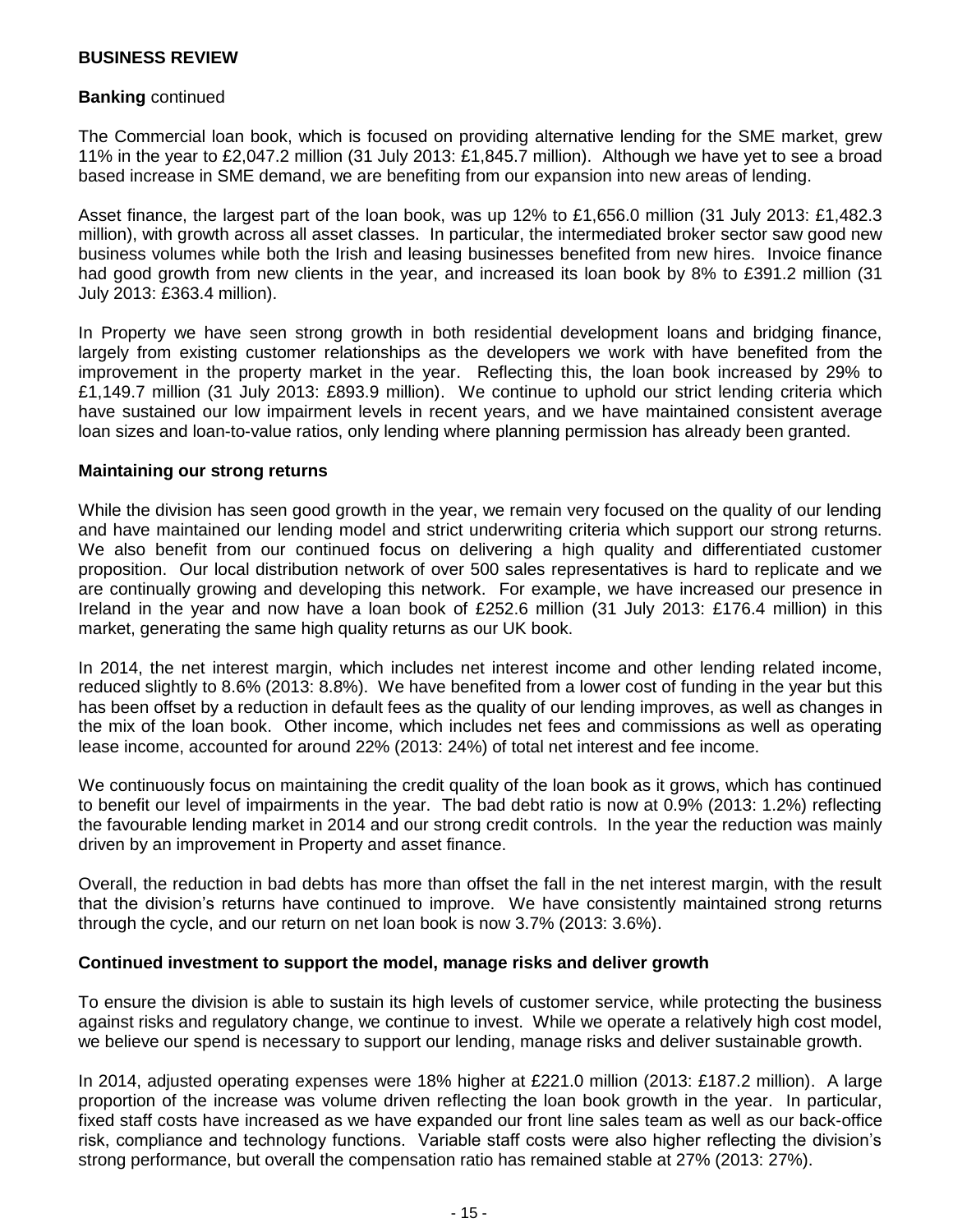#### **Banking** continued

We also continue to invest to keep pace with regulatory change and improve our customer service offering. In the year, we continued to strengthen our IT infrastructure and technology, reducing risk by replacing legacy systems as well as enhancing our security to protect against cyber threats. Reflecting this ongoing investment, the depreciation expense was greater year-on-year, and we also recorded a higher marketing and project spend as we look to improve the quality of our customer service. Overall, the division's total expense/income ratio increased in the year to 49% (2013: 47%).

#### **Well positioned for further growth at attractive margins**

In 2015 we expect to benefit from ongoing growth opportunities in our core markets and the favourable credit environment. Our model remains focused on the customer, supported by our ongoing investment to strengthen our systems and protect our strong returns. We will also continue to look at new adjacent markets and explore opportunities within our existing risk/return boundaries. We look ahead to the next financial year with confidence.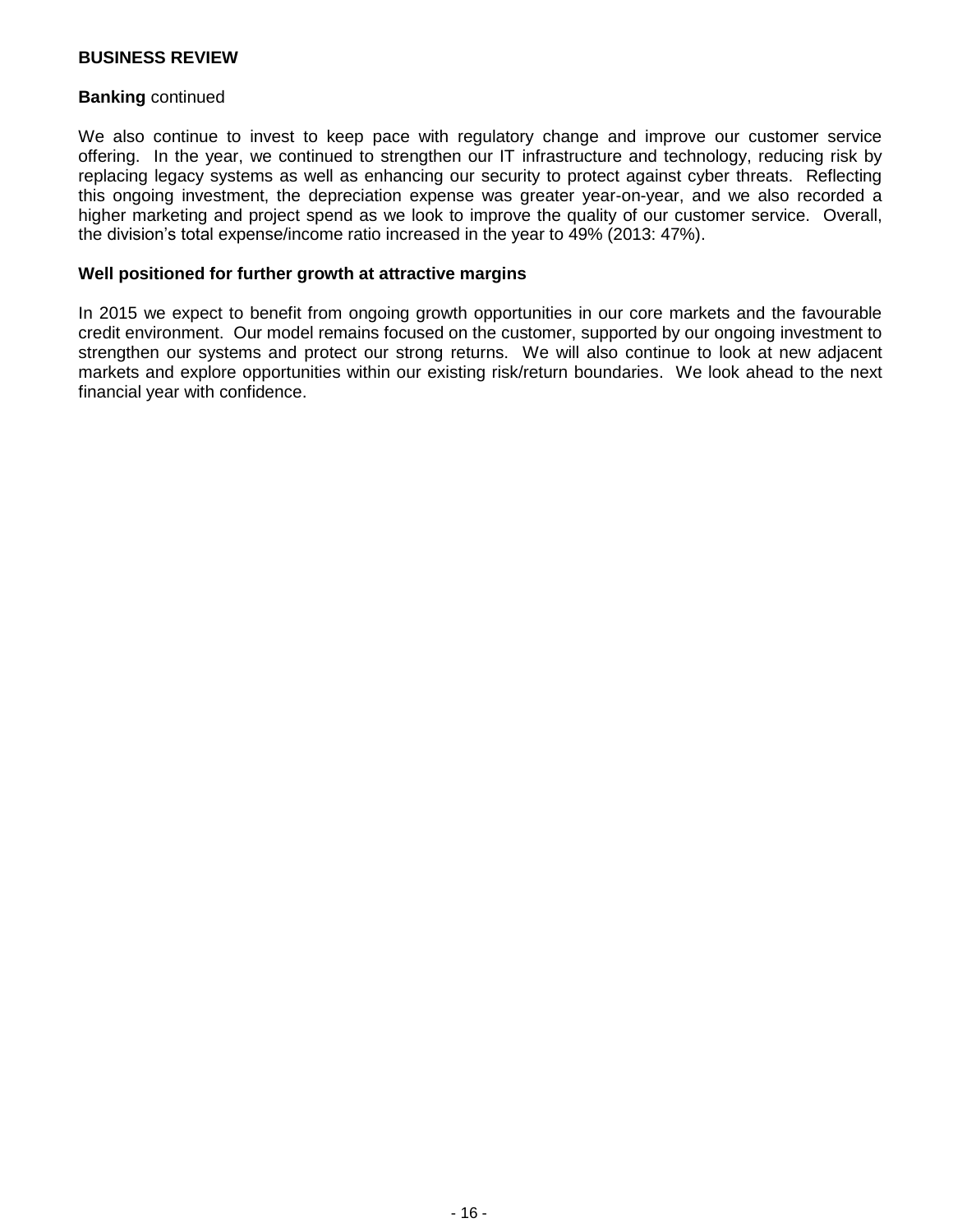## **Securities**

Within the Securities division, our strategic focus continues to be on maintaining our leading market positions in all trading conditions. During the year we have delivered on our strategic priorities:

- Maximising revenue opportunities as trading conditions improved
- Maintaining trading capacity and market leading position
- Remaining well positioned for any sustained cyclical recovery

## **Overview of financial performance**

### **Key Financials**

|                                                | 2014      | 2013      | Change |
|------------------------------------------------|-----------|-----------|--------|
|                                                | £ million | £ million | $\%$   |
| Adjusted operating income                      | 127.4     | 106.3     | 20     |
| Winterflood                                    | 96.1      | 74.6      | 29     |
| Seydler                                        | 31.3      | 30.8      | 2      |
| Mako (associate income after tax) <sup>1</sup> |           | 0.9       |        |
| Adjusted operating expenses                    | (93.9)    | (80.6)    | 17     |
| Winterflood                                    | (69.5)    | (57.7)    | 20     |
| Seydler                                        | (24.4)    | (22.9)    |        |
| <b>Adjusted operating profit</b>               | 33.5      | 25.7      | 30     |
| Winterflood                                    | 26.6      | 16.9      | 57     |
| Seydler                                        | 6.9       | 7.9       | (13)   |
| Mako (associate income after tax) <sup>1</sup> |           | 0.9       |        |

## **Key Performance Indicators**

| Winterflood income per bargain                   | £6.81 | £6.33      |  |
|--------------------------------------------------|-------|------------|--|
| Winterflood average bargains per day ('000)      | 56    | 47         |  |
| Securities operating margin <sup>2</sup>         | 26%   | 24%        |  |
| Securities return on opening equity <sup>3</sup> | 26%   | <b>20%</b> |  |

<sup>1</sup> In the 2013 financial year Mako was reclassified to an available for sale equity investment and no longer generates associate income.

2<br>Adjusted operating profit on adjusted operating income excluding associate income.

<sup>3</sup> Adjusted operating profit excluding associate income after tax and non-controlling interests on opening equity less non-controlling interests.

#### **Improved trading conditions**

Over the last financial year, the strengthening UK economy has helped underpin a resilient equity market and a significant increase in companies raising capital via a stock market listing. Supported by a number of positive government initiatives, such as the inclusion of AIM shares in ISAs, investors have gained confidence and trading volumes have improved. However, this recovery has not been without volatility. Political uncertainty and a rotation out of mid caps into large caps in the third quarter of our financial year created periods of uncertainty, but overall, conditions have been more favourable than those seen in 2012 and 2013.

Adjusted operating income increased 20% to £127.4 million (2013: £106.3 million) reflecting increased trading volumes in the division and a change in mix towards higher margin sectors at Winterflood. Adjusted operating expenses increased 17% to £93.9 million (2013: £80.6 million) principally driven by higher variable costs as a result of the improved financial performance. Overall, the expense/income ratio improved to 74% (2013: 76%) and the compensation ratio was stable at 45% (2013: 45%).

During 2013 we recorded £0.9 million of associate income in relation to Mako, which was subsequently reclassified as an available for sale equity investment and is therefore no longer reported as part of the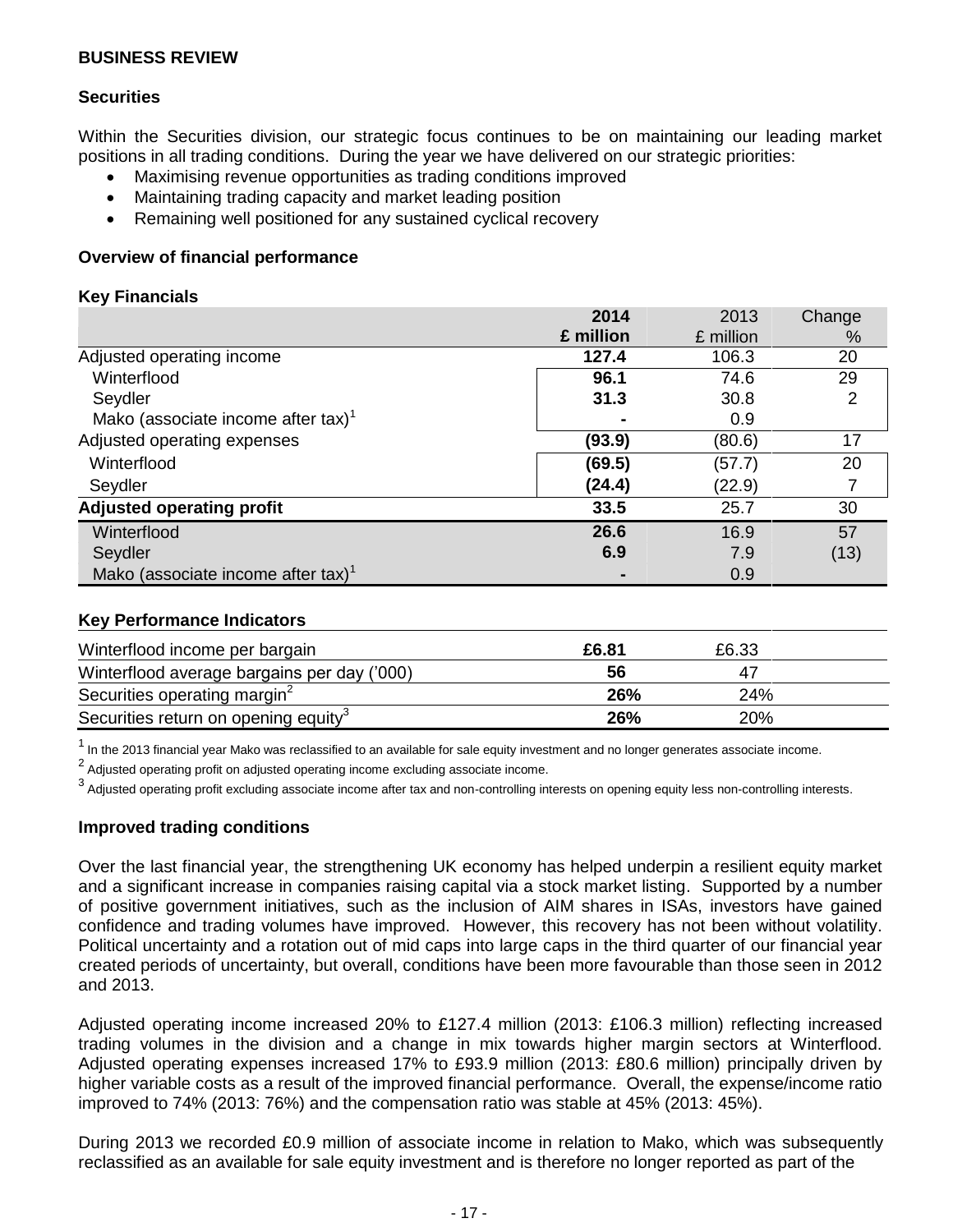#### **Securities** continued

Securities division. The group's current investment holding in Mako is 8.5% (2013: 21.3%).

In total, adjusted operating profit for the division increased by 30% to £33.5 million (2013: £25.7 million), corresponding to an improved operating margin of 26% (2013: 24%). The division's return on opening equity increased to 26%, up from 20% in 2013.

#### **Improved trading in smaller cap stocks in Winterflood**

Winterflood's broad market coverage, trading capacity and expertise allow it to respond quickly to changes in investor demand. As retail investor risk appetite increased, specifically in the volatile and less liquid AIM and small cap sectors where its market-makers are particularly experienced, Winterflood's performance improved.

Winterflood's adjusted operating income increased 29% to £96.1 million (2013: £74.6 million) reflecting an increase in income per bargain and stronger trading volumes. Despite periods of market volatility in the second half of the year, the number of loss days declined to four (2013: eight).

Income per bargain increased to £6.81 (2013: £6.33) principally due to a change in mix towards more profitable AIM trading. Investors were also encouraged by positive market sentiment and increased IPO activity; there were 80 IPOs on AIM in our 2014 financial year (2013: 49).

Average bargains per day also increased from 46,610 in 2013 to 55,749 due to stronger trading in AIM and international sectors. Winterflood joined the European exchange, Equiduct in 2013 and, as its brand has become more established, has benefited from an increase in international order flow. This trading generates strong revenues for Winterflood but it is high volume and low margin. This increased trading activity has had a positive impact on Winterflood's volumes per day but a negative impact on income per bargain, particularly in the second half of the year.

As market activity has improved, Winterflood has been able to benefit from its core operational efficiency. Adjusted operating expenses increased 20% to £69.5 million (2013: £57.7 million) predominantly reflecting an increase in variable performance related costs and settlement fees.

Overall Winterflood delivered a 57% increase to adjusted operating profit of £26.6 million (2013: £16.9 million) in the year with performance in the second half broadly consistent with the first.

#### **Consistent performance in Seydler**

Seydler's adjusted operating income remained broadly stable on 2013 at £31.3 million (2013: £30.8 million) as improved trading volumes on the Frankfurt Stock Exchange were offset by a modest decline in capital markets fees. Adjusted operating expenses were up 7% to £24.4 million (2013: £22.9 million) due to the recruitment of a number of senior hires, resulting in a  $£1.0$  million decrease to adjusted operating profit to £6.9 million (2013: £7.9 million).

Seydler maintains its market leading position, with an established client base and strong capital markets franchise in the German small and mid-cap market.

#### **Well positioned for stronger cyclical recovery**

We have demonstrated the resilience of our model through the difficult trading conditions in 2012 and 2013; Winterflood, in particular, has generated stronger returns as markets and investor sentiment have improved. By maintaining our trading capability and market leading position, we are well placed to benefit should equity markets and retail investor risk appetite continue to recover. However, performance will continue to be sensitive to market conditions which have been subdued at the start of the 2015 financial year.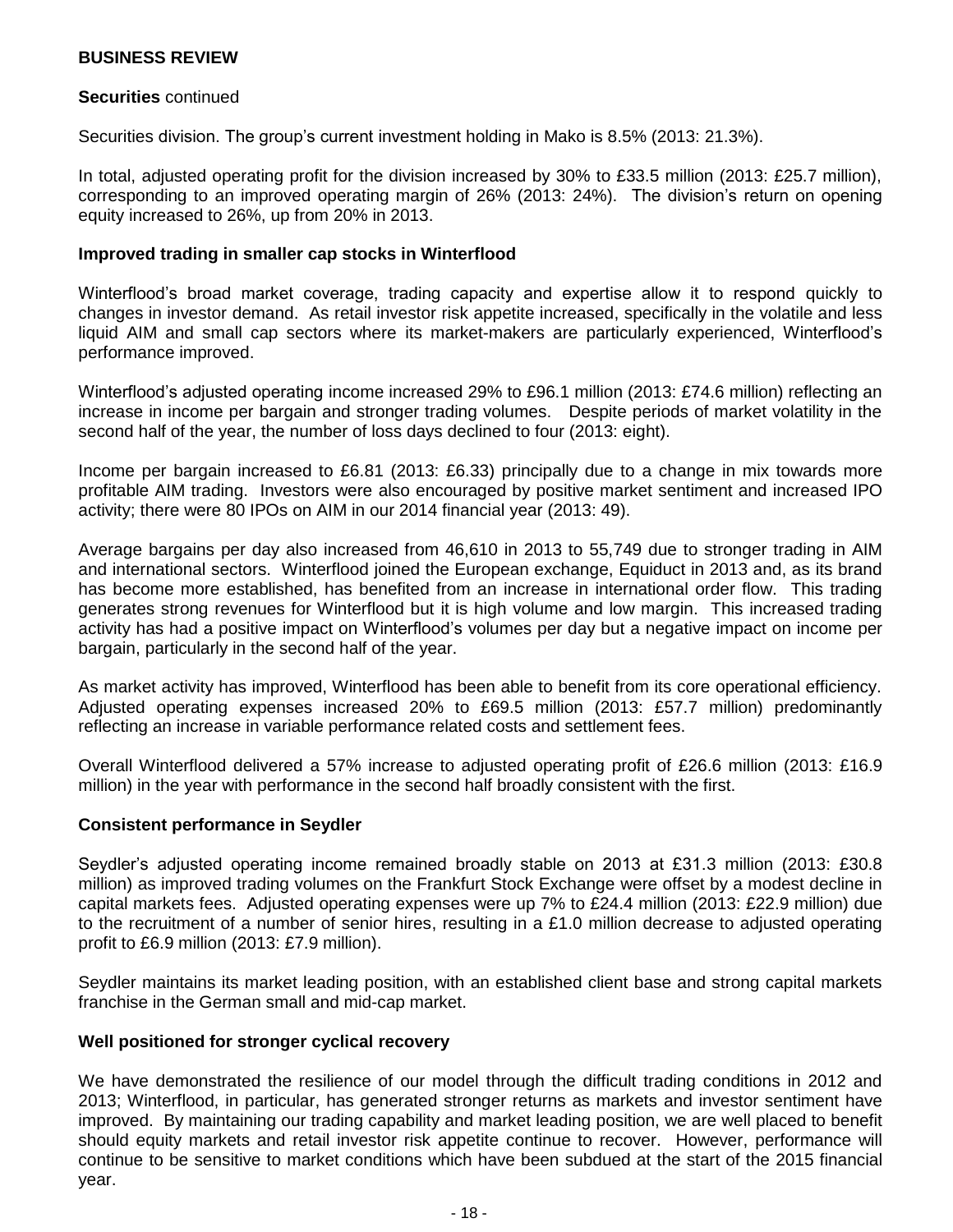#### **Asset Management**

The Asset Management division has been shaped and positioned to benefit from regulatory, market and demographic changes. We remain focused on meeting the needs of our clients through our high quality, integrated proposition which offers financial advice, investment management and an online investment portal. The division is well positioned for future growth having performed well against its strategic priorities in the year:

- Driving organic private client inflows
- Continuing to build scale and maximise revenue generation
- Identify opportunities to further enhance the division

### **Overview of financial performance**

#### **Key Financials**

|                                        | 2014      | 2013      | Change |
|----------------------------------------|-----------|-----------|--------|
|                                        | £ million | £ million | %      |
| Adjusted operating income              | 84.4      | 78.1      |        |
| Income on AuM                          | 83.8      | 76.3      | 10     |
| Advice and other services <sup>1</sup> | 36.6      | 35.2      |        |
| Investment management                  | 47.2      | 41.1      | 15     |
| Other income <sup>2</sup>              | 0.6       | 1.8       | (67    |
| Adjusted operating expenses            | (74.5)    | (74.1)    |        |
| <b>Adjusted operating profit</b>       | 9.9       | 4.0       | 148    |

#### **Key Performance Indicators**

| Assets under Management (£ billion)   |     | u.  |  |
|---------------------------------------|-----|-----|--|
| Revenue margin (bps) <sup>3</sup>     | 89  | 88  |  |
| Operating margin                      | 12% | 5%  |  |
| Return on opening equity <sup>4</sup> | 25% | 10% |  |

 $1$  Income from financial advice and self directed services, excluding investment management income.

 $2$  Net interest income, income on investment assets and other income.

 $^3$  Income from advice and other services and investment management over average AuM.

<sup>4</sup> Adjusted operating profit after tax and non-controlling interests on opening equity less non-controlling interests.

The Asset Management division has built on the momentum it established in 2013, more than doubling its adjusted operating profit to £9.9 million (2013: £4.0 million).

Adjusted operating income increased 8% to £84.4 million (2013: £78.1 million). Income on Assets under Management ("AuM") was up 10% to £83.8 million (2013: £76.3 million), reflecting the 7% growth in AuM to £9.7 billion (31 July 2013: £9.1 billion) and a slightly improved revenue margin of 89 basis points (2013: 88 basis points). Other income declined to £0.6 million (2013: £1.8 million) as the prior year included the one-off gain on the sale of the division's residual investment in a private equity fund.

Demonstrating the operational efficiency within the division, adjusted operating expenses were held broadly flat at £74.5 million (2013: £74.1 million) despite the increased levels of income and AuM in the year. The expense/income ratio continued to improve to 88% (2013: 95%) and the compensation ratio declined to 58% (2013: 60%).

As a result the operating margin improved to 12% (2013: 5%), on track to meet our medium-term profitability target of 15% in 2015, and the return on opening equity increased to 25% (2013: 10%).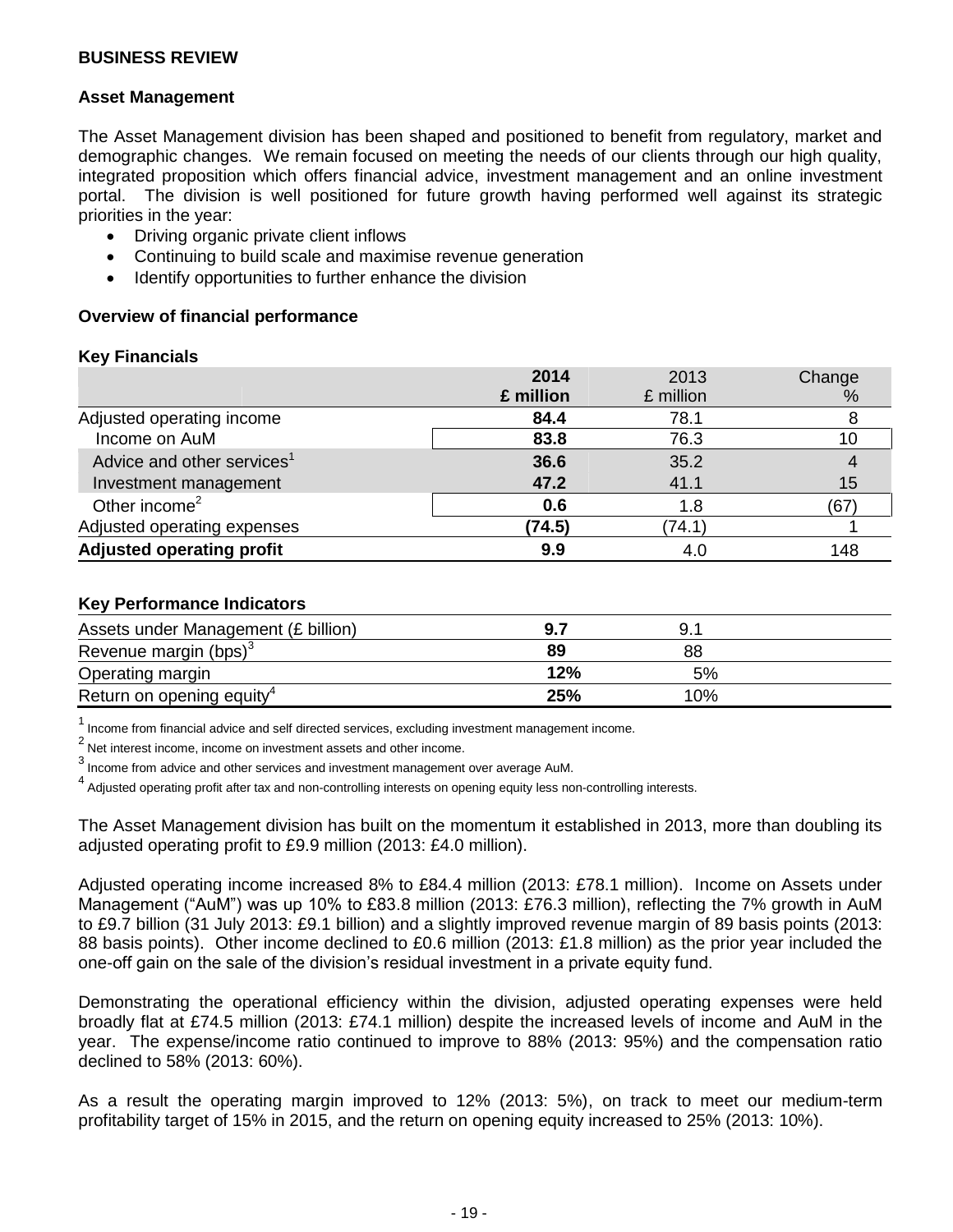### **Asset Management** continued

### **Good inflows across our distribution channels**

#### **Movement in Assets under Management**

|                  | £ million |
|------------------|-----------|
| At 1 August 2013 | 9,080     |
| Inflows          | 1,312     |
| Outflows         | (874)     |
| Net inflows      | 438       |
| Market movement  | 187       |
| At 31 July 2014  | 9,705     |
| Change           | 7%        |

Reflecting the quality of our advice and investment proposition and the breadth of our distribution, AuM increased 7% to £9.7 billion at 31 July 2014 (31 July 2013: £9.1 billion). The increase was driven by good net inflows across our distribution channels and supported by positive market movements.

Gross inflows, at £1.3 billion, were 9% greater than the prior year. Validating the quality of our investment management, the strongest inflows have been from third party IFAs, where we are benefiting from a growing distribution network. We have also seen good inflows both from our high net worth business, where we have recruited a number of bespoke portfolio managers, and from our private client advisers.

The level of outflows reduced to £0.9 billion (2013: £1.4 billion) predominately due to client drawdowns in the normal course of business, although the prior year included £0.5 billion of one-off outflows. Overall net flows were positive at £0.4 billion and, at 5% of opening AuM, represent an improvement on the prior year's net outflows.

Over the last year the Diversified Income, Balanced and Growth funds have all outperformed their benchmarks whereas the Bond and Conservative funds, which provide high quality income while maintaining a low risk approach, underperformed their respective IMA benchmarks. In addition, we are benefiting from the continued strong investment performance in our bespoke high net worth portfolios, all of which have consistently outperformed their ARC peer groups over a five year period.

#### **Continuing to build scale and maximise revenue generation**

We are continuing to build scale and are establishing ourselves as a leading provider of wealth management services to the UK private client market. Our experienced team of advisers and investment managers have been able to leverage our infrastructure and client service capabilities and deliver good organic growth in revenue and assets.

#### **Assets under Management by type**

|                              | 2014      | 2013      | Change |
|------------------------------|-----------|-----------|--------|
|                              | £ million | £ million | %      |
| <b>Total AuM</b>             | 9,705     | 9,080     |        |
| Advised AuM <sup>1</sup>     | 5,151     | 5,067     |        |
| Managed AuM <sup>2</sup>     | 6,922     | 6,193     | 12     |
| Both advised and managed AuM | 2,368     | 2,180     | 9      |

1 All personal and corporate advised and self directed client assets, including those which are also managed by Close Brothers.

2 All client assets which are invested in Close Brothers' investment products, including funds, separately managed accounts and bespoke high net worth client portfolios.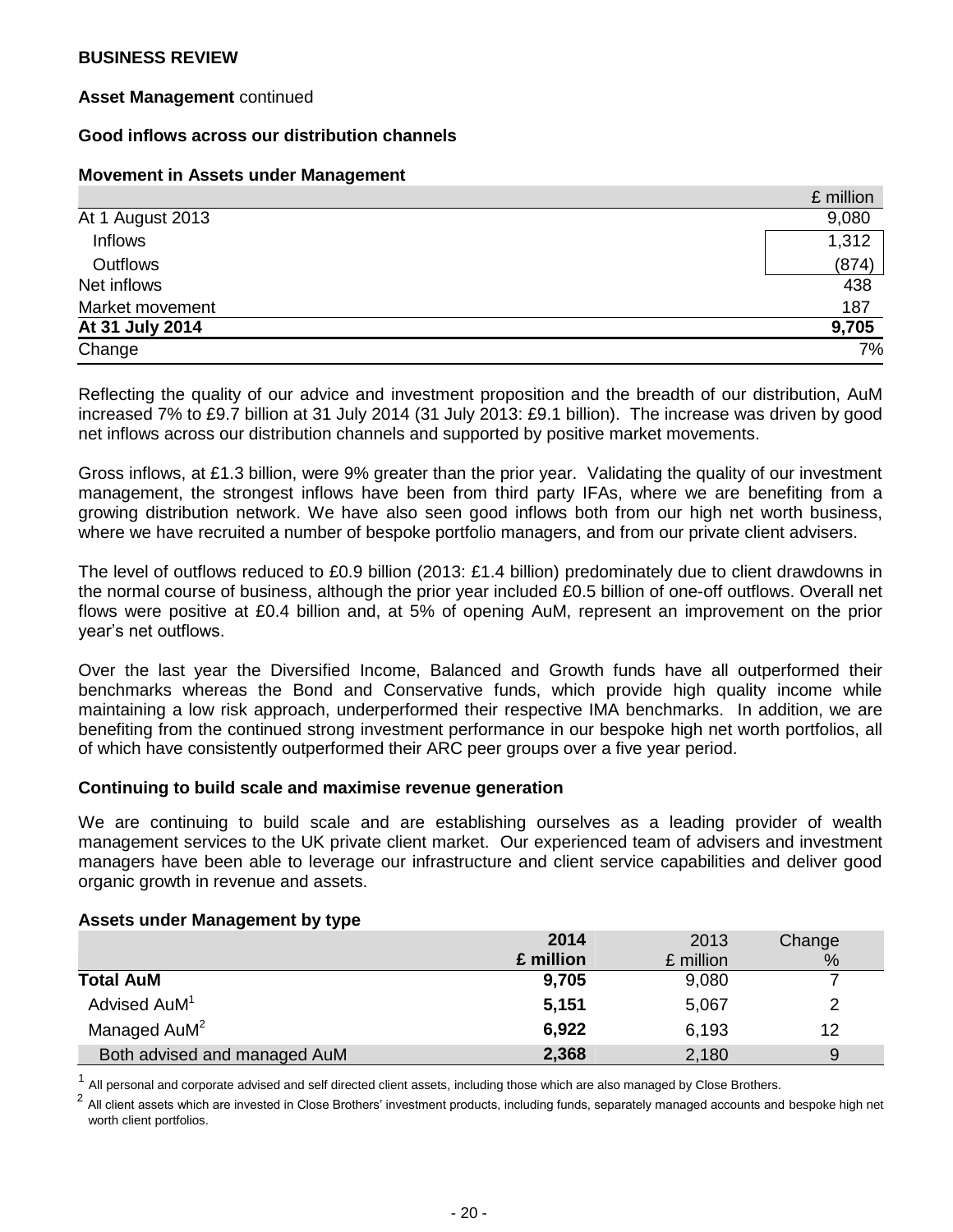#### **Asset Management** continued

Total advised AuM grew 2% to £5.2 billion (31 July 2013: £5.1 billion) largely due to positive market movements. We continue to focus on improving the operational capacity of our personal advisers to increase net flows. Income from advice and other services increased 4% to £36.6 million (2013: £35.2 million) due to the uplift in higher margin private client assets and improved levels of initial fees. We have seen a small reduction in corporate advice income and as a result the revenue margin has declined slightly to 71 basis points (2013: 73 basis points).

Total managed AuM grew 12% to £6.9 billion (31 July 2013: £6.2 billion) due to strong inflows from third party IFAs and our bespoke portfolio managers, supported by modest market movements. In particular we have seen strong demand for our multi-asset Close Discretionary Funds. These Funds now manage £2.6 billion (2013: £2.1 billion) of assets, up 23% on the prior year. Investment management income increased 15% to £47.2 million (2013: £41.1 million), with the revenue margin improving to 72 basis points (2013: 71 basis points) due to the stronger growth in higher margin high net worth assets.

Importantly, we saw good inflows into our core integrated proposition providing both management and advice. These assets grew by 9% to £2.4 billion (2013: £2.2 billion), and now represent 46% (2013: 43%) of total advised assets. We are encouraged by the good demand from new clients, particularly in the second half of the financial year, as well as the continued progress in migrating existing clients.

#### **Opportunities to further enhance our business**

In a highly competitive and regulated market place, we believe our proposition, multi-channel distribution and diverse sources of revenue are strong differentiators.

Our primary focus is organic growth. To support this, we are developing the concept of the financial planner as a true professional who provides the highest quality financial advice to their clients. In addition, we will increase our advisers' capacity with more efficient processes and capitalise on our longer-term investment performance to help build stronger relationships with third party IFAs.

We will look to take advantage of opportunities to add further scale and geographic presence through selected infill acquisitions and hiring of advisers and portfolio managers.

We are positive about the far reaching reforms to the savings and retirement income rules announced earlier this year by the UK Government which should result in increased demand for high quality financial advice and flexible investment propositions. As our distribution channels continue to mature and the capability of our advice proposition improves, we are confident that we are well placed to deliver profitable growth at attractive and improving margins.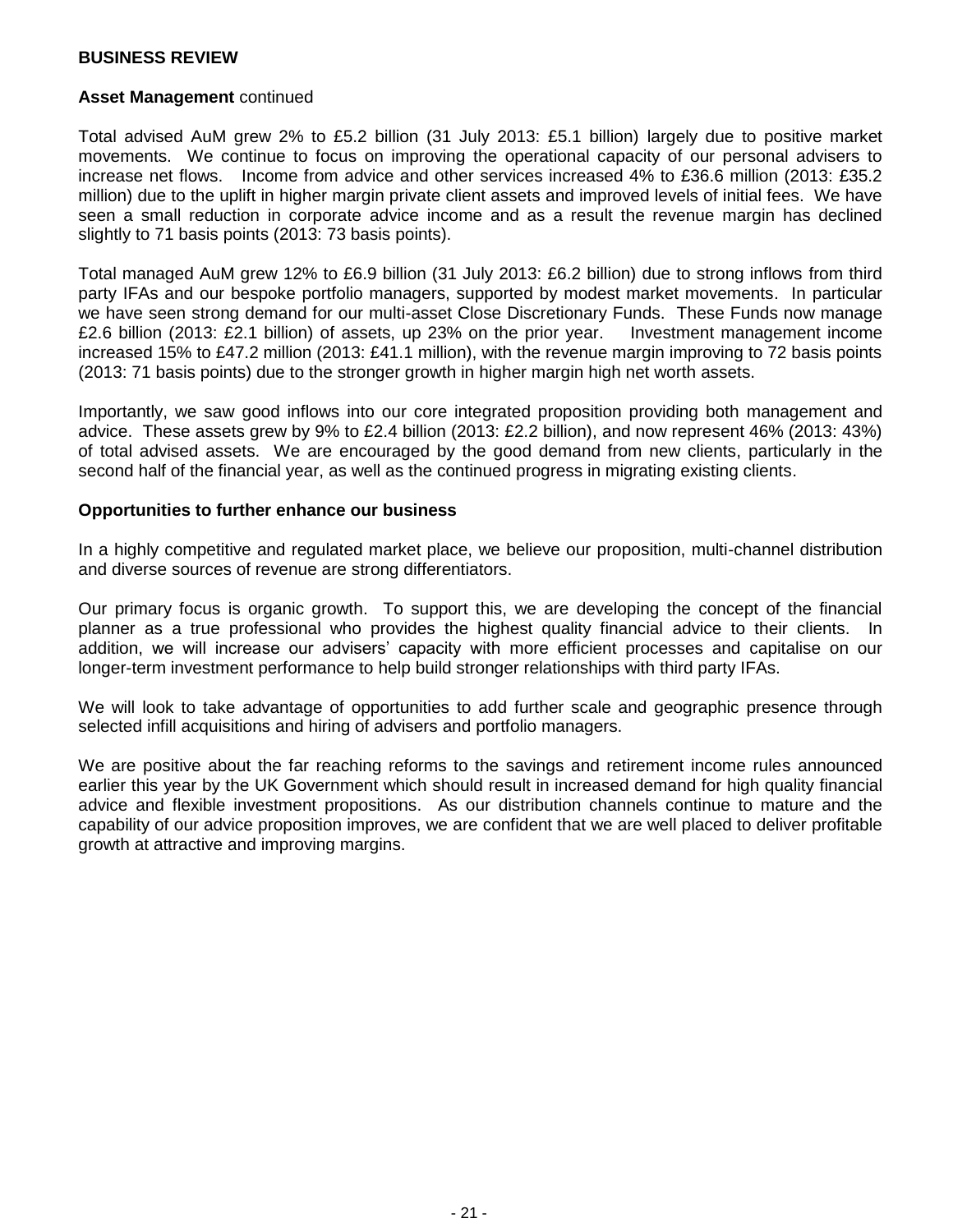## **CONSOLIDATED INCOME STATEMENT**

for the year ended 31 July 2014

|                                                               |                | 2014      | 2013 <sup>1</sup> |
|---------------------------------------------------------------|----------------|-----------|-------------------|
|                                                               | <b>Note</b>    | £ million | £ million         |
| Interest income                                               |                | 491.3     | 450.2             |
| Interest expense                                              |                | (139.2)   | (150.7)           |
| Net interest income                                           |                | 352.1     | 299.5             |
| Fee and commission income                                     |                | 194.8     | 189.0             |
| Fee and commission expense                                    |                | (27.7)    | (26.4)            |
| Gains less losses arising from dealing in securities          |                | 100.8     | 80.3              |
| Share of profit of Mako                                       |                |           | 0.9               |
| Other income                                                  |                | 39.2      | 39.6              |
| Non-interest income                                           |                | 307.1     | 283.4             |
| Operating income                                              |                | 659.2     | 582.9             |
| Administrative expenses                                       |                | (414.5)   | (365.1)           |
| Impairment losses on loans and advances                       | $\overline{7}$ | (44.1)    | (50.6)            |
| Total operating expenses before exceptional income            |                |           |                   |
| and amortisation of intangible assets on acquisition          |                | (458.6)   | (415.7)           |
| Operating profit before exceptional income and                |                |           |                   |
| amortisation of intangible assets on acquisition              |                | 200.6     | 167.2             |
| <b>Exceptional income</b>                                     | 3              |           | 1.6               |
| Amortisation of intangible assets on acquisition              |                | (4.9)     | (5.0)             |
| <b>Operating profit before tax</b>                            |                | 195.7     | 163.8             |
| Tax                                                           | 4              | (45.5)    | (42.7)            |
| Profit after tax                                              |                | 150.2     | 121.1             |
| Profit attributable to non-controlling interests              |                | 0.4       | 1.1               |
| Profit attributable to shareholders                           |                | 149.8     | 120.0             |
|                                                               | 5              | 101.5p    | 82.0p             |
| <b>Basic earnings per share</b><br>Diluted earnings per share | 5              | 100.0p    | 80.6p             |
|                                                               |                |           |                   |
| Interim dividend per share paid                               | 6              | 16.5p     | 15.0p             |
| <b>Final dividend per share</b>                               | 6              | 32.5p     | 29.5p             |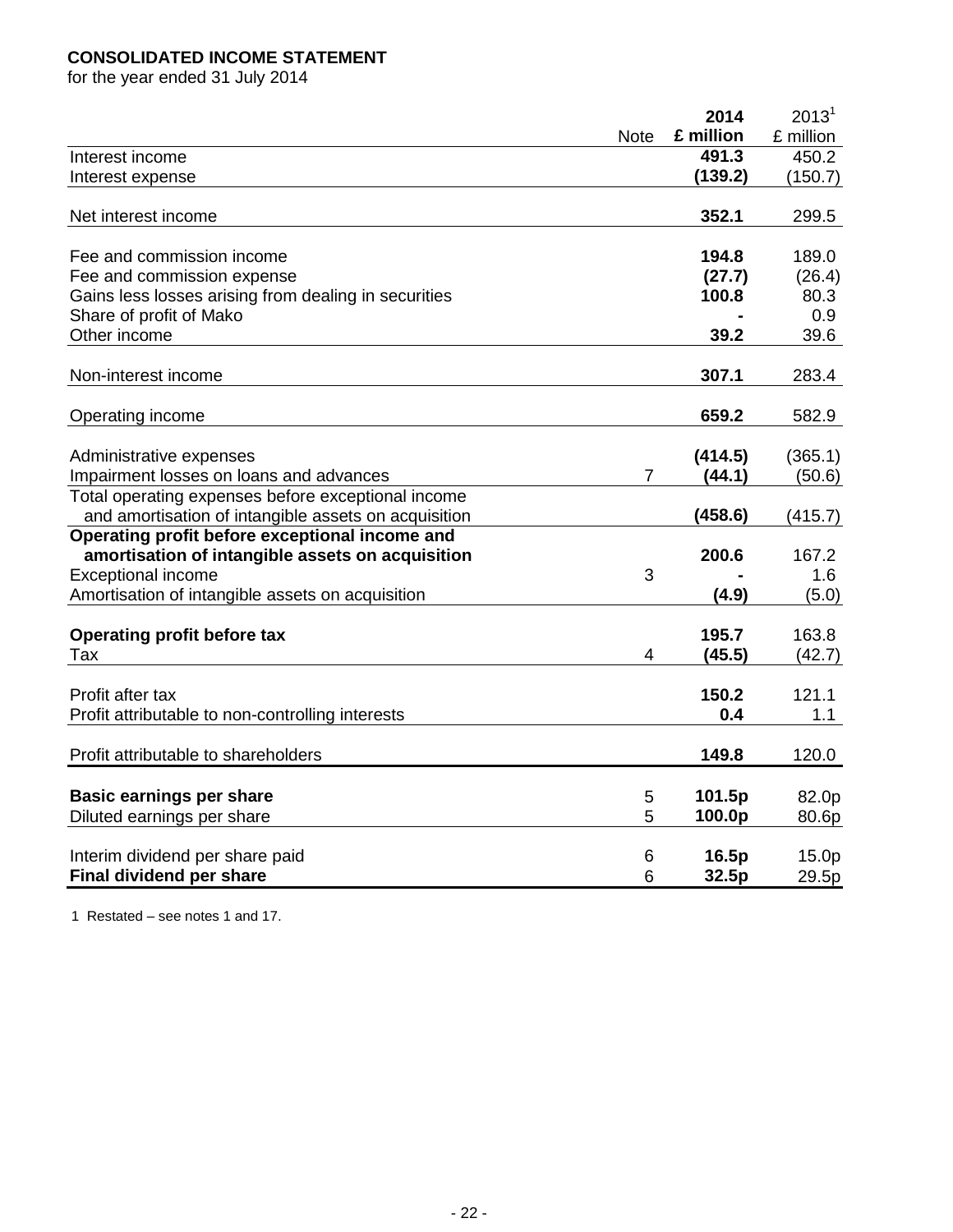## **CONSOLIDATED STATEMENT OF COMPREHENSIVE INCOME**

for the year ended 31 July 2014

|                                                                           | 2014      | 2013 <sup>1</sup> |
|---------------------------------------------------------------------------|-----------|-------------------|
|                                                                           | £ million | £ million         |
| Profit after tax for the year                                             | 150.2     | 121.1             |
|                                                                           |           |                   |
| Other comprehensive (expense)/income that may be                          |           |                   |
| reclassified to income statement                                          |           |                   |
| Currency translation (losses)/gains                                       | (4.2)     | 4.0               |
| Gains on cash flow hedging                                                | 4.7       | 4.8               |
| Gains/(losses) on financial instruments classified as available for sale: |           |                   |
| Gilts                                                                     |           | (0.1)             |
| Floating rate notes                                                       |           | 1.1               |
| <b>Equity shares</b>                                                      | 0.4       | 1.9               |
| Transfer to income statement of realised currency translation gains       |           | (7.4)             |
| Tax relating to items that may be reclassified                            | (0.8)     | (1.5)             |
| Total other comprehensive income that may be reclassified                 |           |                   |
| to income statement                                                       | 0.1       | 2.8               |
| Other comprehensive (expense)/income that will not be reclassified to     |           |                   |
| income statement                                                          |           |                   |
| Defined benefit pension scheme (losses)/gains                             | (1.6)     | 2.4               |
| Tax relating to items that will not be reclassified                       | 0.3       | (0.5)             |
| Total other comprehensive (expense)/income that will not be               |           |                   |
| reclassified to income statement                                          | (1.3)     | 1.9               |
|                                                                           |           |                   |
| Other comprehensive (expense)/income for the year, net of tax             | (1.2)     | 4.7               |
|                                                                           |           |                   |
| Total comprehensive income for the year                                   | 149.0     | 125.8             |
|                                                                           |           |                   |
| <b>Attributable to</b>                                                    |           |                   |
| Non-controlling interests                                                 | 0.4       | 1.1               |
| Shareholders                                                              | 148.6     | 124.7             |
|                                                                           |           |                   |
|                                                                           | 149.0     | 125.8             |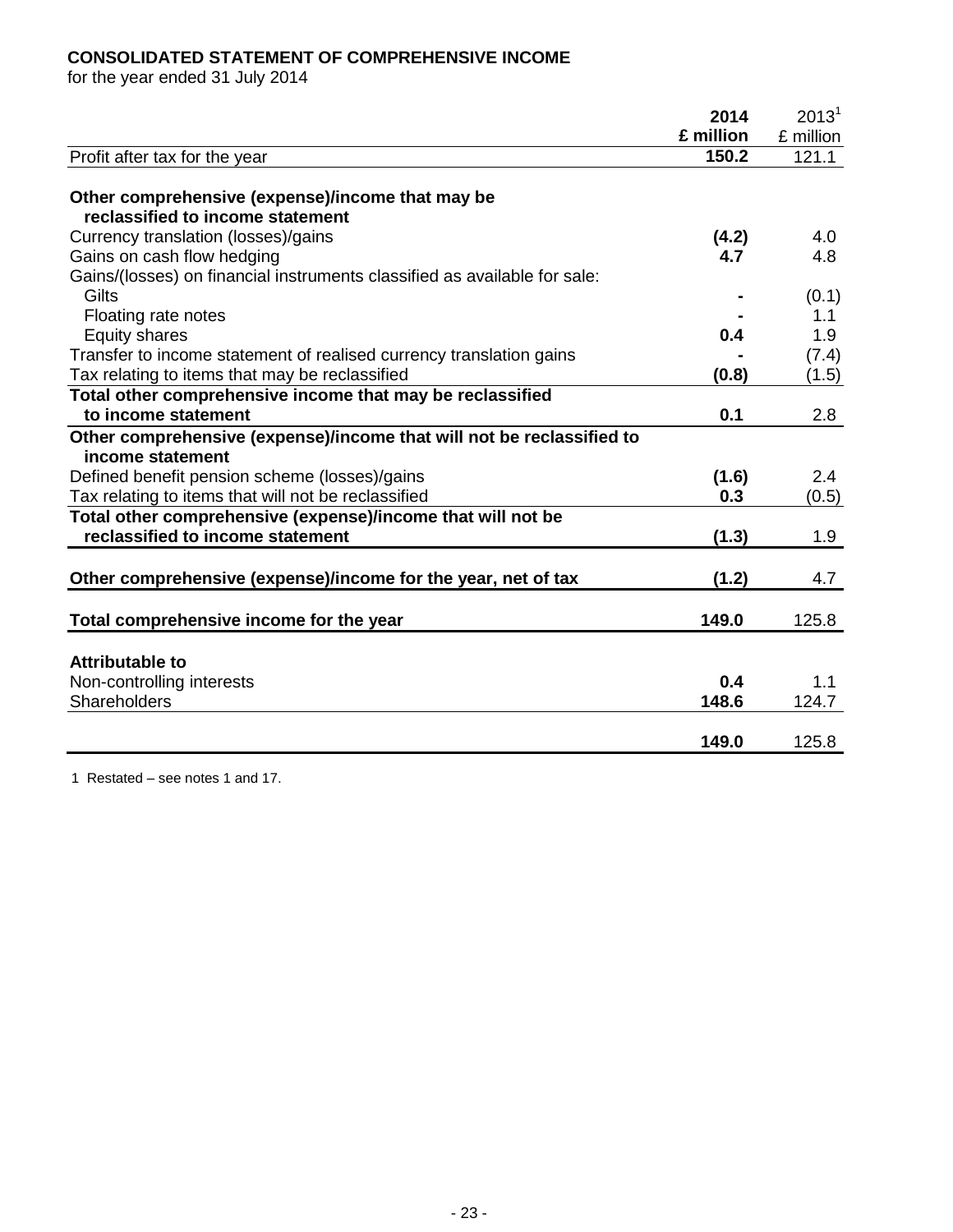## **CONSOLIDATED BALANCE SHEET**

at 31 July 2014

|                                                 |             | 2014      | 2013 <sup>1</sup> |
|-------------------------------------------------|-------------|-----------|-------------------|
|                                                 | <b>Note</b> | £ million | £ million         |
| <b>Assets</b>                                   |             |           |                   |
| Cash and balances at central banks              |             | 1,171.8   | 935.4             |
| Settlement balances                             |             | 465.8     | 471.0             |
| Loans and advances to banks                     |             | 87.4      | 89.8              |
| Loans and advances to customers                 | 7           | 5,289.7   | 4,645.6           |
| Debt securities                                 | 8           | 94.2      | 124.9             |
| <b>Equity shares</b>                            | 9           | 76.1      | 71.4              |
| Loans to money brokers against stock advanced   |             | 63.9      | 52.1              |
| Derivative financial instruments                |             | 27.8      | 56.8              |
| Intangible assets                               | 10          | 146.3     | 141.6             |
| Property, plant and equipment                   |             | 117.0     | 89.7              |
| Deferred tax assets                             |             | 31.7      | 25.8              |
| Prepayments, accrued income and other assets    |             | 128.7     | 127.0             |
|                                                 |             |           |                   |
| <b>Total assets</b>                             |             | 7,700.4   | 6,831.1           |
|                                                 |             |           |                   |
| <b>Liabilities</b>                              |             |           |                   |
| Settlement balances and short positions         | 13          | 494.0     | 475.3             |
| Deposits by banks                               | 14          | 49.6      | 66.6              |
| Deposits by customers                           | 14          | 4,513.7   | 4,015.4           |
| Loans and overdrafts from banks                 | 14          | 9.4       | 37.6              |
| Debt securities in issue                        | 14          | 1,354.4   | 1,055.3           |
| Loans from money brokers against stock advanced |             | 28.4      | 16.4              |
| Derivative financial instruments                |             | 19.5      | 48.4              |
| <b>Current tax liabilities</b>                  |             | 24.1      | 10.0              |
| Accruals, deferred income and other liabilities |             | 212.5     | 192.3             |
| Subordinated Ioan capital                       |             | 77.2      | 77.3              |
|                                                 |             |           |                   |
| <b>Total liabilities</b>                        |             | 6,782.8   | 5,994.6           |
|                                                 |             |           |                   |
| <b>Equity</b>                                   |             |           |                   |
| Called up share capital                         |             | 37.7      | 37.7              |
| Share premium account                           |             | 283.8     | 283.7             |
| Retained earnings                               |             | 589.8     | 511.9             |
| Other reserves                                  |             | 5.2       | (0.5)             |
|                                                 |             |           |                   |
| <b>Total shareholders' equity</b>               |             | 916.5     | 832.8             |
| <b>Non-controlling interests</b>                |             | 1.1       | 3.7               |
| <b>Total equity</b>                             |             | 917.6     | 836.5             |
|                                                 |             |           |                   |
| <b>Total liabilities and equity</b>             |             | 7,700.4   | 6,831.1           |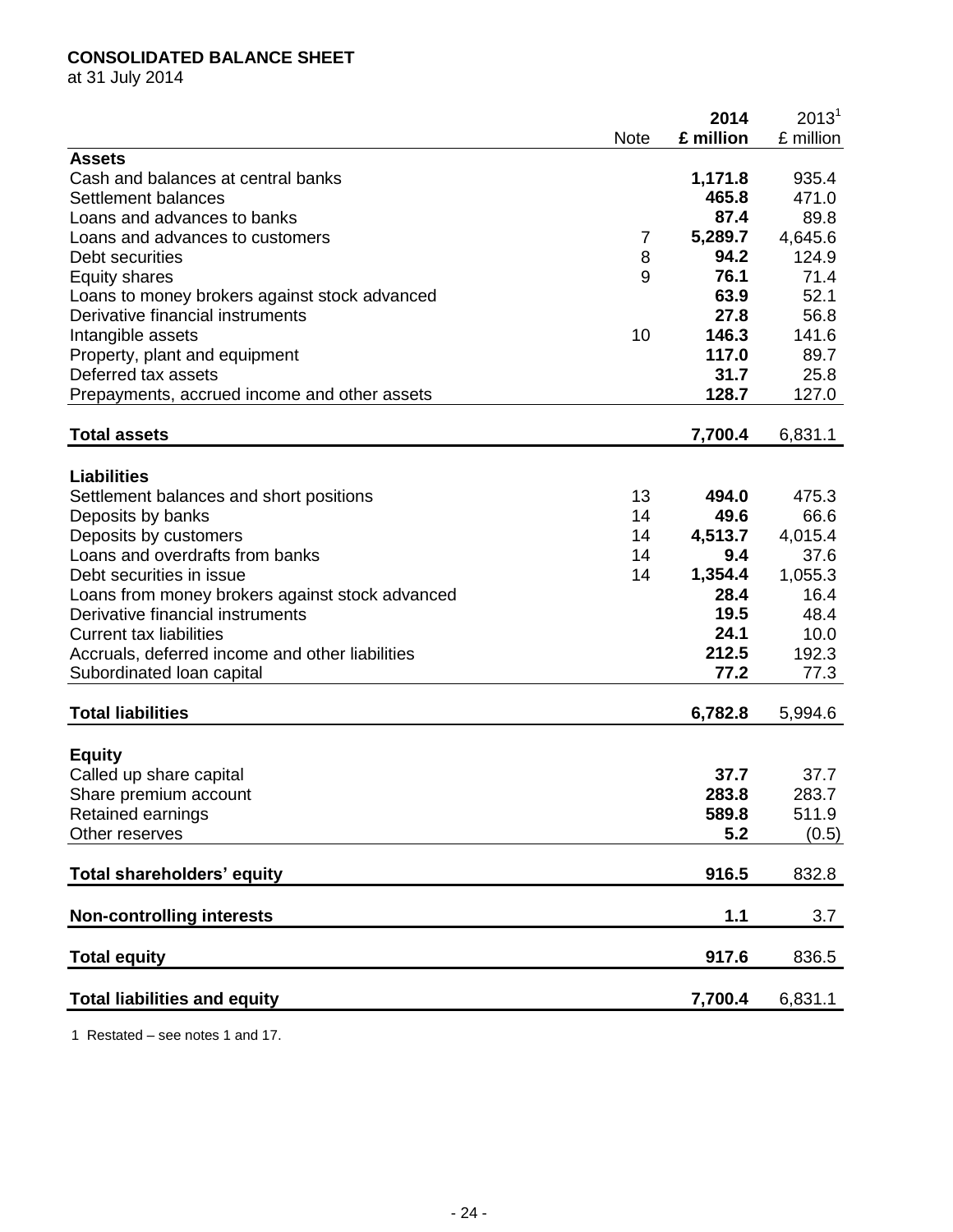## **CONSOLIDATED STATEMENT OF CHANGES IN EQUITY**

for the year ended 31 July 2014

|                     |                          |                          |                  |                                           | Other reserves           |           |           |                   |                          |        |
|---------------------|--------------------------|--------------------------|------------------|-------------------------------------------|--------------------------|-----------|-----------|-------------------|--------------------------|--------|
|                     |                          |                          |                  | Available                                 | Share-                   |           | Cash      | Total             |                          |        |
|                     | Called up                | Share                    |                  | for sale                                  | based                    | Exchange  |           | flow attributable | Non-                     |        |
|                     |                          |                          |                  | share premium Retained movements payments |                          | movements | hedging   |                   | to equity controlling    | Total  |
|                     | capital                  |                          | account earnings | reserve                                   | reserve                  | reserve   | reserve   | holders           | interests                | equity |
|                     | £ million                | £ million                | £ million        | £ million                                 | £ million                | £ million | £ million | £ million         | £ million £ million      |        |
| At 1 August 2012    | 37.6                     | 283.4                    | 454.3            | 6.5                                       | (19.0)                   | 8.6       | (5.3)     | 766.1             | 3.7                      | 769.8  |
| Restatement (see    |                          |                          |                  |                                           |                          |           |           |                   |                          |        |
| notes 1 and 17)     |                          |                          | (6.5)            |                                           |                          |           |           | (6.5)             |                          | (6.5)  |
| Restated            | 37.6                     | 283.4                    | 447.8            | 6.5                                       | (19.0)                   | 8.6       | (5.3)     | 759.6             | 3.7                      | 763.3  |
| Profit for the year |                          |                          | 120.0            |                                           |                          |           |           | 120.0             | 1.1                      | 121.1  |
| Other comprehensive |                          |                          |                  |                                           |                          |           |           |                   |                          |        |
| income/(expense)    | $\overline{\phantom{a}}$ | $\overline{\phantom{a}}$ | 1.9              | 2.6                                       | $\overline{\phantom{a}}$ | (3.4)     | 3.6       | 4.7               | $\overline{\phantom{a}}$ | 4.7    |
| Total comprehensive |                          |                          |                  |                                           |                          |           |           |                   |                          |        |
| income/(expense)    |                          |                          |                  |                                           |                          |           |           |                   |                          |        |
| for the year        |                          | $\overline{\phantom{a}}$ | 121.9            | 2.6                                       |                          | (3.4)     | 3.6       | 124.7             | 1.1                      | 125.8  |
| Exercise of options |                          | 0.2                      |                  |                                           |                          |           |           | 0.2               | $\overline{\phantom{a}}$ | 0.2    |
| Dividends paid      |                          | $\blacksquare$           | (61.5)           |                                           |                          |           |           | (61.5)            | (0.1)                    | (61.6) |
| Shares purchased    |                          | $\blacksquare$           |                  |                                           |                          |           |           |                   |                          |        |
| Shares issued       | 0.1                      | 0.1                      |                  |                                           |                          |           |           | 0.2               | $\blacksquare$           | 0.2    |
| Shares released     |                          |                          |                  |                                           | 5.7                      |           |           | 5.7               |                          | 5.7    |
| Other movements     |                          |                          | 0.3              |                                           | 0.2                      |           |           | 0.5               | (1.0)                    | (0.5)  |
| Income tax          | ä,                       | $\blacksquare$           | 3.4              | $\blacksquare$                            | ä,                       |           |           | 3.4               | $\blacksquare$           | 3.4    |
|                     |                          |                          |                  |                                           |                          |           |           |                   |                          |        |
| At 31 July 2013     | 37.7                     | 283.7                    | 511.9            | 9.1                                       | (13.1)                   | 5.2       | (1.7)     | 832.8             | 3.7                      | 836.5  |
|                     |                          |                          |                  |                                           |                          |           |           |                   |                          |        |
| Profit for the year |                          |                          | 149.8            |                                           |                          |           |           | 149.8             | 0.4                      | 150.2  |
| Other comprehensive |                          |                          |                  |                                           |                          |           |           |                   |                          |        |
| (expense)/income    |                          |                          | (1.3)            | 0.5                                       |                          | (4.2)     | 3.8       | (1.2)             |                          | (1.2)  |
| Total comprehensive |                          |                          |                  |                                           |                          |           |           |                   |                          |        |
| income/(expense)    |                          |                          |                  |                                           |                          |           |           |                   |                          |        |
| for the year        |                          |                          | 148.5            | 0.5                                       |                          | (4.2)     | 3.8       | 148.6             | 0.4                      | 149.0  |
| Exercise of options |                          |                          |                  |                                           |                          |           |           |                   |                          |        |
| Dividends paid      |                          |                          | (67.1)           |                                           |                          |           |           | (67.1)            | (0.2)                    | (67.3) |
| Shares purchased    |                          | $\blacksquare$           |                  |                                           | (7.8)                    |           | ä,        | (7.8)             | $\overline{\phantom{a}}$ | (7.8)  |
| Shares issued       |                          | 0.1                      |                  | $\blacksquare$                            |                          |           | ä,        | 0.1               | $\blacksquare$           | 0.1    |
| Shares released     |                          |                          |                  | $\blacksquare$                            | 13.7                     |           | ÷,        | 13.7              |                          | 13.7   |
| Other movements     |                          | $\overline{\phantom{a}}$ | (5.7)            | $\frac{1}{2}$                             | (0.3)                    |           | ÷,        | (6.0)             | (2.8)                    | (8.8)  |
| Income tax          |                          | $\overline{\phantom{a}}$ | 2.2              |                                           |                          |           |           | 2.2               |                          | 2.2    |
|                     |                          |                          |                  |                                           |                          |           |           |                   |                          |        |
| At 31 July 2014     | 37.7                     | 283.8                    | 589.8            | 9.6                                       | (7.5)                    | 1.0       | 2.1       | 916.5             | 1.1                      | 917.6  |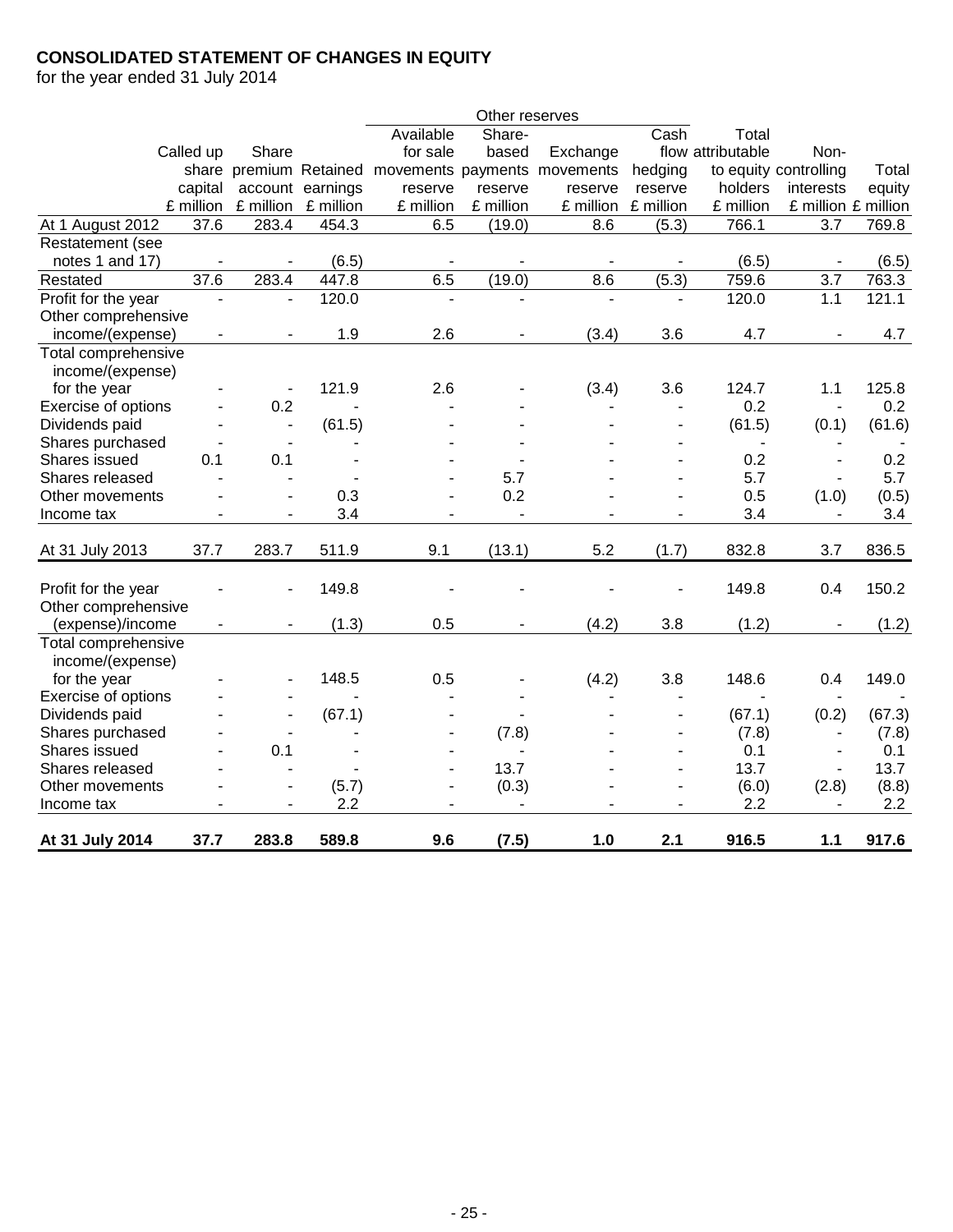## **CONSOLIDATED CASH FLOW STATEMENT**

for the year ended 31 July 2014

|                                                                                                                                       | <b>Note</b> | 2014<br>£ million                 | $2013^1$<br>£ million             |
|---------------------------------------------------------------------------------------------------------------------------------------|-------------|-----------------------------------|-----------------------------------|
| Net cash inflow from operating activities                                                                                             | 16(a)       | 339.6                             | 179.9                             |
| Net cash (outflow)/inflow from investing activities<br>Purchase of:                                                                   |             |                                   |                                   |
| Property, plant and equipment<br>Intangible assets - software<br>Equity shares held for investment<br>Non-controlling interests       | 16(b)       | (5.9)<br>(19.9)<br>(0.1)<br>(7.5) | (4.1)<br>(13.1)<br>(0.3)<br>(5.0) |
| Sale of:<br>Equity shares held for investment<br>Associate                                                                            | 16(c)       | 8.7                               | 6.7<br>4.8                        |
|                                                                                                                                       |             | (24.7)                            | (11.0)                            |
| Net cash inflow before financing                                                                                                      |             | 314.9                             | 168.9                             |
| <b>Financing activities</b>                                                                                                           |             |                                   |                                   |
| Issue of ordinary share capital, net of transaction costs<br>Purchase of own shares for employee share award schemes                  | 16(d)       | 0.1<br>(7.8)                      | 0.4                               |
| Equity dividends paid<br>Dividends paid to non-controlling interests<br>Interest paid on subordinated loan capital and debt financing |             | (67.1)<br>(0.2)<br>(18.6)         | (61.5)<br>(0.1)<br>(18.6)         |
| Net increase in cash<br>Cash and cash equivalents at beginning of year                                                                |             | 221.3<br>1,017.4                  | 89.1<br>928.3                     |
| Cash and cash equivalents at end of year                                                                                              | 16(e)       | 1,238.7                           | 1,017.4                           |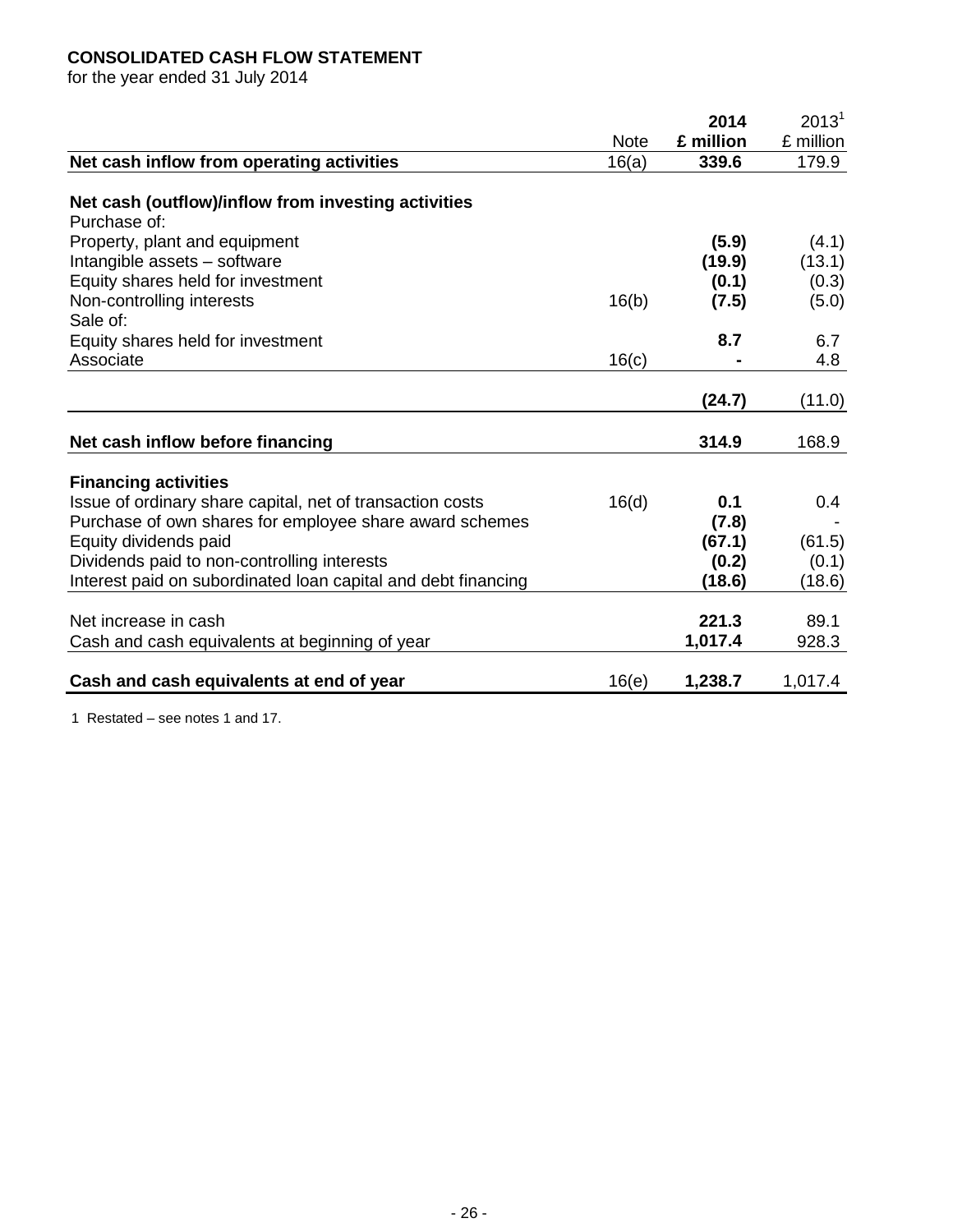## **1. Basis of preparation and accounting policies**

The financial information contained in this announcement does not constitute the statutory accounts for the years ended 31 July 2014 or 31 July 2013 within the meaning of section 435 of the Companies Act 2006, but is derived from those accounts. The accounting policies used are consistent with those set out in the Annual Report 2013 except for the adoption of the following amendment with effect from 1 August 2013:

IAS 19 (Revised) "Employee benefits"

• The amendments to IAS 19 (Revised) principally affect the accounting for and disclosure of defined benefit plans. Actuarial gains and losses arising from the valuation of defined benefit pension schemes are no longer permitted to be deferred using the "corridor" approach and must be recognised immediately in other comprehensive income. In addition, IAS 19 (Revised) requires a single rate to be applied to the net defined benefit asset or liability to calculate the net interest income or expense, remove the options for presentation of gains and losses and enhances the disclosure requirements in respect of defined benefit plans and the risks arising on those plans. The amendments have been applied retrospectively with comparative information restated accordingly. The impact of the restatement is presented in note 17.

The financial statements are prepared on a going concern basis.

Whilst the financial information has been prepared in accordance with the recognition and measurement criteria of International Financial Reporting Standards ("IFRS"), this announcement does not itself contain sufficient information to comply with IFRS. The company expects to publish full financial statements that comply with IFRS by 17 October 2014.

The financial information for the year ended 31 July 2014 has been derived from the audited financial statements of Close Brothers Group plc for that year. Statutory accounts for 2013 have been delivered to the Registrar of Companies and those for 2014 will be delivered following the company's Annual General Meeting. The auditor, Deloitte LLP, has reported on those accounts: their report was unqualified, did not draw attention to any matters by way of emphasis and did not contain statements under Section 498(2) or (3) of the Companies Act 2006.

## **2. Segmental analysis**

The Executive Committee, which is considered to be the group's chief operating decision maker, manages the group by class of business as determined by the products and services offered and presents the segmental analysis on that basis. The group's activities are organised in three primary operating divisions: Banking, Securities and Asset Management. The Group segment includes the group's central functions which comprise Group Executive, Finance, Investor Relations, Legal, Human Resources, Audit, Compliance, Corporate Development, Company Secretariat and Risk. Group administrative expenses include staff costs, legal and professional fees and property costs attributable to the central functions which support and assist the development of the divisions. Income within Group is typically immaterial and will include interest on cash balances at Group. In the segmental reporting information which follows, Group consists of the central functions described above as well as various non-trading head office companies and consolidation adjustments, in order that the information presented reconciles to the consolidated income statement and balance sheet.

Divisions charge market prices for services rendered to other parts of the group. Funding charges between Banking businesses are determined by the Banking division's Treasury operation taking into account commercial demands. Funding arrangements between other segments is limited. More than 90% of all the group's activities, revenue and assets are located in the UK.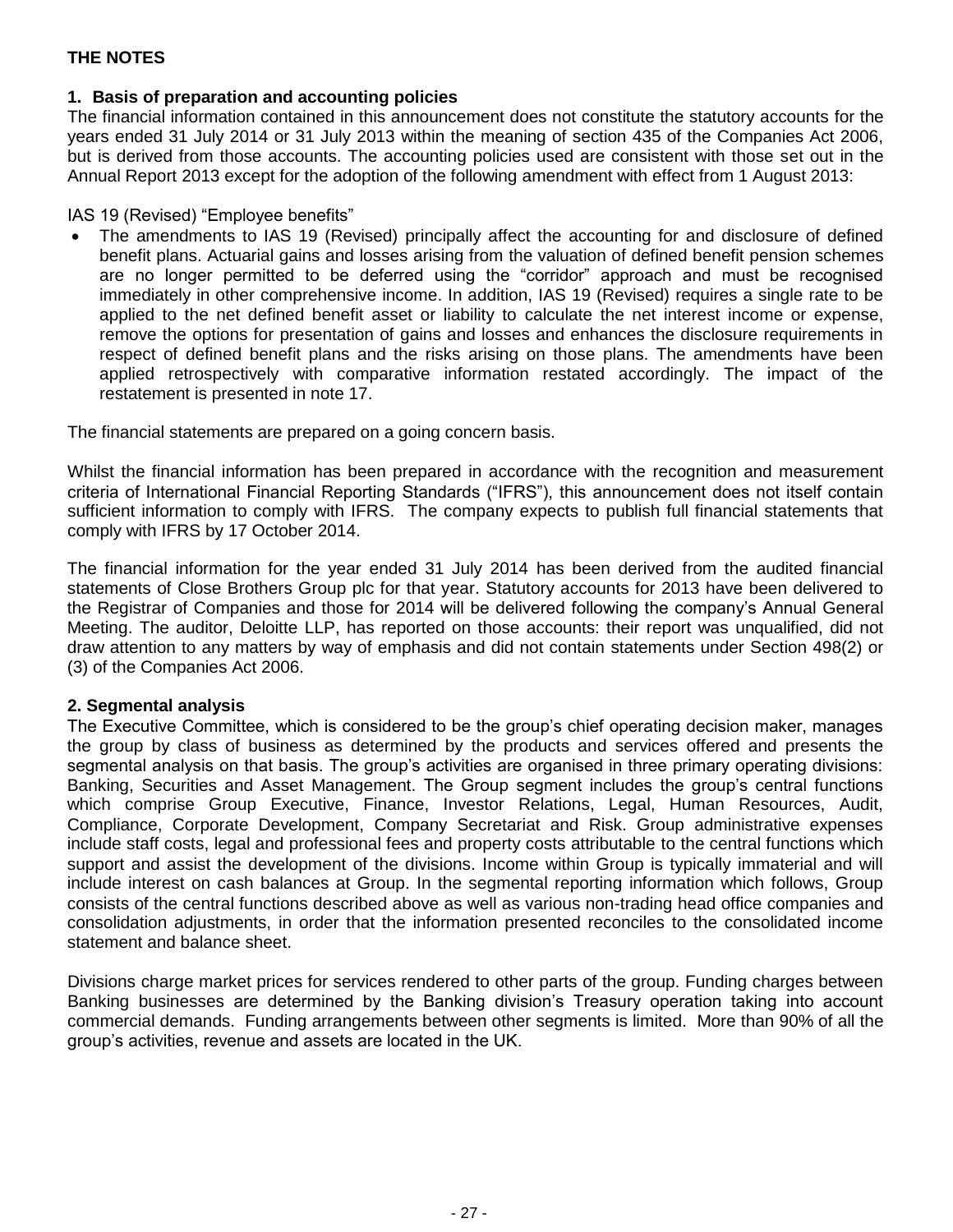## **2. Segmental analysis** continued

|                                                             |                |                   | <b>Asset</b>      |           |              |
|-------------------------------------------------------------|----------------|-------------------|-------------------|-----------|--------------|
|                                                             | <b>Banking</b> | <b>Securities</b> | <b>Management</b> | Group     | <b>Total</b> |
|                                                             | £ million      | £ million         | £ million         | £ million | £ million    |
| Summary Income Statement for the year<br>ended 31 July 2014 |                |                   |                   |           |              |
| Net interest income/(expense)                               | 352.9          | (1.2)             | (0.3)             | 0.7       | 352.1        |
| Non-interest income                                         | 93.8           | 128.6             | 84.7              |           | 307.1        |
|                                                             |                |                   |                   |           |              |
| Operating income                                            | 446.7          | 127.4             | 84.4              | 0.7       | 659.2        |
|                                                             |                |                   |                   |           |              |
| Administrative expenses                                     | (194.7)        | (92.5)            | (73.1)            | (24.4)    | (384.7)      |
| Depreciation and amortisation                               | (26.3)         | (1.4)             | (1.4)             | (0.7)     | (29.8)       |
| Impairment losses on loans and advances                     | (44.1)         |                   |                   |           | (44.1)       |
|                                                             |                |                   |                   |           |              |
| Total operating expenses                                    | (265.1)        | (93.9)            | (74.5)            | (25.1)    | (458.6)      |
|                                                             |                |                   |                   |           |              |
| Adjusted operating profit/(loss) <sup>1</sup>               | 181.6          | 33.5              | 9.9               | (24.4)    | 200.6        |
| <b>Exceptional income</b>                                   |                |                   |                   |           |              |
| Amortisation of intangible assets on                        |                |                   |                   |           |              |
| acquisition                                                 | (0.5)          |                   | (4.4)             |           | (4.9)        |
|                                                             |                |                   |                   |           |              |
| Operating profit/(loss) before tax                          | 181.1          | 33.5              | 5.5               | (24.4)    | 195.7        |
| Tax                                                         | (42.0)         | (7.8)             | (0.9)             | 5.2       | (45.5)       |
| Non-controlling interests                                   | (0.3)          |                   |                   | (0.1)     | (0.4)        |
| Profit/(loss) after tax and non-controlling                 |                |                   |                   |           |              |
| interests                                                   | 138.8          | 25.7              | 4.6               | (19.3)    | 149.8        |
|                                                             |                |                   |                   |           |              |
| External operating income/(expense)                         | 459.5          | 127.4             | 85.5              | (13.2)    | 659.2        |
| Inter segment operating (expense)/income                    | (12.8)         |                   | (1.1)             | 13.9      |              |
| Segment operating income                                    | 446.7          | 127.4             | 84.4              | 0.7       | 659.2        |

1 Adjusted operating profit/(loss) is stated before exceptional income, amortisation of intangible assets on acquisition and tax.

The following table provides further detail on operating income:

|                                       | 2014      | 2013      |
|---------------------------------------|-----------|-----------|
|                                       | £ million | £ million |
| <b>Banking</b>                        |           |           |
| Retail                                | 164.6     | 152.6     |
| Commercial                            | 187.3     | 173.4     |
| Property                              | 75.4      | 60.6      |
| Treasury and other non-lending income | 19.4      | 9.6       |
| <b>Securities</b>                     |           |           |
| Market-making and related activities  | 127.4     | 106.3     |
| <b>Asset Management</b>               |           |           |
| Advice and other services             | 36.6      | 35.2      |
| Investment management                 | 47.2      | 41.1      |
| Other income                          | 0.6       | 1.8       |
| Group                                 | 0.7       | 2.3       |
|                                       |           |           |
| <b>Operating income</b>               | 659.2     | 582.9     |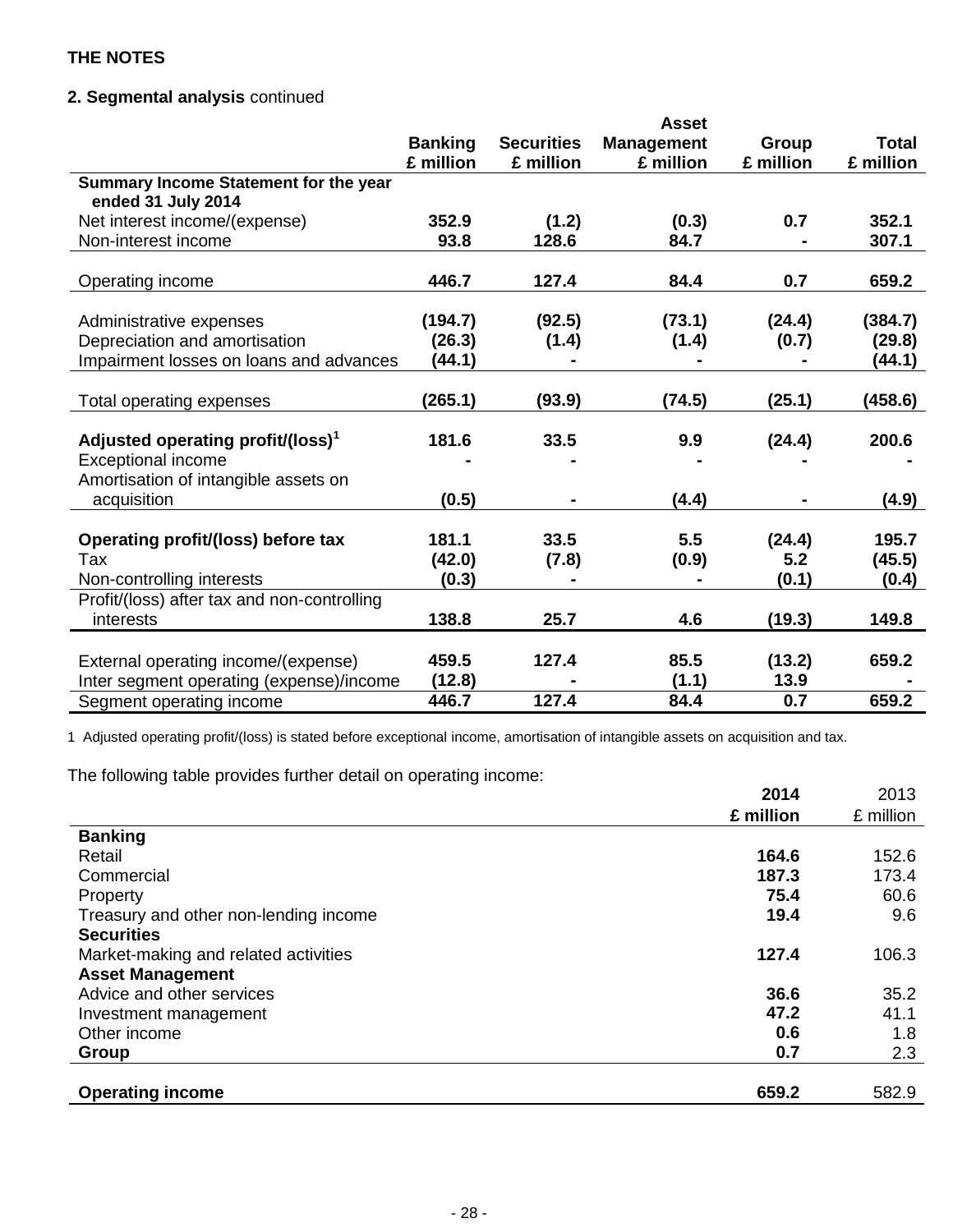## **2. Segmental analysis** continued

|                                                             |                |                   | <b>Asset</b>      |           |              |
|-------------------------------------------------------------|----------------|-------------------|-------------------|-----------|--------------|
|                                                             | <b>Banking</b> | <b>Securities</b> | <b>Management</b> | Group     | <b>Total</b> |
|                                                             | £ million      | £ million         | £ million         | £ million | £ million    |
| <b>Summary Balance Sheet at 31 July 2014</b>                |                |                   |                   |           |              |
| <b>Assets</b>                                               |                |                   |                   |           |              |
| Cash and loans and advances to banks                        | 1,225.1        | 16.2              | 17.5              | 0.4       | 1,259.2      |
| Settlement balances, long trading                           |                |                   |                   |           |              |
| positions and loans to money brokers                        |                | 634.8             |                   |           | 634.8        |
| Loans and advances to customers                             | 5,289.7        |                   |                   |           | 5,289.7      |
| Non-trading debt securities                                 | 45.6           |                   |                   |           | 45.6         |
| Intangible assets                                           | 61.7           | 28.1              | 56.4              | 0.1       | 146.3        |
| Other assets                                                | 251.6          | 19.6              | 34.0              | 19.6      | 324.8        |
|                                                             |                |                   |                   |           |              |
| <b>Total assets</b>                                         | 6,873.7        | 698.7             | 107.9             | 20.1      | 7,700.4      |
| <b>Liabilities</b>                                          |                |                   |                   |           |              |
|                                                             |                |                   |                   |           |              |
| Settlement balances, short trading                          |                | 522.4             |                   |           | 522.4        |
| positions and loans from money brokers                      | 49.6           |                   |                   |           | 49.6         |
| Deposits by banks                                           |                |                   |                   |           |              |
| Deposits by customers                                       | 4,510.3        | 3.4               |                   |           | 4,513.7      |
| <b>Borrowings</b>                                           | 1,229.7        | 6.0               |                   | 205.3     | 1,441.0      |
| <b>Other liabilities</b>                                    | 145.5          | 40.8              | 52.7              | 17.1      | 256.1        |
| Intercompany balances                                       | 330.6          | 27.1              | 18.8              | (376.5)   |              |
| <b>Total liabilities</b>                                    | 6,265.7        | 599.7             | 71.5              | (154.1)   | 6,782.8      |
|                                                             |                |                   |                   |           |              |
| <b>Equity</b>                                               | 608.0          | 99.0              | 36.4              | 174.2     | 917.6        |
|                                                             |                |                   |                   |           |              |
| <b>Total liabilities and equity</b>                         | 6,873.7        | 698.7             | 107.9             | 20.1      | 7,700.4      |
|                                                             |                |                   |                   |           |              |
| Other segmental information for the year ended 31 July 2014 |                |                   |                   |           |              |
| Property, plant, equipment and                              |                |                   |                   |           |              |
| intangible asset expenditure                                | 70.1           | 0.8               | 0.3               | 0.7       | 71.9         |
| Employees (average number)                                  | 1,776          | 321               | 567               | 67        | 2,731        |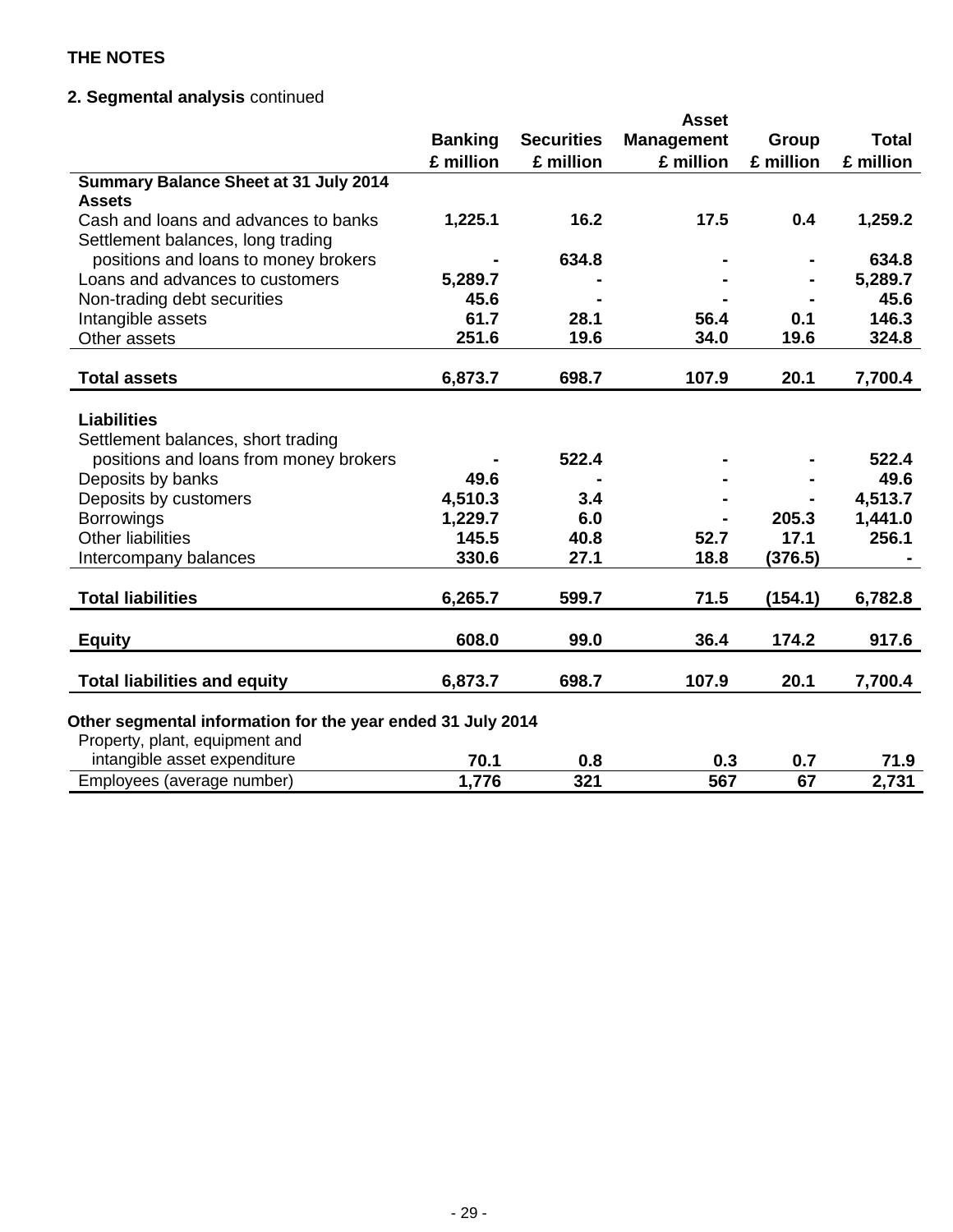## **2. Segmental analysis** continued

|                                                                          |           |                   | Asset      |           |           |
|--------------------------------------------------------------------------|-----------|-------------------|------------|-----------|-----------|
|                                                                          | Banking   | <b>Securities</b> | Management | Group     | Total     |
|                                                                          | £ million | £ million         | £ million  | £ million | £ million |
| Summary Income Statement for the<br>year ended 31 July 2013 <sup>1</sup> |           |                   |            |           |           |
| Net interest income/(expense)                                            | 300.9     | (1.0)             | (0.8)      | 0.4       | 299.5     |
| Non-interest income                                                      | 95.3      | 107.3             | 78.9       | 1.9       | 283.4     |
|                                                                          |           |                   |            |           |           |
| Operating income                                                         | 396.2     | 106.3             | 78.1       | 2.3       | 582.9     |
|                                                                          |           |                   |            |           |           |
| Administrative expenses                                                  | (168.2)   | (78.7)            | (72.6)     | (22.5)    | (342.0)   |
| Depreciation and amortisation                                            | (19.0)    | (1.9)             | (1.5)      | (0.7)     | (23.1)    |
| Impairment losses on loans and advances                                  | (50.6)    |                   |            |           | (50.6)    |
| Total operating expenses                                                 | (237.8)   | (80.6)            | (74.1)     | (23.2)    | (415.7)   |
|                                                                          |           |                   |            |           |           |
| Adjusted operating profit/(loss) <sup>2</sup>                            | 158.4     | 25.7              | 4.0        | (20.9)    | 167.2     |
| <b>Exceptional income</b>                                                |           | 1.6               |            |           | 1.6       |
| Amortisation of intangible assets on                                     |           |                   |            |           |           |
| acquisition                                                              | (0.6)     |                   | (4.4)      |           | (5.0)     |
|                                                                          |           |                   |            |           |           |
| Operating profit/(loss) before tax                                       | 157.8     | 27.3              | (0.4)      | (20.9)    | 163.8     |
| Tax                                                                      | (40.3)    | (7.1)             | 0.2        | 4.5       | (42.7)    |
| Non-controlling interests                                                | (0.9)     |                   |            | (0.2)     | (1.1)     |
| Profit/(loss) after tax and non-controlling                              |           |                   |            |           |           |
| interests                                                                | 116.6     | 20.2              | (0.2)      | (16.6)    | 120.0     |
|                                                                          |           |                   |            |           |           |
| External operating income/(expense)                                      | 408.4     | 106.3             | 79.6       | (11.4)    | 582.9     |
| Inter segment operating (expense)/income                                 | (12.2)    |                   | (1.5)      | 13.7      |           |
| Segment operating income                                                 | 396.2     | 106.3             | 78.1       | 2.3       | 582.9     |

1 Restated – see notes 1 and 17.

2 Adjusted operating profit/(loss) is stated before exceptional income, amortisation of intangible assets on acquisition and tax.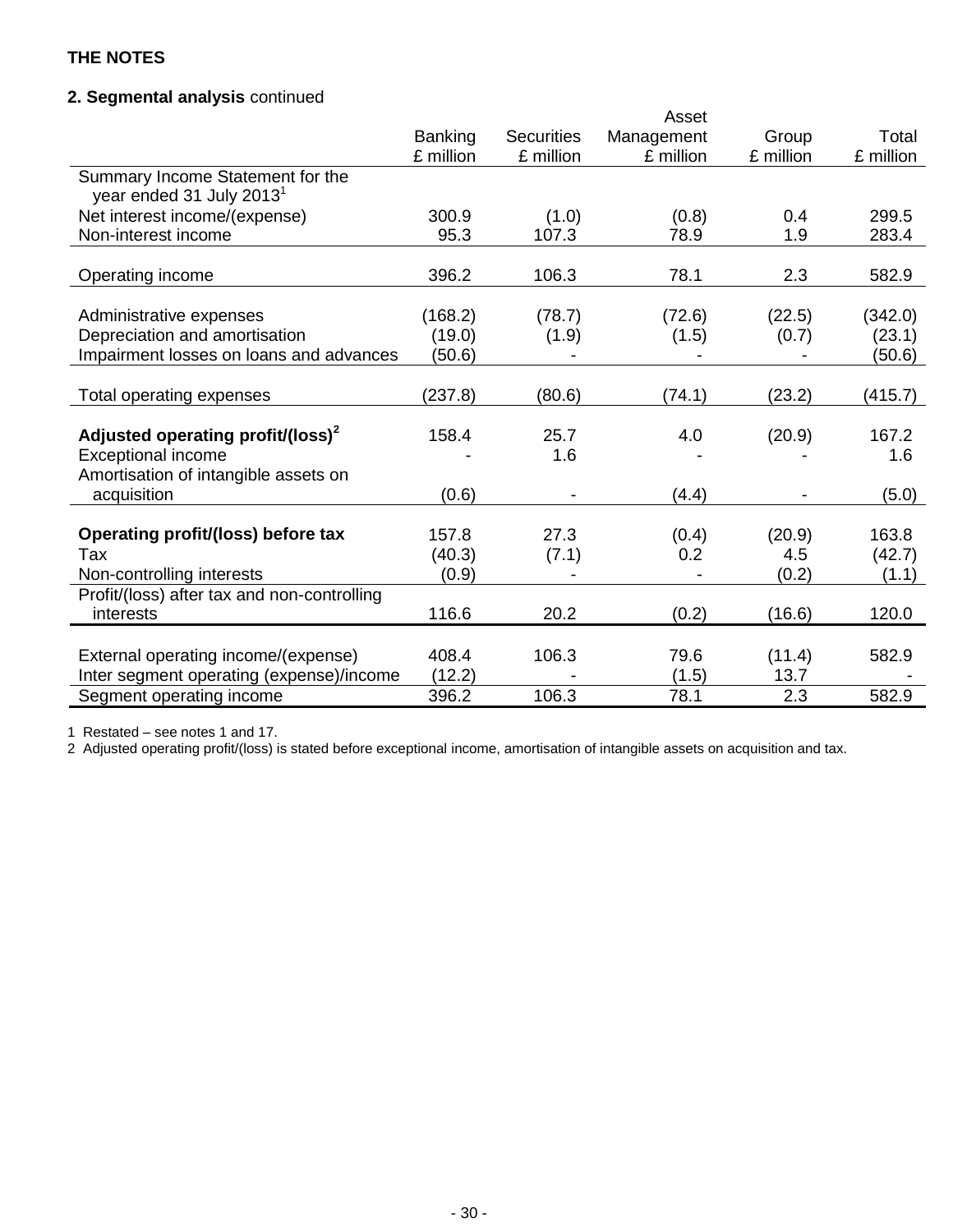## **2. Segmental analysis** continued

|                                                             |                |                   | Asset      |           |           |
|-------------------------------------------------------------|----------------|-------------------|------------|-----------|-----------|
|                                                             | <b>Banking</b> | <b>Securities</b> | Management | Group     | Total     |
|                                                             | £ million      | £ million         | £ million  | £ million | £ million |
| Summary Balance Sheet at 31 July 2013 <sup>1</sup>          |                |                   |            |           |           |
| <b>Assets</b>                                               |                |                   |            |           |           |
| Cash and loans and advances to banks                        | 984.4          | 24.8              | 15.3       | 0.7       | 1,025.2   |
| Settlement balances, long trading                           |                |                   |            |           |           |
| positions and loans to money brokers                        |                | 595.5             |            |           | 595.5     |
| Loans and advances to customers                             | 4,645.6        |                   |            |           | 4,645.6   |
| Non-trading debt securities                                 | 96.2           |                   |            |           | 96.2      |
| Intangible assets                                           | 51.2           | 28.7              | 61.6       | 0.1       | 141.6     |
| Other assets                                                | 251.8          | 30.6              | 24.9       | 19.7      | 327.0     |
|                                                             |                |                   |            |           |           |
| <b>Total assets</b>                                         | 6,029.2        | 679.6             | 101.8      | 20.5      | 6,831.1   |
|                                                             |                |                   |            |           |           |
| <b>Liabilities</b>                                          |                |                   |            |           |           |
| Settlement balances, short trading                          |                |                   |            |           |           |
| positions and loans from money brokers                      |                | 491.7             |            |           | 491.7     |
| Deposits by banks                                           | 66.6           |                   |            |           | 66.6      |
| Deposits by customers                                       | 4,014.8        | 0.6               |            |           | 4,015.4   |
| <b>Borrowings</b>                                           | 954.0          | 11.4              |            | 204.8     | 1,170.2   |
| <b>Other liabilities</b>                                    | 148.5          | 37.4              | 45.5       | 19.3      | 250.7     |
| Intercompany balances                                       | 294.3          | 40.5              | 24.6       | (359.4)   |           |
|                                                             |                |                   |            |           |           |
| <b>Total liabilities</b>                                    | 5,478.2        | 581.6             | 70.1       | (135.3)   | 5,994.6   |
|                                                             |                |                   |            |           |           |
| <b>Equity</b>                                               | 551.0          | 98.0              | 31.7       | 155.8     | 836.5     |
| <b>Total liabilities and equity</b>                         | 6,029.2        | 679.6             | 101.8      | 20.5      | 6,831.1   |
|                                                             |                |                   |            |           |           |
| Other segmental information for the year ended 31 July 2013 |                |                   |            |           |           |
| Property, plant, equipment and                              |                |                   |            |           |           |
| intangible asset expenditure                                | 55.9           | 1.3               | 0.5        | 0.1       | 57.8      |
| Employees (average number)                                  | 1,654          | 304               | 578        | 65        | 2,601     |

1 Restated – see notes 1 and 17.

#### **3. Exceptional income**

£1.6 million exceptional income in 2013 principally reflects realised foreign exchange gains offset by a revaluation on reclassification of Mako from an associate to an available for sale equity investment.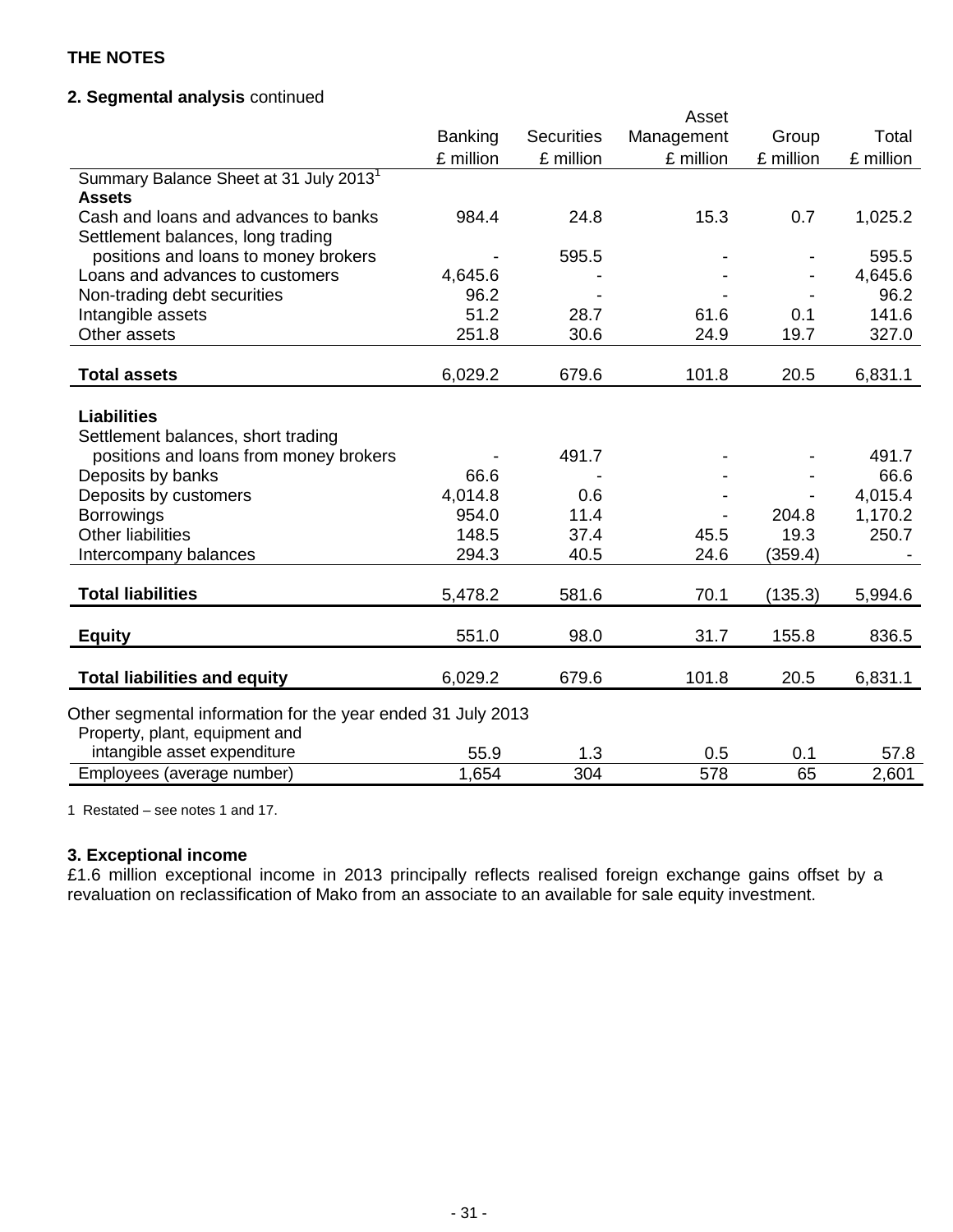### **4. Tax expense**

|                                                                                         | 2014      | 2013 <sup>1</sup> |
|-----------------------------------------------------------------------------------------|-----------|-------------------|
|                                                                                         | £ million | £ million         |
| Tax charged/(credited) to the income statement                                          |           |                   |
| Current tax:                                                                            |           |                   |
| UK corporation tax                                                                      | 48.8      | 42.2              |
| Foreign tax                                                                             | 3.5       | 3.3               |
| Adjustments in respect of previous years                                                | 0.4       | (7.8)             |
|                                                                                         | 52.7      | 37.7              |
| Deferred tax:                                                                           |           |                   |
| Deferred tax credit for the current year                                                | (7.2)     | (1.9)             |
| Adjustments in respect of previous years                                                |           | 6.9               |
|                                                                                         |           |                   |
|                                                                                         | 45.5      | 42.7              |
|                                                                                         |           |                   |
| Tax on items not charged/(credited) to the income statement<br>Current tax relating to: |           |                   |
| Financial instruments classified as available for sale                                  |           | 0.2               |
| Share-based transactions tax allowance in excess of expense recognised                  | (3.0)     | (0.5)             |
| Deferred tax relating to:                                                               |           |                   |
| Cash flow hedging                                                                       | 0.9       | 1.2               |
| Defined benefit pension scheme                                                          | (0.3)     | 0.5               |
| Financial instruments classified as available for sale                                  | (0.1)     | 0.1               |
| Share-based transactions tax allowance in excess of expense recognised                  | 0.8       | (2.9)             |
|                                                                                         |           |                   |
|                                                                                         | (1.7)     | (1.4)             |
|                                                                                         |           |                   |
| <b>Reconciliation to tax expense</b>                                                    |           |                   |
| UK corporation tax for the year at 22.3% (2013: 23.7%) on operating profit              | 43.7      | 38.8              |
| Gain on sale of subsidiary and associate                                                |           | (0.4)             |
| Effect of different tax rates in other jurisdictions                                    | 0.2       | 0.5               |
| Share of associate consolidated profit after tax                                        |           | (0.2)             |
| Disallowable items and other permanent differences                                      | 0.6       | 1.2               |
| Deferred tax impact of reduced UK corporation tax rate                                  | 0.6       | 3.7               |
| Prior year tax provision                                                                | 0.4       | (0.9)             |
|                                                                                         |           |                   |
|                                                                                         | 45.5      | 42.7              |

1 Restated – see notes 1 and 17.

The effective tax rate for the year is 23.2% (2013: 26.1%) which is above the UK corporation tax rate of 22.3% (2013: 23.7%) principally due to normal disallowables and to deferral of the tax deduction for certain expenses until future periods when the standard UK corporation tax rate is lower than for the current period.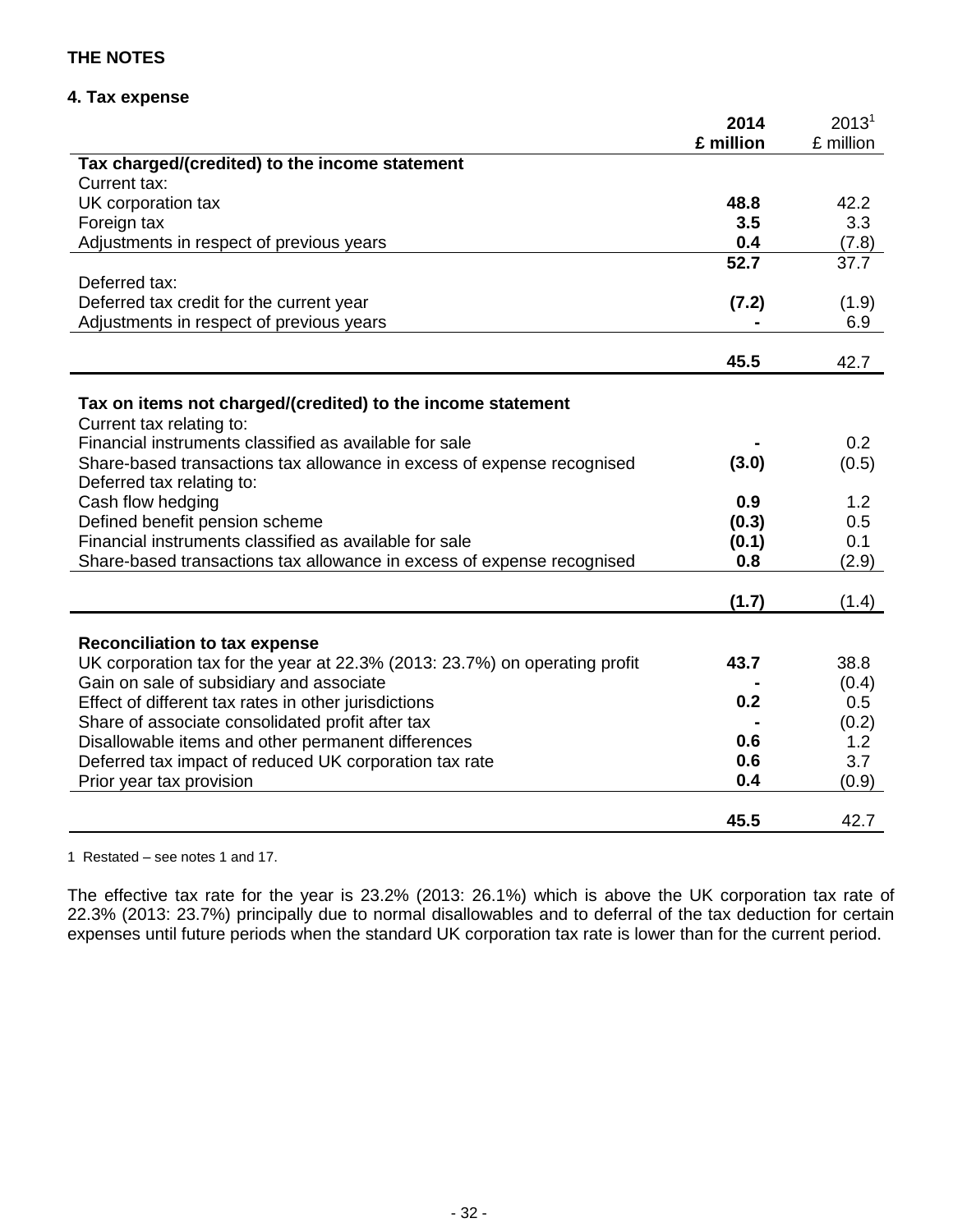#### **5. Earnings per share**

The calculation of basic earnings per share is based on the profit attributable to shareholders and the number of basic weighted average shares. When calculating the diluted earnings per share, the weighted average number of shares in issue is adjusted for the effects of all dilutive share options and awards.

|                               | 2014               | 2013 <sup>1</sup> |
|-------------------------------|--------------------|-------------------|
| <b>Earnings per share</b>     |                    |                   |
| <b>Basic</b>                  | 101.5p             | 82.0p             |
| <b>Diluted</b>                | 100.0p             | 80.6p             |
| Adjusted basic <sup>2</sup>   | 104.1 <sub>p</sub> | 83.5p             |
| Adjusted diluted <sup>2</sup> | 102.6p             | 82.1p             |

1 Restated – see notes 1 and 17.

2 Excludes exceptional income, amortisation of intangible assets on acquisition and their tax effects.

|                                                                         | 2014      | 2013 <sup>1</sup> |
|-------------------------------------------------------------------------|-----------|-------------------|
|                                                                         | £ million | £ million         |
| <b>Profit attributable to shareholders</b>                              | 149.8     | 120.0             |
| Adjustments:                                                            |           |                   |
| <b>Exceptional income</b>                                               |           | (1.6)             |
| Amortisation of intangible assets on acquisition                        | 4.9       | 5.0               |
| Tax effect of adjustments                                               | (1.0)     | (1.1)             |
| Adjusted profit attributable to shareholders                            | 153.7     | 122.3             |
| 1 Restated – see notes 1 and 17.                                        |           |                   |
|                                                                         | 2014      | 2013              |
|                                                                         | million   | million           |
| Average number of shares                                                |           |                   |
| <b>Basic weighted</b>                                                   | 147.6     | 146.4             |
| Effect of dilutive share options and awards                             | 2.2       | 2.5               |
| <b>Diluted weighted</b>                                                 | 149.8     | 148.9             |
| 6. Dividends                                                            |           |                   |
|                                                                         |           |                   |
|                                                                         | 2014      | 2013              |
|                                                                         | £ million | £ million         |
| For each ordinary share                                                 |           |                   |
| Final dividend for previous financial year paid in November 2013: 29.5p |           |                   |
| (2012: 27.5p)                                                           | 42.9      | 39.7              |

A final dividend relating to the year ended 31 July 2014 of 32.5p, amounting to an estimated £47.7 million, is proposed. This final dividend, which is due to be paid on 25 November 2014, is not reflected in these financial statements.

(2013: 15.0p) **24.2** 21.8

**67.1** 61.5

Interim dividend for current financial year paid in April 2014: 16.5p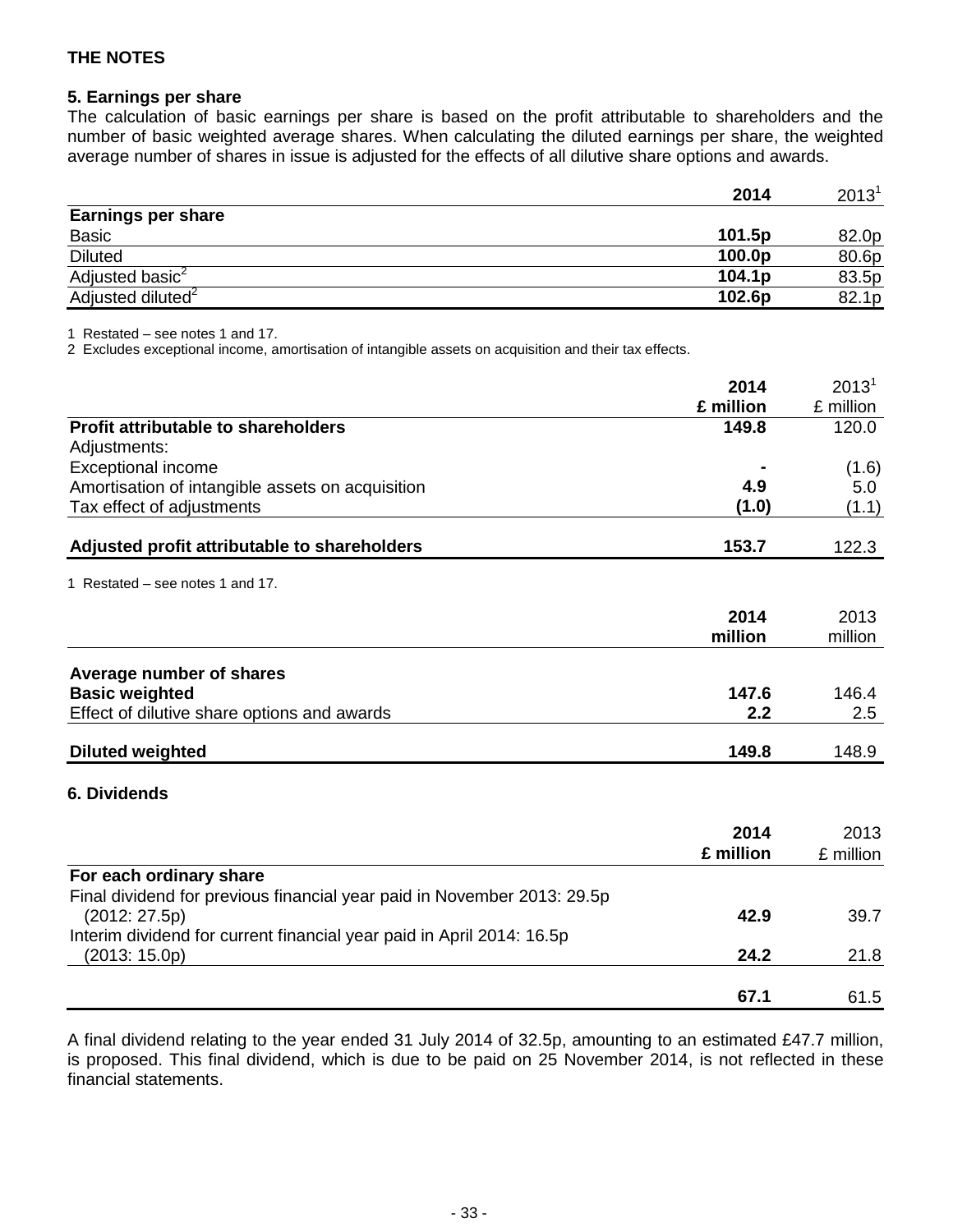## **7. Loans and advances to customers**

|                                                          |           |           | <b>Between</b><br>three |                |                |            |            |           |
|----------------------------------------------------------|-----------|-----------|-------------------------|----------------|----------------|------------|------------|-----------|
|                                                          |           | Within    | months                  | <b>Between</b> | <b>Between</b> | After more |            |           |
|                                                          | On        | three     | and                     | one and        | two and        | than five  | Impairment |           |
|                                                          | demand    | months    | one year                | two years      | five years     | years      | provisions | Total     |
|                                                          | £ million | £ million | £ million               | £ million      | £ million      | £ million  | £ million  | £ million |
| At 31 July 2014                                          | 60.9      | 1,463.3   | 1,660.8                 | 1,038.3        | 1,093.3        | 21.4       | (48.3)     | 5,289.7   |
| At 31 July 2013                                          | 78.2      | 1,414.1   | 1,344.9                 | 936.7          | 916.8          | 16.8       | (61.9)     | 4,645.6   |
|                                                          |           |           |                         |                |                |            |            |           |
|                                                          |           |           |                         |                |                |            | 2014       | 2013      |
|                                                          |           |           |                         |                |                |            | £ million  | £ million |
| Impairment provisions on loans and advances to customers |           |           |                         |                |                |            |            |           |
| At 1 August                                              |           |           |                         |                |                |            | 61.9       | 70.3      |
| Charge for the year                                      |           |           |                         |                |                |            | 44.1       | 50.6      |
| Amounts written off net of recoveries                    |           |           |                         |                |                |            | (57.7)     | (59.0)    |
|                                                          |           |           |                         |                |                |            |            |           |
| At 31 July                                               |           |           |                         |                |                |            | 48.3       | 61.9      |
|                                                          |           |           |                         |                |                |            |            |           |
| Loans and advances to customers comprise                 |           |           |                         |                |                |            |            |           |
| Hire purchase agreement receivables                      |           |           |                         |                |                |            | 2,341.4    | 2,040.5   |
| Finance lease receivables                                |           |           |                         |                |                |            | 466.5      | 415.6     |
| Other loans and advances                                 |           |           |                         |                |                |            | 2,481.8    | 2,189.5   |
|                                                          |           |           |                         |                |                |            |            |           |
| At 31 July                                               |           |           |                         |                |                |            | 5,289.7    | 4,645.6   |

At 31 July 2014, gross impaired loans were £159.9 million (31 July 2013: £201.0 million) and equate to 3% (31 July 2013: 4%) of the gross loan book before impairment provisions. The majority of the group's lending is secured and therefore the gross impaired loans quoted do not reflect the expected loss.

## **8. Debt securities**

|                         | <b>Held for</b> | <b>Available</b> | <b>Loans and</b> |           |
|-------------------------|-----------------|------------------|------------------|-----------|
|                         | trading         | for sale         | receivables      | Total     |
|                         | £ million       | £ million        | £ million        | £ million |
| Long trading positions  | 48.6            |                  |                  | 48.6      |
| Certificates of deposit |                 |                  |                  |           |
| Floating rate notes     |                 |                  |                  |           |
| Gilts                   |                 | 45.6             |                  | 45.6      |
|                         |                 |                  |                  |           |
| At 31 July 2014         | 48.6            | 45.6             |                  | 94.2      |
|                         |                 |                  |                  |           |
|                         | Held for        | Available for    | Loans and        |           |
|                         | trading         | sale             | receivables      | Total     |
|                         | £ million       | £ million        | £ million        | £ million |
| Long trading positions  | 28.7            |                  |                  | 28.7      |
| Certificates of deposit |                 |                  | 10.1             | 10.1      |
| Floating rate notes     |                 | 39.4             |                  | 39.4      |
| Gilts                   |                 | 46.7             |                  | 46.7      |
|                         |                 |                  |                  |           |
| At 31 July 2013         | 28.7            | 86.1             | 10.1             | 124.9     |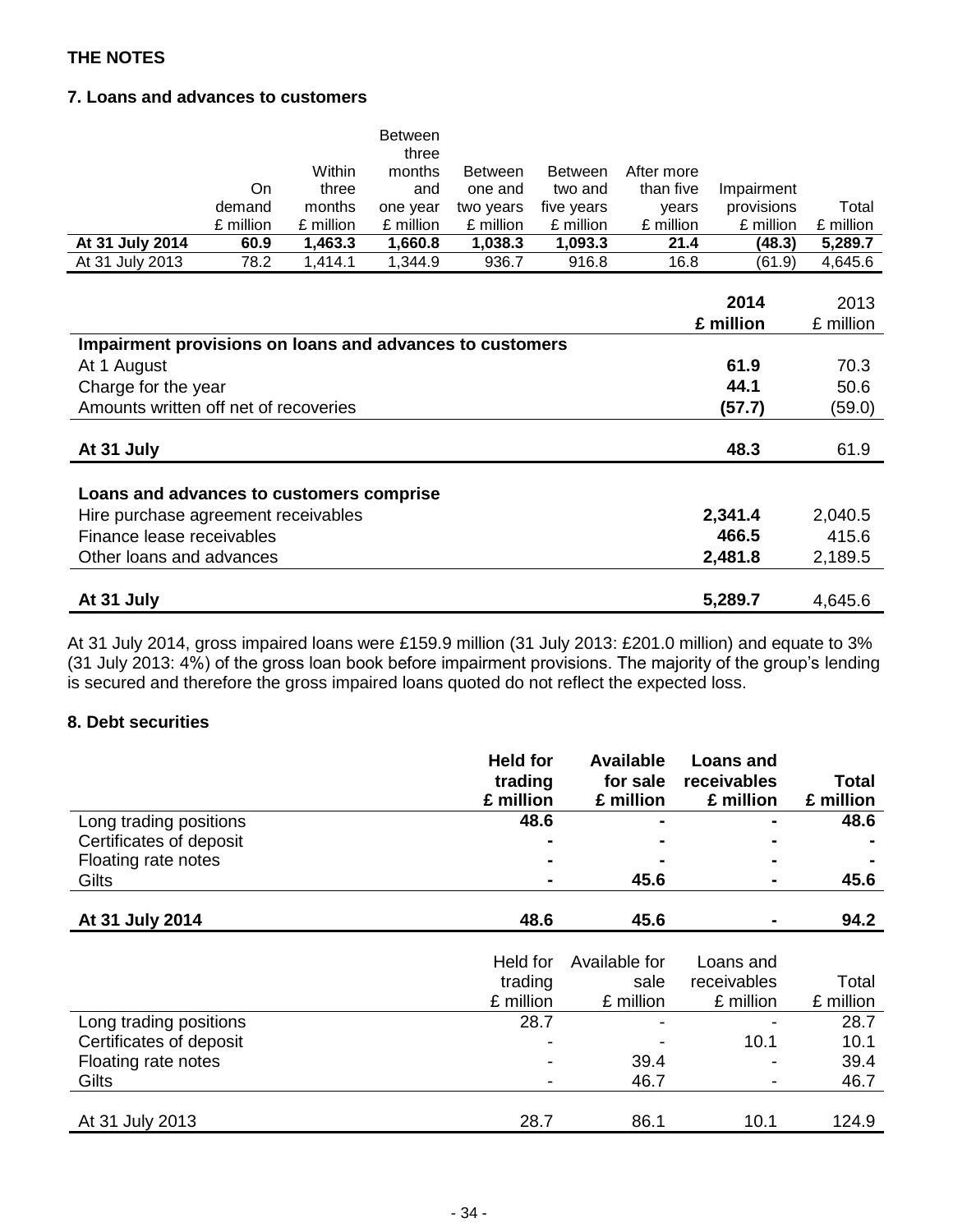## **8. Debt securities** continued

Movements on the book value of gilts and floating rate notes ("FRNs") comprise:

|                                  | Available for sale |            |           |
|----------------------------------|--------------------|------------|-----------|
|                                  |                    | Floating   |           |
|                                  | Gilts              | rate notes | Total     |
|                                  | £ million          | £ million  | £ million |
| At 1 August 2012                 | 100.1              | 122.6      | 222.7     |
| <b>Disposals</b>                 |                    | (66.7)     | (66.7)    |
| Redemptions at maturity          | (50.0)             | (25.5)     | (75.5)    |
| Currency translation differences |                    | 7.8        | 7.8       |
| Movement in value                | (3.4)              | 1.2        | (2.2)     |
|                                  |                    |            |           |
| At 31 July 2013                  | 46.7               | 39.4       | 86.1      |
|                                  |                    |            |           |
| <b>Disposals</b>                 |                    | (37.8)     | (37.8)    |
| Redemptions at maturity          |                    |            |           |
| Currency translation differences |                    | (1.6)      | (1.6)     |
| Movement in value                | (1.1)              |            | (1.1)     |
|                                  |                    |            |           |
| At 31 July 2014                  | 45.6               |            | 45.6      |

At 31 July 2013, £39.4 million of FRNs were due to mature within one year with £21.9 million issued by corporates and the remainder issued by banks and building societies.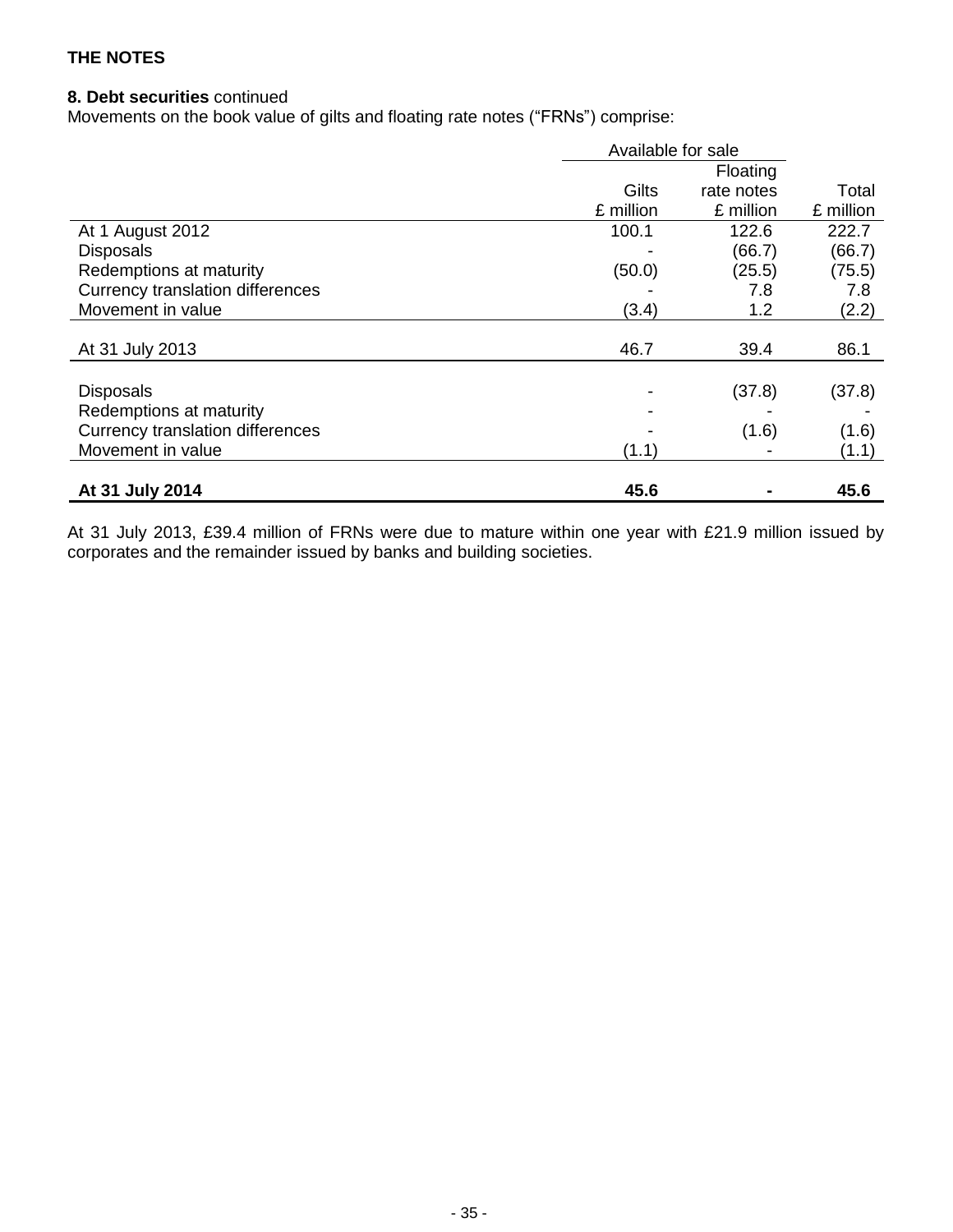## **9. Equity shares**

|                        | 31 July   | 31 July   |
|------------------------|-----------|-----------|
|                        | 2014      | 2013      |
|                        | £ million | £ million |
| Long trading positions | 56.5      | 43.7      |
| Other equity shares    | 19.6      | 27.7      |
|                        |           |           |
|                        | 76.1      | 71.4      |

Movements on the book value of other equity shares held during the year comprise:

|                                                |           | Fair value     |           |
|------------------------------------------------|-----------|----------------|-----------|
|                                                | Available | through profit |           |
|                                                | for sale  | or loss        | Total     |
|                                                | £ million | £ million      | £ million |
| At 1 August 2012                               | 13.3      | 5.2            | 18.5      |
| <b>Additions</b>                               | 0.2       | 0.1            | 0.3       |
| <b>Disposals</b>                               | (0.3)     | (7.3)          | (7.6)     |
| Currency translation differences               | 1.4       |                | 1.4       |
| Movement in value of:                          |           |                |           |
| Equity shares classified as available for sale | 0.2       |                | 0.2       |
| Unlisted equity shares held at fair value      |           | 2.6            | 2.6       |
| Reclassification from investment in Mako       | 12.3      |                | 12.3      |
|                                                |           |                |           |
| At 31 July 2013                                | 27.1      | 0.6            | 27.7      |
|                                                |           |                |           |
| <b>Additions</b>                               | 0.1       |                | 0.1       |
| <b>Disposals</b>                               | (8.2)     | (0.5)          | (8.7)     |
| Currency translation differences               | (1.8)     |                | (1.8)     |
| Movement in value of:                          |           |                |           |
| Equity shares classified as available for sale | 2.3       |                | 2.3       |
| Unlisted equity shares held at fair value      |           |                |           |
|                                                |           |                |           |
| At 31 July 2014                                | 19.5      | 0.1            | 19.6      |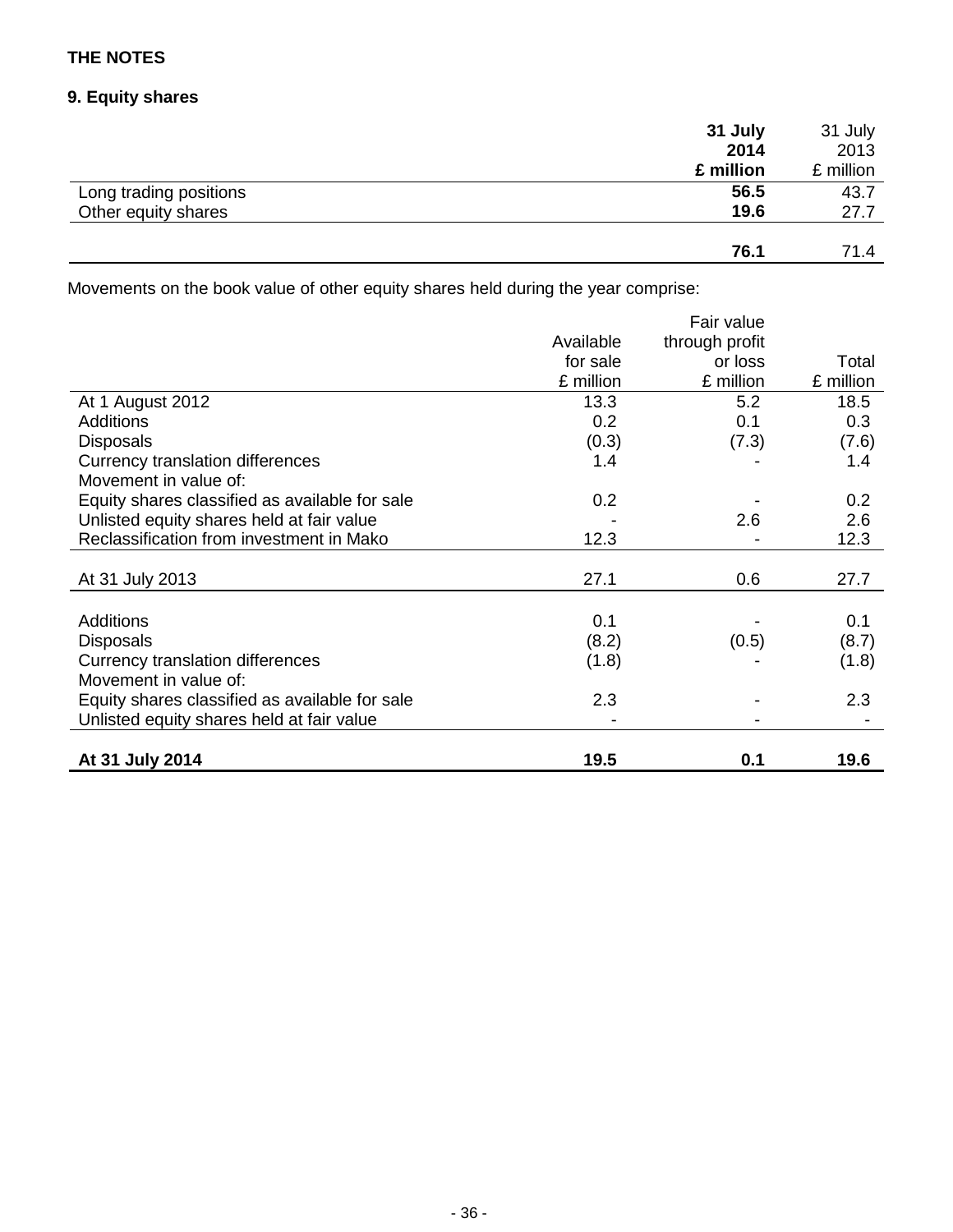## **10. Intangible assets**

|                                    |           |           | Intangible<br>assets on      |           |
|------------------------------------|-----------|-----------|------------------------------|-----------|
|                                    | Goodwill  | Software  | acquisition                  | Total     |
|                                    | £ million | £ million | £ million                    | £ million |
| <b>Cost</b>                        |           |           |                              |           |
| At 1 August 2012                   | 156.0     | 38.7      | 42.4                         | 237.1     |
| Additions                          |           | 13.1      |                              | 13.1      |
| <b>Disposals</b>                   |           | (0.2)     |                              | (0.2)     |
| Foreign exchange                   | 0.5       |           |                              | 0.5       |
| At 31 July 2013                    | 156.5     | 51.6      | 42.4                         | 250.5     |
| <b>Additions</b>                   |           | 19.9      |                              | 19.9      |
| <b>Disposals</b>                   |           | (2.7)     |                              | (2.7)     |
| Foreign exchange                   | (0.4)     |           | $\qquad \qquad \blacksquare$ | (0.4)     |
| At 31 July 2014                    | 156.1     | 68.8      | 42.4                         | 267.3     |
|                                    |           |           |                              |           |
| <b>Amortisation and impairment</b> |           |           |                              |           |
| At 1 August 2012                   | 68.0      | 21.5      | 7.9                          | 97.4      |
| Amortisation charge for the year   |           | 6.5       | 5.0                          | 11.5      |
| <b>Disposals</b>                   |           |           |                              |           |
| At 31 July 2013                    | 68.0      | 28.0      | 12.9                         | 108.9     |
| Amortisation charge for the year   |           | 9.8       | 4.9                          | 14.7      |
| <b>Disposals</b>                   |           | (2.6)     |                              | (2.6)     |
| At 31 July 2014                    | 68.0      | 35.2      | 17.8                         | 121.0     |
| Net book value at 31 July 2014     | 88.1      | 33.6      | 24.6                         | 146.3     |
|                                    |           |           |                              |           |
| Net book value at 31 July 2013     | 88.5      | 23.6      | 29.5                         | 141.6     |
| Net book value at 1 August 2012    | 88.0      | 17.2      | 34.5                         | 139.7     |

Intangible assets on acquisition relates to broker and customer relationships.

In the 2014 financial year, £4.9 million (2013: £5.0 million) of the amortisation charge is included in amortisation of intangible assets on acquisition and £9.8 million (2013: £6.5 million) of the amortisation charge is included in administrative expenses shown in the consolidated income statement.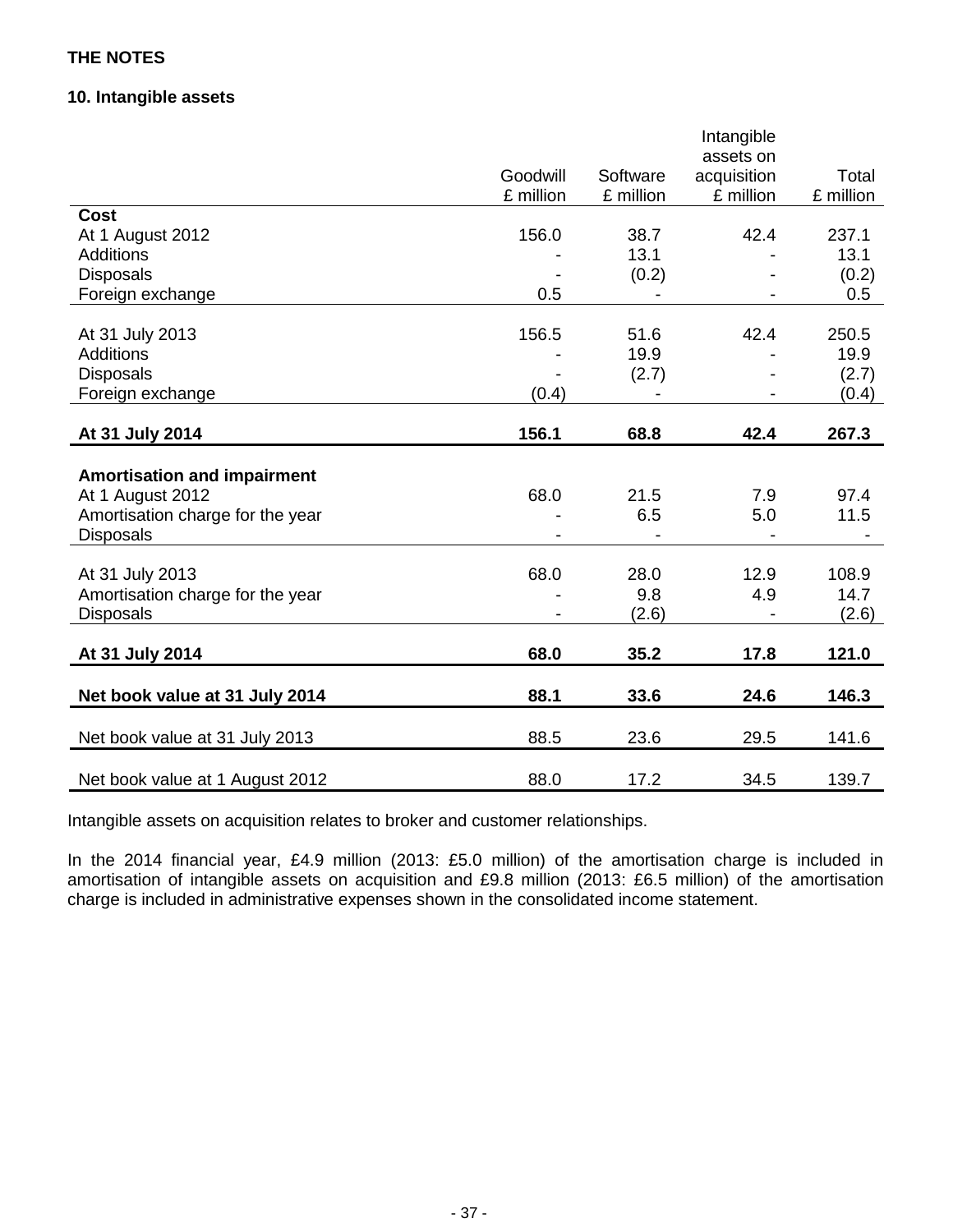## **11. Property, plant and equipment**

|                                 |           |              | <b>Assets</b> |           |           |
|---------------------------------|-----------|--------------|---------------|-----------|-----------|
|                                 |           | Fixtures,    | held under    |           |           |
|                                 | Leasehold | fittings and | operating     | Motor     |           |
|                                 | property  | equipment    | leases        | vehicles  | Total     |
|                                 | £ million | £ million    | £ million     | £ million | £ million |
| <b>Cost</b>                     |           |              |               |           |           |
| At 1 August 2012                | 8.5       | 42.5         | 77.0          | 1.0       | 129.0     |
| <b>Additions</b>                | 0.8       | 3.0          | 40.6          | 0.3       | 44.7      |
| <b>Disposals</b>                |           | (4.6)        | (18.5)        | (0.1)     | (23.2)    |
|                                 |           |              |               |           |           |
| At 31 July 2013                 | 9.3       | 40.9         | 99.1          | 1.2       | 150.5     |
| <b>Additions</b>                | 0.8       | 4.6          | 46.1          | 0.5       | 52.0      |
| <b>Disposals</b>                |           | (10.6)       | (12.5)        | (0.5)     | (23.6)    |
| At 31 July 2014                 | 10.1      | 34.9         | 132.7         | 1.2       | 178.9     |
|                                 |           |              |               |           |           |
| <b>Depreciation</b>             |           |              |               |           |           |
| At 1 August 2012                | 3.4       | 31.8         | 18.2          | 0.6       | 54.0      |
| Charge for the year             | 1.0       | 5.3          | 10.2          | 0.1       | 16.6      |
| <b>Disposals</b>                |           | (4.5)        | (5.3)         |           | (9.8)     |
|                                 |           |              |               |           |           |
| At 31 July 2013                 | 4.4       | 32.6         | 23.1          | 0.7       | 60.8      |
| Charge for the year             | 1.3       | 4.5          | 13.9          | 0.3       | 20.0      |
| <b>Disposals</b>                |           | (10.4)       | (8.1)         | (0.4)     | (18.9)    |
|                                 |           |              |               |           |           |
| At 31 July 2014                 | 5.7       | 26.7         | 28.9          | 0.6       | 61.9      |
| Net book value at 31 July 2014  | 4.4       | 8.2          | 103.8         | 0.6       | 117.0     |
| Net book value at 31 July 2013  | 4.9       | 8.3          | 76.0          | 0.5       | 89.7      |
| Net book value at 1 August 2012 | 5.1       | 10.7         | 58.8          | 0.4       | 75.0      |

Assets held under operating leases relate to our rentals businesses within the Banking division. In addition to the depreciation charged in the year of £13.9 million (2013: £10.2 million), these assets generated other income of £32.4 million (2013: £27.5 million) and interest and fee expense of £11.1 million (2013: £8.6 million). The gains from the sale of assets held under operating leases for the year ended 31 July 2014 was £0.3 million (2013: £0.4 million).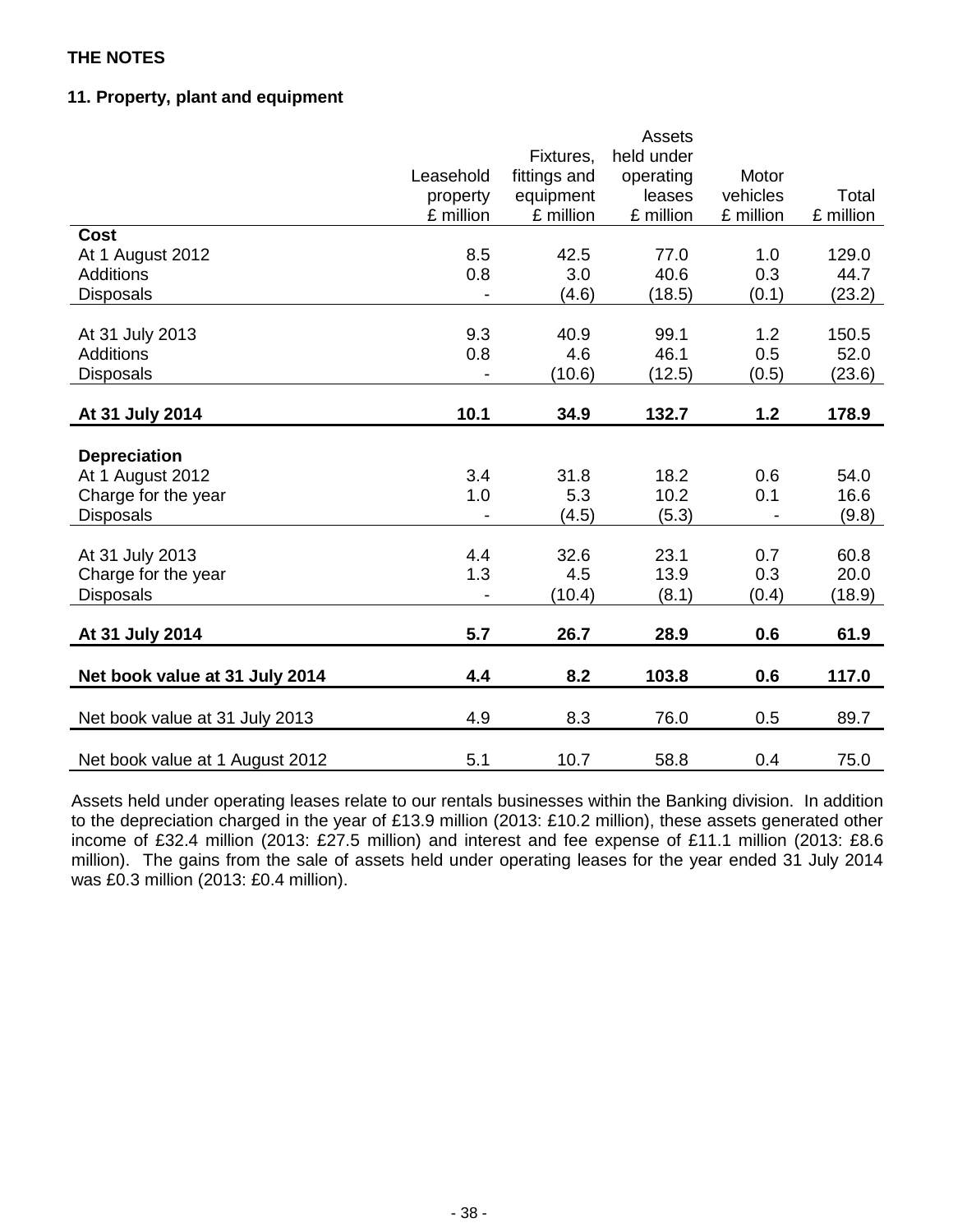## **12. Deferred tax assets**

Movements in deferred tax assets and liabilities were as follows:

|                              |            |           | Share-based  |           |           |            |           |           |
|------------------------------|------------|-----------|--------------|-----------|-----------|------------|-----------|-----------|
|                              |            |           | payments     | Available | Cash      |            |           |           |
|                              | Capital    | Pension   | and deferred | for sale  | flow      | Intangible |           |           |
|                              | allowances | scheme    | compensation | assets    | hedging   | assets     | Other     | Total     |
|                              | £ million  | £ million | £ million    | £ million | £ million | £ million  | £ million | £ million |
| At 1 August $2012^{\degree}$ | 26.0       | (0.2)     | 9.0          | (1.7)     | 1.6       | (6.3)      | 1.3       | 29.7      |
| (Charge)/credit to the       |            |           |              |           |           |            |           |           |
| income statement             | (4.8)      | (0.5)     |              |           |           | 1.1        | (0.8)     | (5.0)     |
| Charge to other              |            |           |              |           |           |            |           |           |
| comprehensive income         |            | (0.5)     |              | (0.1)     | (1.2)     |            |           | (1.8)     |
| Credit to equity             |            |           | 2.9          |           |           |            | ۰         | 2.9       |
| At 31 July 2013              | 21.2       | (1.2)     | 11.9         | (1.8)     | 0.4       | (5.2)      | 0.5       | 25.8      |
| Credit/(charge) to the       |            |           |              |           |           |            |           |           |
| income statement             | 6.6        | (0.1)     | (0.2)        |           |           | 1.0        | (0.1)     | 7.2       |
| Credit/(charge) to other     |            |           |              |           |           |            |           |           |
| comprehensive income         |            | 0.3       |              | 0.1       | (0.9)     |            |           | (0.5)     |
| Charge to equity             |            |           | (0.8)        |           |           |            |           | (0.8)     |
| At 31 July 2014              | 27.8       | (1.0)     | 10.9         | (1.7)     | (0.5)     | (4.2)      | 0.4       | 31.7      |

1 Restated – see notes 1 and 17.

As the group has been and is expected to continue to be consistently profitable, it is appropriate to recognise the full deferred tax assets.

## **13. Settlement balances and short positions**

|                                   | 31 July   | 31 July   |
|-----------------------------------|-----------|-----------|
|                                   | 2014      | 2013      |
|                                   | £ million | £ million |
| Settlement balances               | 444.1     | 438.4     |
| Short positions held for trading: |           |           |
| Debt securities                   | 34.3      | 22.4      |
| <b>Equity shares</b>              | 15.6      | 14.5      |
|                                   |           |           |
|                                   | 49.9      | 36.9      |
|                                   |           |           |
|                                   | 494.0     | 475.3     |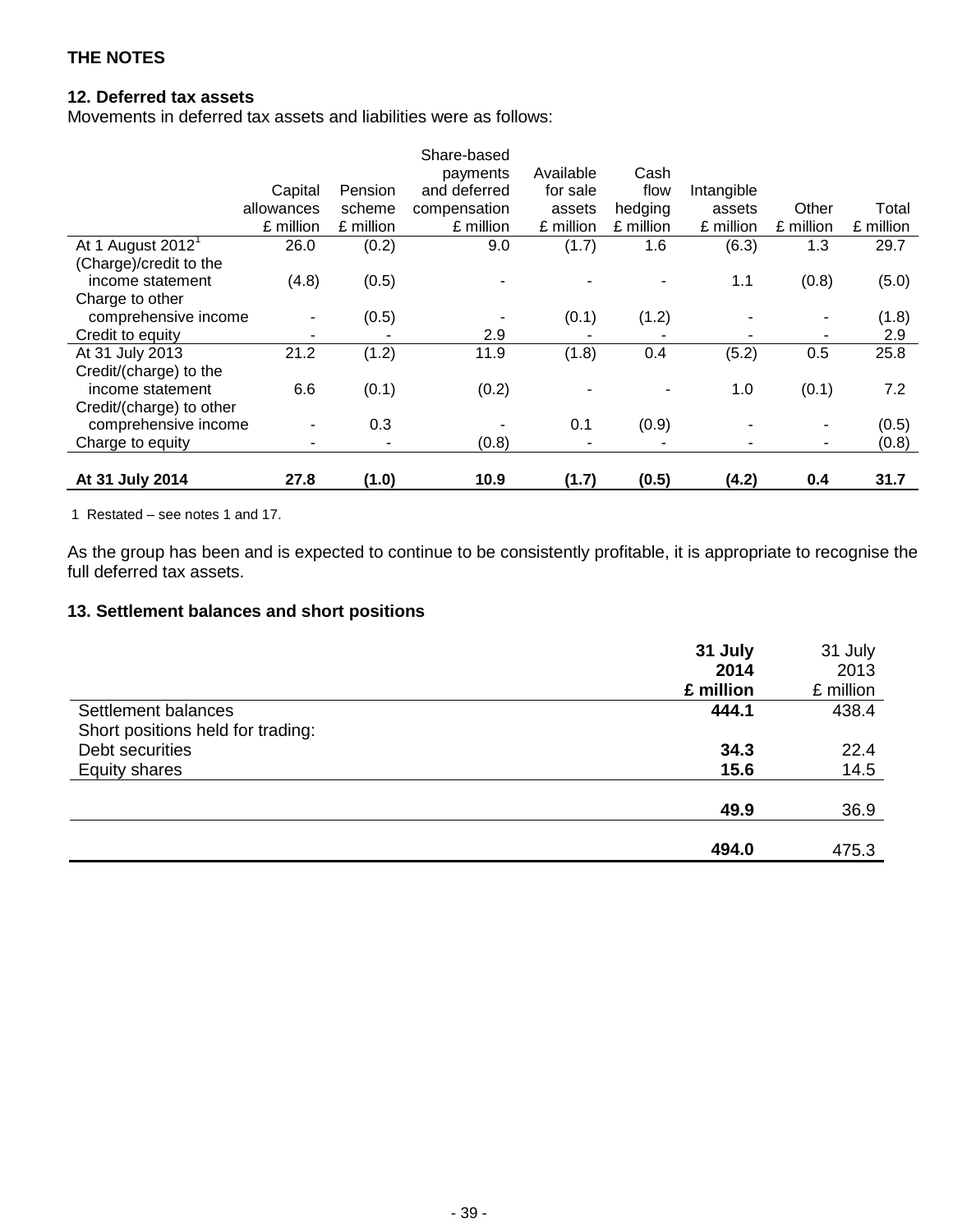## **14. Financial liabilities**

|                          |           | Within    | <b>Between</b> | <b>Between</b> | <b>Between</b> | <b>After</b>             |           |
|--------------------------|-----------|-----------|----------------|----------------|----------------|--------------------------|-----------|
|                          | On        | three     | three months   | one and        | two and        | more than                |           |
|                          | demand    | months    | and one year   | two years      | five years     | five years               | Total     |
|                          | £ million | £ million | £ million      | £ million      | £ million      | £ million                | £ million |
| Deposits by banks        | 21.1      | 20.0      | 8.5            |                |                | $\blacksquare$           | 49.6      |
| Deposits by customers    | 165.0     | 1,256.5   | 1,532.5        | 1,399.3        | 160.4          | $\blacksquare$           | 4,513.7   |
| Loans and overdrafts     |           |           |                |                |                |                          |           |
| from banks               | 4.4       | 5.0       |                |                |                |                          | 9.4       |
| Debt securities in issue |           | 6.7       | 350.5          | 227.8          | 470.4          | 299.0                    | 1,354.4   |
|                          |           |           |                |                |                |                          |           |
| At 31 July 2014          | 190.5     | 1,288.2   | 1,891.5        | 1,627.1        | 630.8          | 299.0                    | 5,927.1   |
|                          |           |           |                |                |                |                          |           |
|                          |           | Within    | <b>Between</b> | <b>Between</b> | <b>Between</b> | After                    |           |
|                          | On        | three     | three months   | one and        | two and        | more than                |           |
|                          | demand    | months    | and one year   | two years      | five years     | five years               | Total     |
|                          | £ million | £ million | £ million      | £ million      | £ million      | £ million                | £ million |
| Deposits by banks        | 47.5      | 10.0      | 5.1            | 4.0            |                |                          | 66.6      |
| Deposits by customers    | 188.4     | 896.5     | 1,840.9        | 879.0          | 210.6          | $\overline{\phantom{0}}$ | 4,015.4   |
| Loans and overdrafts     |           |           |                |                |                |                          |           |
| from banks               | 19.3      | 18.3      |                |                |                |                          | 37.6      |
| Debt securities in issue |           | 6.6       | $\blacksquare$ | 350.0          | 698.7          | $\blacksquare$           | 1,055.3   |
|                          |           |           |                |                |                |                          |           |
| At 31 July 2013          | 255.2     | 931.4     | 1,846.0        | 1,233.0        | 909.3          |                          | 5,174.9   |

Of the debt securities in issue, £299.0 million mature on 27 June 2021, £199.0 million mature on 10 February 2017 and £848.6 million relate to the insurance premium and motor loan receivables securitisations.

At 31 July 2013 the group has a repurchase agreement whereby FRNs to the value of £21.9 million were lent in exchange for cash of £18.3 million which were included within loans and overdrafts from banks. Residual maturities of the repurchase agreement were as follows:

|                 |                          | Within    | <b>Between</b> | <b>Between</b> | <b>Between</b>           | After more               |           |
|-----------------|--------------------------|-----------|----------------|----------------|--------------------------|--------------------------|-----------|
|                 | On                       | three     | three months   | one and        | two and                  | than five                |           |
|                 | demand                   | months    | and one year   | two vears      | five vears               | vears                    | Total     |
|                 | £ million                | £ million | £ million      | £ million      | £ million                | £ million                | £ million |
| At 31 July 2013 | $\overline{\phantom{a}}$ | 18.3      | -              | ۰              | $\overline{\phantom{0}}$ | $\overline{\phantom{0}}$ | 18.3      |

## **15. Capital**

At 31 July 2014, the group's common equity tier 1 capital ratio remained broadly stable at 13.1% (31 July 2013: core tier 1 capital ratio 13.3%) even after the implementation of Capital Requirements Directive IV ("CRD IV"), the overall impact of which was neutral, as shown in the final table of this note.

Common equity tier 1 capital increased to £710.8 million (31 July 2013: core tier 1 capital £687.5 million) due to growth in profit attributable to shareholders which was partly offset by the foreseeable dividend deduction required under CRD IV, being the 2014 proposed final dividend of £47.7 million.

Risk weighted assets increased to £5,445.8 million (31 July 2013: £5,184.5 million) as a result of growth in credit and counterparty risk associated with the loan book, which was partly offset by the discount to the risk weighting for lending to SMEs set out in CRD IV. Notional risk weighted assets for market risk also increased reflecting increased trading positions in Securities.

The composition of capital remained stable with 91.1% (31 July 2013: 90.6%) of the total capital consisting of common equity tier 1 capital (2013: core tier 1 capital).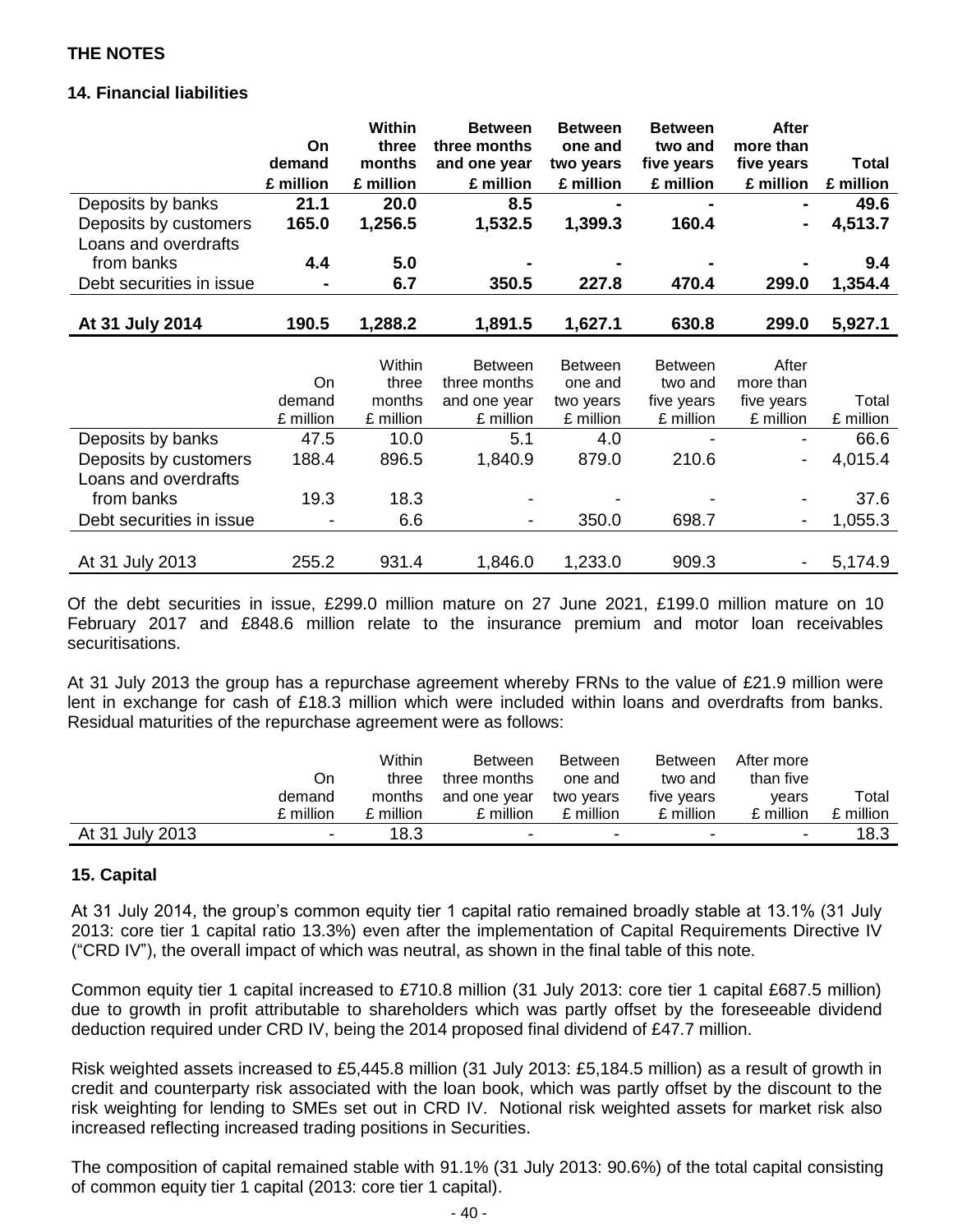## **15. Capital** continued

|                                                                         | 31 July   | 31 July   |
|-------------------------------------------------------------------------|-----------|-----------|
|                                                                         | 2014      | $2013^1$  |
|                                                                         | £ million | £ million |
| Common equity tier 1 capital <sup>2</sup>                               |           |           |
| Called up share capital                                                 | 37.7      | 37.7      |
| Share premium account                                                   | 283.8     | 283.7     |
| <b>Retained earnings</b>                                                | 589.8     | 511.9     |
| Other reserves recognised for common equity tier 1 capital <sup>2</sup> | 21.4      | 26.0      |
| Non-controlling interests                                               |           | 3.7       |
| Deductions from common equity tier 1 capital <sup>2</sup>               |           |           |
| Intangible assets <sup>3</sup>                                          | (142.1)   | (141.6)   |
| Foreseeable dividend <sup>4</sup>                                       | (47.7)    |           |
| Investment in own shares                                                | (27.9)    | (33.9)    |
| Pension asset, net of associated deferred tax liabilities               | (3.9)     |           |
| Additional valuation adjustments                                        | (0.3)     |           |
| Common equity tier 1 capital <sup>2</sup>                               | 710.8     | 687.5     |
|                                                                         |           |           |
| <b>Deductions from tier 1 capital</b>                                   |           |           |
| 50% of material holdings                                                |           | (6.2)     |
| <b>Tier 1 capital</b>                                                   | 710.8     | 681.3     |
| <b>Tier 2 capital</b>                                                   |           |           |
| Subordinated debt <sup>5</sup>                                          | 60.0      | 75.0      |
| Unrealised gains on available for sale equity shares                    | 9.6       | 9.1       |
| <b>Deductions from tier 2 capital</b>                                   |           |           |
| 50% of material holdings                                                |           | (6.1)     |
|                                                                         |           |           |
| <b>Tier 2 capital</b>                                                   | 69.6      | 78.0      |
| Deductions from total of tier 1 and tier 2 capital                      |           |           |
| Other regulatory adjustments                                            |           | (0.4)     |
| <b>Total regulatory capital</b>                                         | 780.4     | 758.9     |
|                                                                         |           |           |
| Risk weighted assets (notional) - unaudited                             |           |           |
| Credit and counterparty credit risk                                     | 4,564.5   | 4,366.5   |
| Operational risk <sup>6</sup>                                           | 695.5     | 679.1     |
| Market risk <sup>6</sup>                                                | 185.8     | 138.9     |
|                                                                         | 5,445.8   | 5,184.5   |
| Common equity tier 1 capital ratio <sup>2</sup>                         | 13.1%     | 13.3%     |
| Total capital ratio                                                     | 14.3%     | 14.6%     |

1 Restated – see notes 1 and 17.

2 Under CRD IV, the highest quality capital is now defined as "common equity tier 1" being previously referred to as "core tier 1". Accordingly 2013 comparatives are based on the legislative definition of core tier 1 capital in force at that time.

3 At 31 July 2014, under CRD IV requirements intangible assets have been reduced by the level of associated deferred tax liabilities.

4 Under the Regulatory Technical Standard on own funds, a deduction has been recognised at 31 July 2014 for a foreseeable dividend being the proposed final dividend (as set out in note 9).

5 Under CRD IV transitional arrangements, 80% of the principal value of subordinated debt is recognised at 31 July 2014.

6 Operational and market risk include a notional adjustment at 8% in order to determine notional risk weighted assets.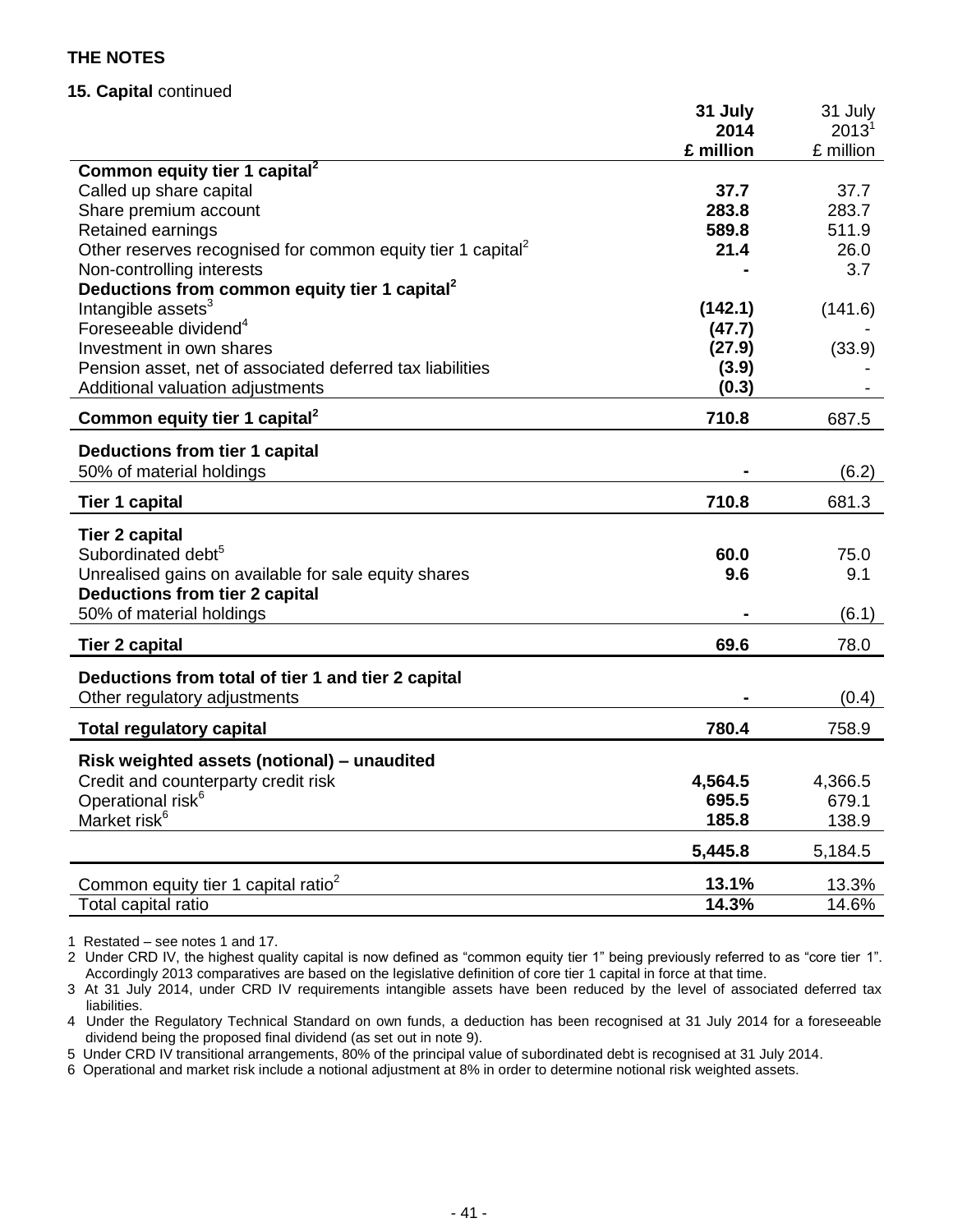#### **15. Capital** continued

The following table shows a reconciliation between equity and common equity tier 1 capital after deductions:

|                                                                               | 31 July   | 31 July           |
|-------------------------------------------------------------------------------|-----------|-------------------|
|                                                                               | 2014      | 2013 <sup>1</sup> |
|                                                                               | £ million | £ million         |
| Equity                                                                        | 917.6     | 836.5             |
| Regulatory deductions from equity:                                            |           |                   |
| Intangible assets <sup>2</sup>                                                | (142.1)   | (141.6)           |
| Foreseeable dividend <sup>3</sup>                                             | (47.7)    |                   |
| Pension asset, net of associated deferred tax liabilities                     | (3.9)     |                   |
| Additional valuation adjustments                                              | (0.3)     |                   |
| Other reserves not recognised for common equity tier 1 capital <sup>4</sup> : |           |                   |
| Available for sale movements reserve                                          | (9.6)     | (9.1)             |
| Cash flow hedging reserve                                                     | (2.1)     | 1.7               |
| Non-controlling interests                                                     | (1.1)     |                   |
|                                                                               |           |                   |
| Common equity tier 1 capital <sup>4</sup>                                     | 710.8     | 687.5             |

1 Restated – see notes 1 and 17.

2 At 31 July 2014, under CRD IV requirements intangible assets have been reduced by the level of associated deferred tax liabilities.

3 Under the Regulatory Technical Standard on own funds, a deduction has been recognised at 31 July 2014 for a foreseeable dividend being the proposed final dividend (as set out in note 9).

4 Under CRD IV, the highest quality capital is now defined as "common equity tier 1" being previously referred to as "core tier 1". Accordingly 2013 comparatives are based on the legislative definition of core tier 1 capital in force at that time.

The following table shows a summary of the impact of CRD IV at 31 July 2014:

|                                                           | 31 July   |
|-----------------------------------------------------------|-----------|
|                                                           | 2014      |
|                                                           | £ million |
| Core tier 1 capital (pre CRD IV)                          | 759.6     |
| CRD IV impact:                                            |           |
| Foreseeable dividend <sup>1</sup>                         | (47.7)    |
| Associated deferred tax liabilities on intangible assets  | 4.2       |
| Pension asset, net of associated deferred tax liabilities | (3.9)     |
| Non-controlling interests                                 | (1.1)     |
| Additional valuation adjustments                          | (0.3)     |
|                                                           |           |
| Common equity tier 1 capital (post CRD IV)                | 710.8     |
|                                                           |           |
| Risk weighted assets (pre CRD IV)                         | 5,798.1   |
| CRD IV impact:                                            |           |
| SME lending discount<br>Other $2$                         | (426.1)   |
|                                                           | 73.8      |
| Risk weighted assets (post CRD IV) – unaudited            | 5,445.8   |
|                                                           |           |
| Core tier 1 capital ratio (pre CRD IV)                    | 13.1%     |
| Common equity tier 1 capital ratio (post CRD IV)          | 13.1%     |

 1 Under the Regulatory Technical Standard on own funds, a deduction has been recognised at 31 July 2014 for a foreseeable dividend being the proposed final dividend (as set out in note 9).

2 Includes higher risk weighting on deferred tax assets and credit valuation adjustments on derivatives.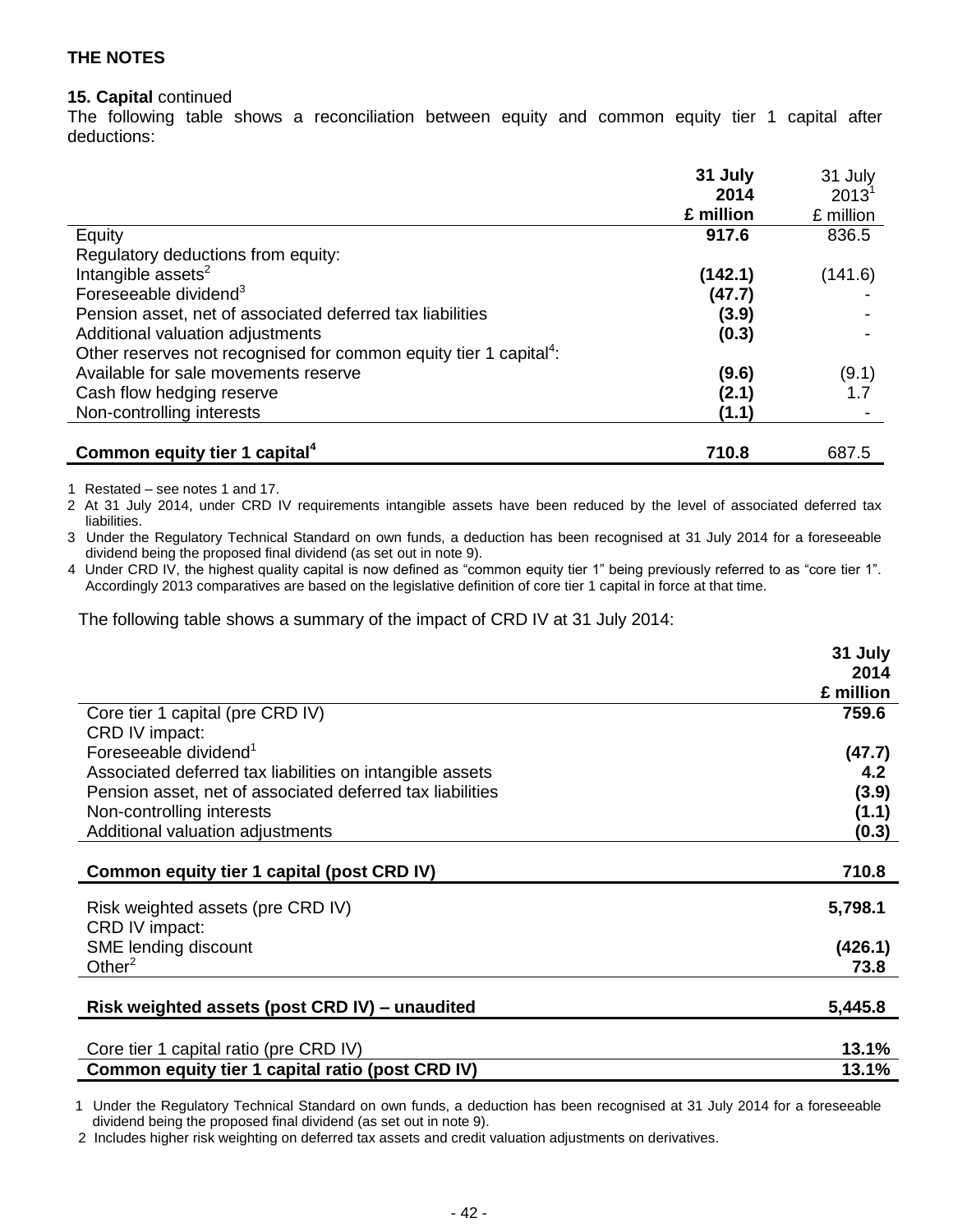## **16. Consolidated cash flow statement reconciliation**

|                                                                                                   | 31 July<br>2014 | 31 July<br>$2013^1$ |
|---------------------------------------------------------------------------------------------------|-----------------|---------------------|
|                                                                                                   | £ million       | £ million           |
| (a) Reconciliation of operating profit before tax to net cash inflow from<br>operating activities |                 |                     |
| Operating profit before tax                                                                       | 195.7           | 163.8               |
| Tax paid                                                                                          | (35.3)          | (36.0)              |
| Depreciation and amortisation                                                                     | 34.7            | 28.1                |
| Decrease/(increase) in:                                                                           |                 |                     |
| Interest receivable and prepaid expenses                                                          | 4.9             | (3.3)               |
| Net settlement balances and trading positions                                                     | (8.8)           | (3.8)               |
| Net money broker loans against stock advanced                                                     | 0.2             | (3.2)               |
| Increase in interest payable and accrued expenses                                                 | 15.9            | 12.8                |
| Net cash inflow from trading activities                                                           | 207.3           | 158.4               |
| (Increase)/decrease in:                                                                           |                 |                     |
| Loans and advances to banks not repayable on demand                                               | (2.6)           | 0.9                 |
| Loans and advances to customers                                                                   | (644.1)         | (519.7)             |
| Assets let under operating leases                                                                 | (41.4)          | (27.0)              |
| Floating rate notes classified as available for sale                                              | 37.8            | 92.2                |
| Debt securities held for liquidity                                                                |                 | 50.0                |
| Other assets less other liabilities                                                               | 30.5            | 46.6                |
| (Decrease)/increase in:                                                                           |                 |                     |
| Deposits by banks                                                                                 | (17.0)          | (21.4)              |
| Deposits by customers                                                                             | 498.3           | 567.3               |
| Loans and overdrafts from banks                                                                   | (28.2)          | (167.4)             |
| Debt securities in issue, net of transaction costs                                                | 299.0           |                     |
| Net cash inflow from operating activities                                                         | 339.6           | 179.9               |
| (b) Analysis of net cash outflow in respect of the purchase of                                    |                 |                     |
| non-controlling interests                                                                         |                 |                     |
| Cash consideration paid                                                                           | (7.5)           | (5.0)               |
|                                                                                                   |                 |                     |
| (c) Analysis of net cash inflow in respect of the sale of associate                               |                 |                     |
| Cash consideration received                                                                       |                 | 4.8                 |
|                                                                                                   |                 |                     |
| (d) Analysis of changes in financing activities                                                   |                 |                     |
| Share capital (including premium) and subordinated loan capital <sup>2</sup> :                    |                 |                     |
| Opening balance                                                                                   | 396.4           | 396.0               |
| Shares issued for cash                                                                            | 0.1             | 0.4                 |
| <b>Closing balance</b>                                                                            | 396.5           | 396.4               |
|                                                                                                   |                 |                     |
| (e) Analysis of cash and cash equivalents <sup>3</sup><br>Cash and balances at central banks      | 1,164.7         | 929.1               |
|                                                                                                   | 74.0            | 78.2                |
| Loans and advances to banks repayable on demand<br>Certificates of deposit                        |                 | 10.1                |
|                                                                                                   |                 |                     |
|                                                                                                   | 1,238.7         | 1,017.4             |

1 Restated – see notes 1 and 17.

2 Excludes accrued interest.

3 Excludes Bank of England cash reserve account and amounts held as collateral.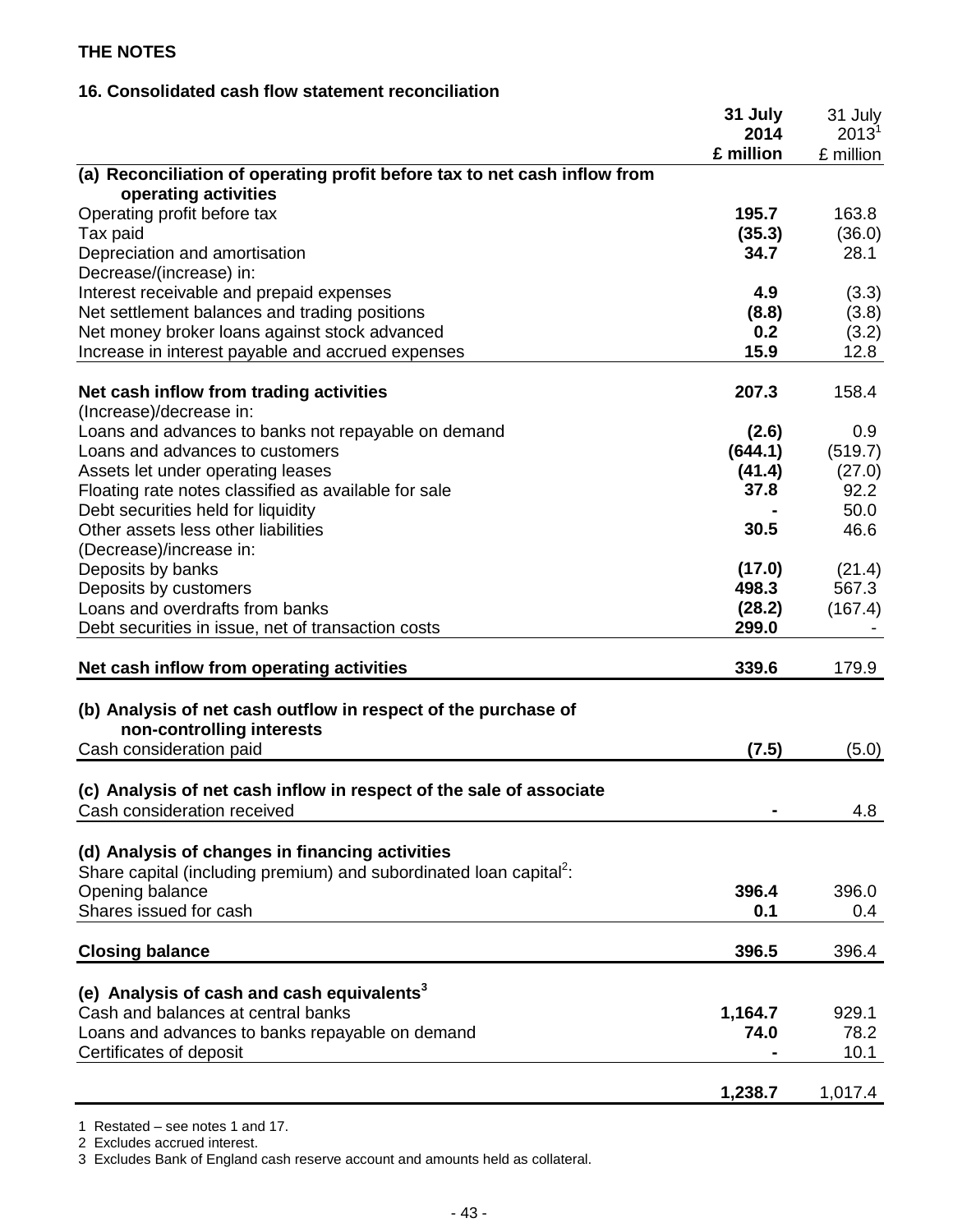## **17. Restatement of prior period information**

As explained in note 1, the group adopted IAS 19 (Revised) on 1 August 2013. The group has restated information for the preceding comparative year. The amount of the restatement for each financial statement line item affected by retrospective application of IAS 19 (Revised) is provided below. The group has not presented a balance sheet for the beginning of the earliest comparative period as the impact is not material.

|                                                                                          | As reported | <b>IAS 19</b> | Restated   |
|------------------------------------------------------------------------------------------|-------------|---------------|------------|
|                                                                                          | 2013        | (Revised)     | 2013       |
|                                                                                          | £ million   | £ million     | £ million  |
| <b>Consolidated Income Statement</b>                                                     |             |               |            |
| Administrative expenses                                                                  | (365.8)     | 0.7           | (365.1)    |
| Total operating expenses before exceptional income and                                   |             |               |            |
| amortisation of intangible assets on acquisition                                         | (416.4)     | 0.7           | (415.7)    |
| Operating profit before exceptional income and                                           |             |               |            |
| amortisation of intangible assets on acquisition                                         | 166.5       | 0.7           | 167.2      |
| <b>Operating profit before tax</b>                                                       | 163.1       | 0.7           | 163.8      |
| Tax                                                                                      | (42.6)      | (0.1)         | (42.7)     |
| Profit after tax for the period                                                          | 120.5       | 0.6           | 121.1      |
| Profit attributable to shareholders                                                      | 119.4       | 0.6           | 120.0      |
|                                                                                          |             |               |            |
| <b>Basic earnings per share</b>                                                          | 81.6p       | 0.4p          | 82.0p      |
| Diluted earnings per share                                                               | 80.2p       | 0.4p          | 80.6p      |
|                                                                                          |             |               |            |
| <b>Consolidated Statement of Comprehensive Income</b><br>Profit after tax for the period | 120.5       | 0.6           | 121.1      |
| Other comprehensive income that will not be reclassified                                 |             |               |            |
| to income statement                                                                      |             |               |            |
| Defined benefit pension scheme gains                                                     |             | 2.4           | 2.4        |
| Tax relating to items that will not be reclassified                                      |             | (0.5)         | (0.5)      |
| Total other comprehensive income that will not be                                        |             |               |            |
| reclassified to income statement                                                         |             | 1.9           | 1.9        |
| Other comprehensive income for the period, net of tax                                    | 2.8         | 1.9           | 4.7        |
| Total comprehensive income for the period                                                | 123.3       | 2.5           | 125.8      |
| Attributable to shareholders                                                             | 122.2       | 2.5           | 124.7      |
|                                                                                          |             |               |            |
|                                                                                          | As reported |               | Restated   |
|                                                                                          | at 31 July  | <b>IAS 19</b> | at 31 July |
|                                                                                          | 2013        | (Revised)     | 2013       |
|                                                                                          | £ million   | £ million     | £ million  |
| <b>Consolidated Balance Sheet</b>                                                        |             |               |            |
| Deferred tax assets                                                                      | 24.7        | 1.1           | 25.8       |
| Prepayments, accrued income and other assets                                             | 132.0       | (5.0)         | 127.0      |
| <b>Total assets</b>                                                                      | 6,835.0     | (3.9)         | 6,831.1    |
| Accruals, deferred income and other liabilities                                          | 202.2       | 0.1           | 202.3      |
| <b>Total liabilities</b>                                                                 | 5,994.5     | 0.1           | 5,994.6    |
| Retained earnings                                                                        | 515.9       | (4.0)         | 511.9      |
| <b>Total shareholders' equity</b>                                                        | 836.8       | (4.0)         | 832.8      |
| <b>Total equity</b>                                                                      | 840.5       | (4.0)         | 836.5      |
| <b>Total liabilities and equity</b>                                                      | 6,835.0     | (3.9)         | 6,831.1    |

Consequential amendments have also been made to the consolidated statement of cash flows and the notes to the financial statements. The impact of retrospective application on each component of equity is shown in the consolidated statement of changes in equity, as required by IAS 1 "Presentation of financial statements".